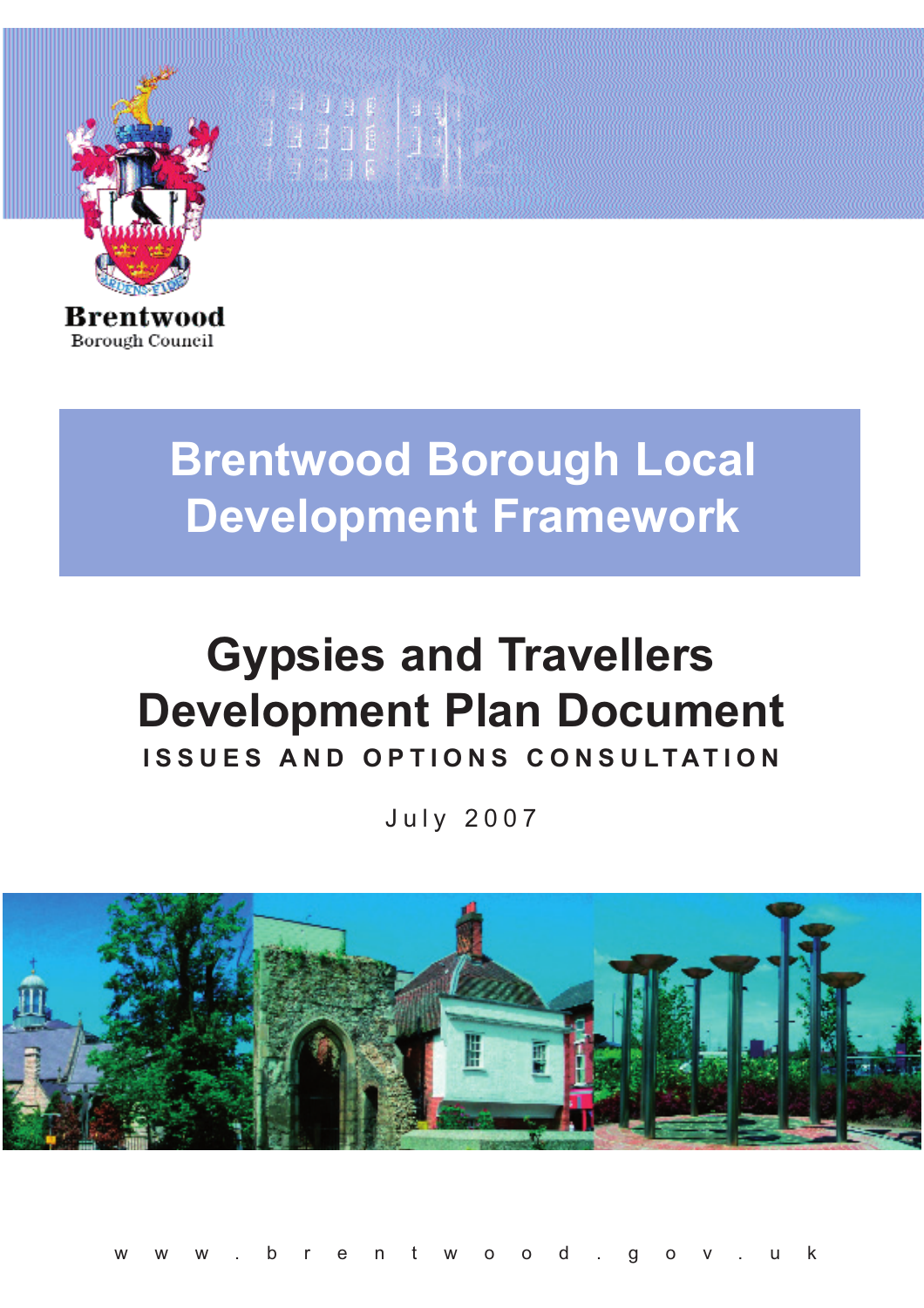**BRENTWOOD BOROUGH LOCAL DEVELOPMENT FRAMEWORK** 

# **GYPSIES AND TRAVELLERS DEVELOPMENT PLAN DOCUMENT**

### **ISSUES AND OPTIONS CONSULTATION**

**July 2007** 

**Chief Executive & Town Clerk Chief Planning Officer** 

**Bob McLintock M.Sc. DMS Dip.Ed Peter Geraghty MRTPI MCIOB FFB** 

**Brentwood Borough Council, Town Hall, Ingrave Road, Brentwood CM15 8AY** 

**Telephone: 01277 312500 Website: www.brentwood.gov.uk Email: planning@brentwood.gov.uk**

Brentwood Borough LDF: Gypsies & Travellers DPD Issues and Options. July 2007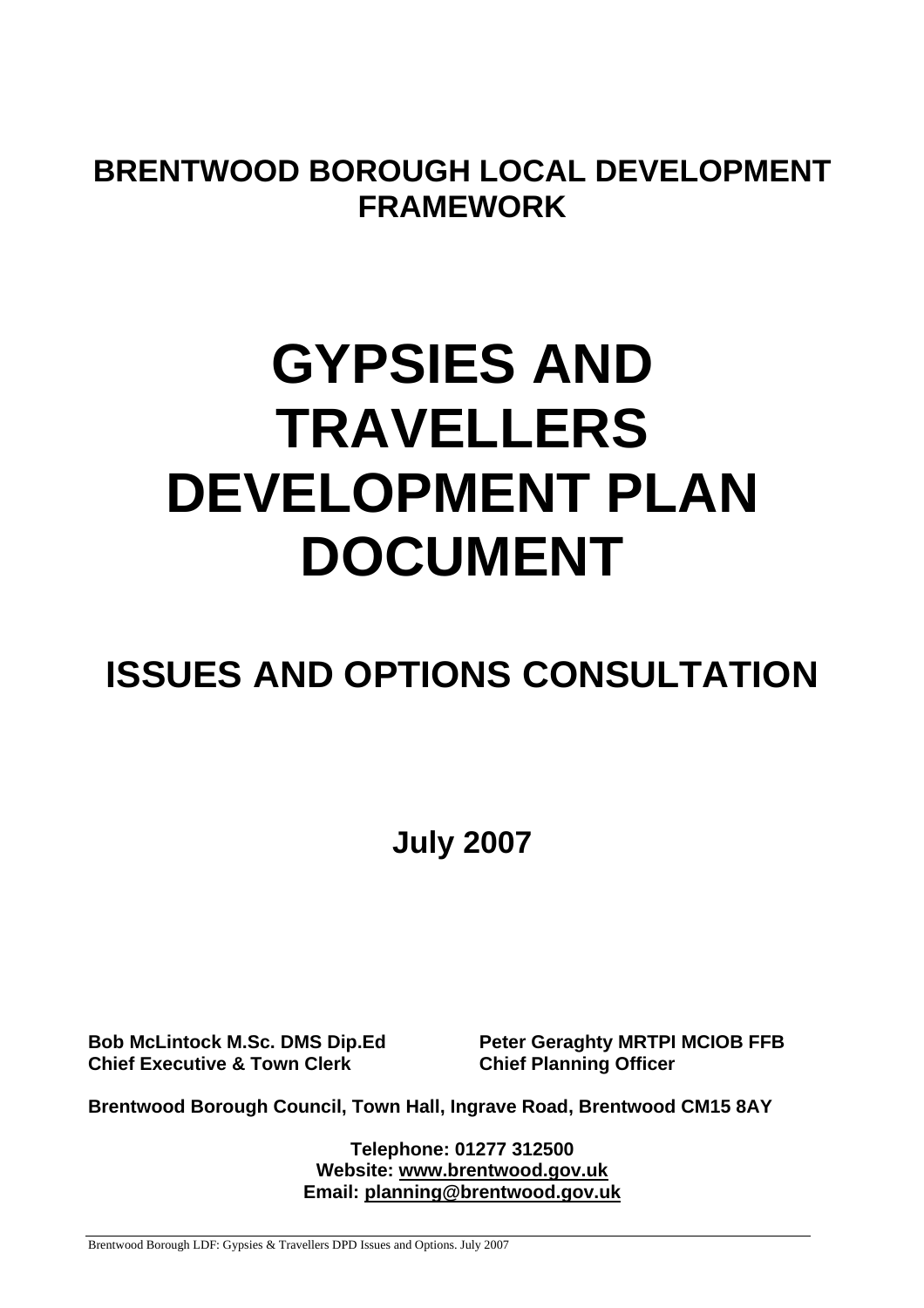**BWGT/07/18** 

**Monday - Friday** 9.00am - 5.00pm



For free translation phone للترجمة المجانية الرجاء الاتصال هاتفيا. 欲索取免費譯本,請致雷。 Pour une traduction gratuite, téléphonez मफ्त अनुवाद के लिए फोन कीजिए സൗജന്യമായ തർജ്ജിമയ്യായി ബന്ധപ്പെടുക Turjubaan lacag la'aan ah ka soo wac telefoonka. Para uma tradução grátis, telefone. বিনাখরচে অনুবাদের জন্য টেলিফোন করুন મકત ભાષાંતર માટે કોન કરો. ਮੁੱਫ਼ਤ ਅਨੁਵਾਦ ਲਈ ਫ਼ੋਨ ਕਰੋ مفت ترجحے کے لئے ٹیلیفون کیجئے۔ Za besplatne prevode pozovite Para obtener una traducción telefónica gratuita llame al: Перевод - бесплатно. Звоните. Për një përkthim falas telefononi. இலவச மொழிபெயர்ப்புக்கு தொலைபேசி செய்யவும். Για δωρεάν μετάφραση, τηλεφωνήστε. Ücretsiz çeviri için telefon edin. Điện thoại để được thông dịch miễn phí. بۆ وەرگێران (تەرجومەكردن) بە خۆرايى، تەلەفۆن بكە. Del nemokamo vertimo skambinkinte Po bezplatne tlumaczenia prosimy dzwonic For large print or braille phone 020 8430 6291 © Newham Language Shop

**Note: Throughout this document reference is made to various organisations and agencies, designations and documents in the development plan process by way of abbreviations e.g. DPD for Development Plan Document. Please note a full glossary of these key terms is set out at Appendix 1.**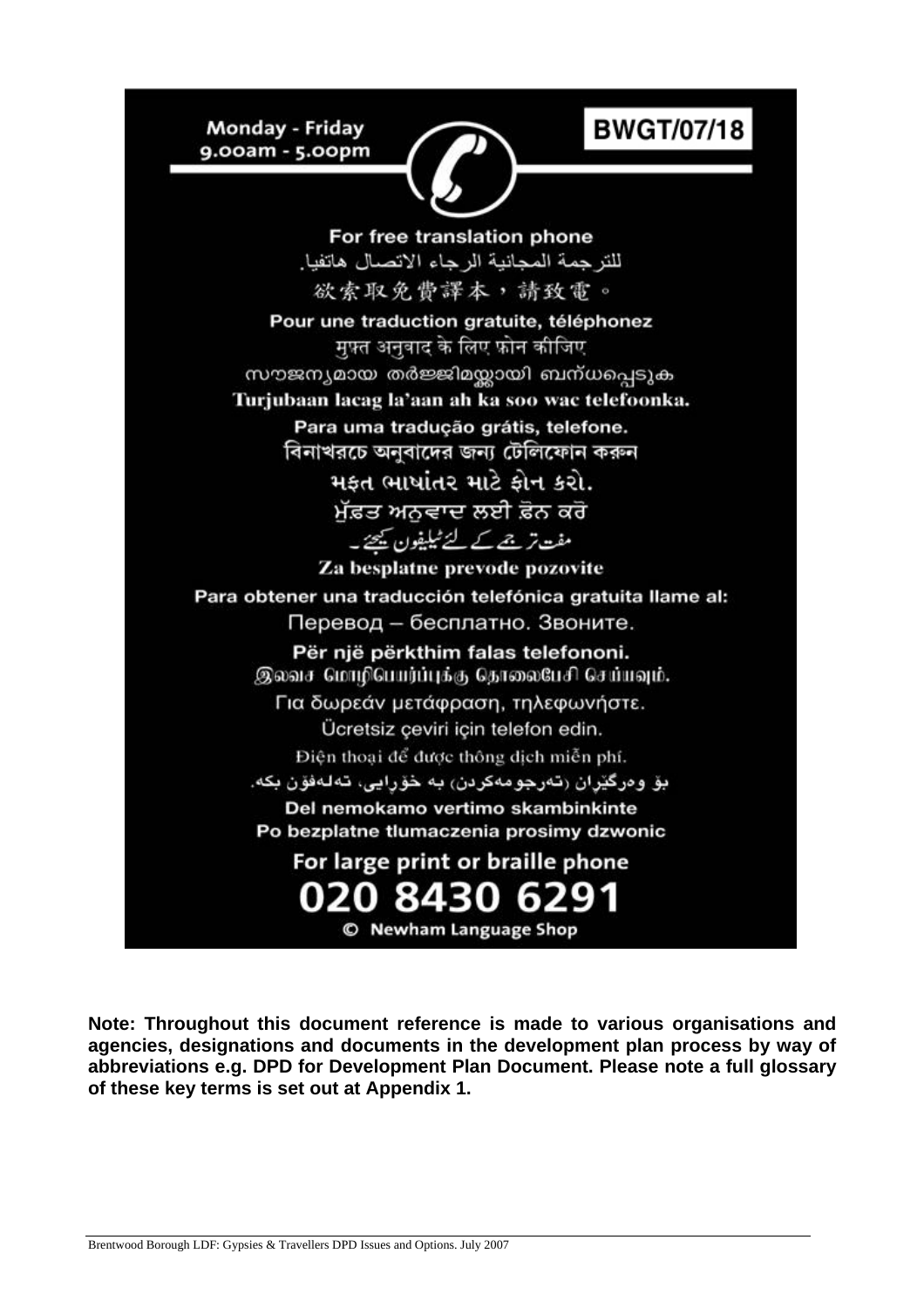#### **CONTENTS**

| <b>Sections</b>                                                                                                                                                                                                                                                                                   | Page                              |
|---------------------------------------------------------------------------------------------------------------------------------------------------------------------------------------------------------------------------------------------------------------------------------------------------|-----------------------------------|
| <b>Summary</b>                                                                                                                                                                                                                                                                                    | 3                                 |
| Background<br>The Gypsies and Travellers Development Plan Document Process<br><b>How to Make Comments</b>                                                                                                                                                                                         | 3<br>4<br>$\overline{\mathbf{4}}$ |
| 1. Introduction                                                                                                                                                                                                                                                                                   | 6                                 |
| The New Plan Making System<br>The Brentwood Local Development Framework                                                                                                                                                                                                                           | 6<br>6                            |
| 2. The Gypsies and Travellers Development Plan Document                                                                                                                                                                                                                                           | 8                                 |
| The Preparation and Adoption Timetable<br>The Issues and Options Consultation Stage                                                                                                                                                                                                               | 8<br>8                            |
| 3. Why is the Council having to Prepare a Gypsies and Travellers DPD?                                                                                                                                                                                                                             | 10                                |
| National Policy on Gypsy and Traveller Accommodation<br>ODPM Circular 1/2006 "Planning for Gypsy and Traveller Caravan<br>Sites"                                                                                                                                                                  | 10<br>10                          |
| Inclusion of a Gypsies and Travellers DPD in the Brentwood Local<br><b>Development Scheme</b><br>Definition of Gypsies and Travellers<br>The Relationship between Caravans and Pitches                                                                                                            | 11<br>11<br>12                    |
| 4. The Context                                                                                                                                                                                                                                                                                    | 13                                |
| Background<br>Survey of Brentwood Resident Gypsies and Travellers 2004<br><b>Existing Development Plan Policies</b><br><b>Informal Issues Consultation</b>                                                                                                                                        | 13<br>15<br>16<br>17              |
| 5. The Issues and Options for Consideration                                                                                                                                                                                                                                                       | 19                                |
| Assessing the Appropriate Level of Residential Pitch Provision for<br>the Borough<br><b>Transit Pitch Provision</b><br><b>Travelling Showpeople</b><br><b>Green Belt and Other Considerations</b><br>Where to Provide for the Level of Residential Pitch Provision<br>Delivery and Implementation | 19<br>23<br>25<br>25<br>26<br>28  |
| <b>6. Sustainability Appraisal</b>                                                                                                                                                                                                                                                                | 31                                |
| Background<br>The Sustainability Appraisal of the Gypsies and Travellers DPD                                                                                                                                                                                                                      | 31<br>31                          |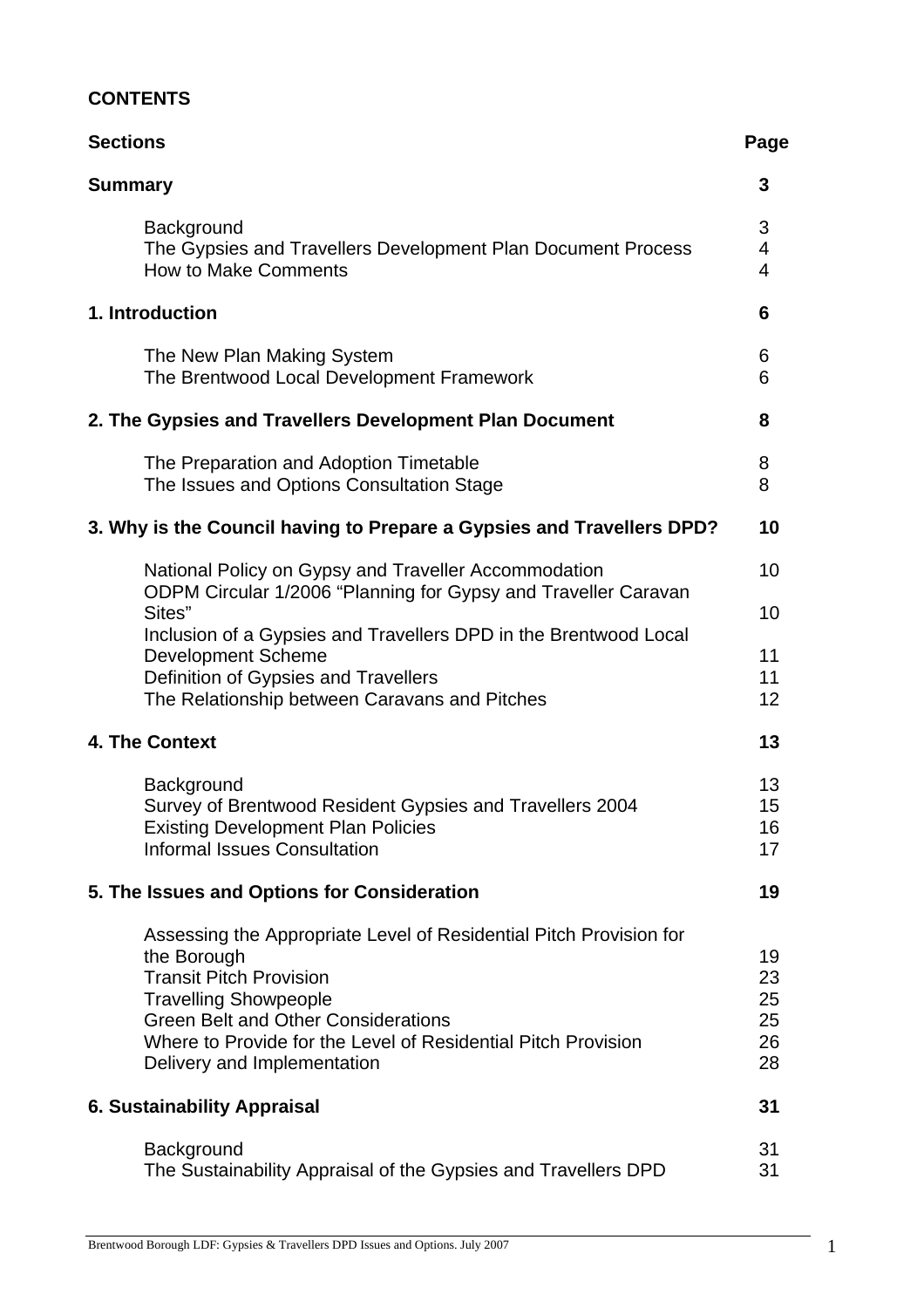### **Appendices**

|                | Appendix 1: List of Abbreviations and Glossary of Key Terms                                                            | 32             |
|----------------|------------------------------------------------------------------------------------------------------------------------|----------------|
|                | Appendix 2: Analysis of the Fordham Research Survey 2004                                                               | 34             |
|                | Appendix 3: Comparison of the Methodologies for calculating Pitch<br>Requirements in the RSS Review and the Essex GTAA | 39             |
| <b>Tables</b>  |                                                                                                                        |                |
| Table1:        | The Brentwood Borough Local Development Framework -<br><b>Document Priorities</b>                                      | $\overline{7}$ |
| Table 2        | The Gypsies & Travellers DPD Programme to Adoption                                                                     | 8              |
| Table 3:       | Count of Gypsy Caravans 18 January 2007                                                                                | 14             |
| Table 4:       | Count of Gypsy Caravans in Brentwood 2002-2007                                                                         | 15             |
| Table 5:       | Gypsy Caravan Sites in Brentwood at January 2007                                                                       | 16             |
| Table 6:       | Pitch Provision Needs in Essex 2006-2016                                                                               | 21             |
| Table 7:       | Regional Spatial Strategy - Illustrative Options for Distribution of<br><b>Net Additional Residential Pitches</b>      | 22             |
| Table 8:       | Unauthorised Transitory Encampments in Brentwood since<br>1999                                                         | 24             |
| Table 9:       | <b>Household Size</b>                                                                                                  | 34             |
| Table 10:      | Number of Caravans per Household                                                                                       | 35             |
| Table 11:      | Age & Gender of Resident Gypsies and Travellers                                                                        | 35             |
| Table 12:      | <b>Working Status</b>                                                                                                  | 36             |
| Table 13:      | Number of Sites Lived on During Last 5 Years                                                                           | 37             |
| Table 14:      | Reason for Leaving Last 5 Sites                                                                                        | 37             |
| <b>Figures</b> |                                                                                                                        |                |

| Figure 1: | Planning Process set out in Circular 1/2006 | 20 |
|-----------|---------------------------------------------|----|
|-----------|---------------------------------------------|----|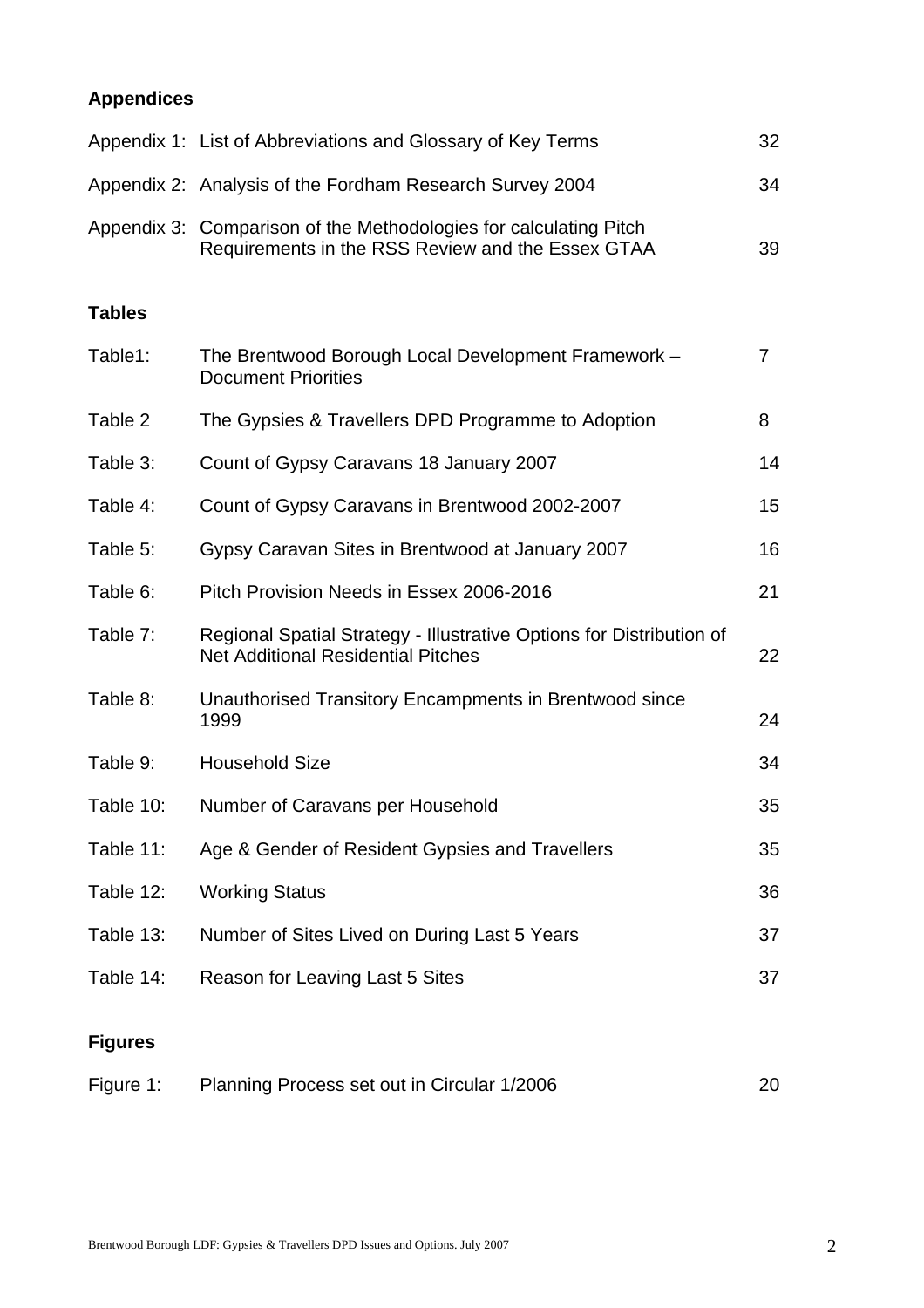#### **SUMMARY**

#### **Background**

As part of the new Local Development Framework, which will eventually replace the Brentwood Replacement Local Plan, the Council is required by the government to prepare a Development Plan Document dealing specifically with Gypsy and Traveller accommodation needs in the Borough.

The East of England Regional Assembly (the regional planning body) is, through an immediate mini-review of the emerging Regional Spatial Strategy, also undertaking a similar exercise across the East of England Region and this will determine the number of Gypsy and Traveller residential pitches that need to be provided within each local authority area.

The government is requiring the Council to undertake a process leading to the allocation of specific sites, together with other policies and proposals, to accommodate the number of pitches allocated to Brentwood in the Regional Spatial Strategy review, through this Development Plan Document.

These documents both respond to the publication of ODPM Circular 1/2006 "Planning for Gypsy and Traveller Caravan Sites", which emphasises the need to ensure that enough sites are provided for Gypsies and Travellers, and sets out a planning process for achieving this. Councils now have a duty to allocate sufficient land for gypsy and traveller accommodation needs.

Gypsies and Travellers are estimated to make up less than 1% of the population of England, and only a proportion live in caravans. There is, however, a lack of definitive information regarding the numbers and needs of Gypsies and Travellers. For instance there is no reliable information on the numbers of Gypsies and Travellers resident in the region, either on authorised or unauthorised sites.

Work has or is being undertaken to better inform the consideration of the issue at both a regional and local level, and includes:

- (i) The twice-yearly Gypsy and Traveller Caravan Count undertaken on behalf of the government.
- (ii) A survey of resident Gypsies and Travellers in Brentwood undertaken on behalf of the Council by Fordham Research in 2004.
- (iii) A Essex Gypsy and Traveller Accommodation Needs Assessment under taken by the University of Salford on behalf of the Essex Planning Officers Association in 2005 (published in February 2006 as "Looking Back, Moving Forward: Assessing the Housing Needs of Gypsies and Travellers in Essex").
- (iv) "Preparing Regional Spatial Strategy Reviews of Gypsies and Travellers by Regional Planning Bodies", a research report prepared by the University of Birmingham, the University of Salford and Sheffield Hallam University and published by the Department for Communities and Local Government in March 2007.

This technical information will provide a basis for discussion and consultation on both the Regional Spatial Strategy review and this Development Plan Document.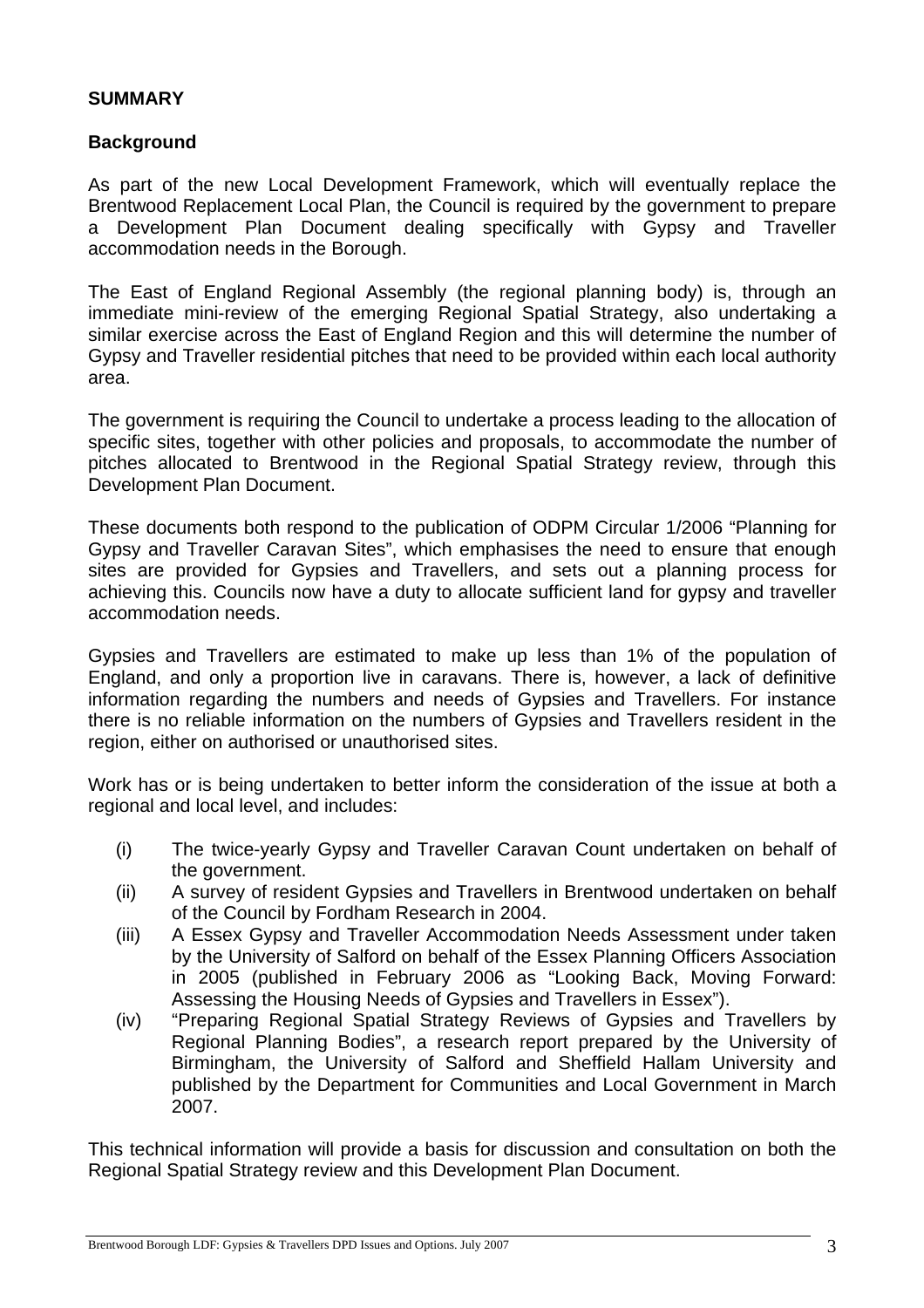#### **The Gypsies and Travellers Development Plan Document Process**

The process of preparing the Gypsies and Travellers Development Plan Document is set by the government and involves a number of specific stages of consultation and public participation. This is the first stage of consultation - the "Issues and Options" - and seeks to encourage a wide involvement in the document preparation from the earliest possible time. Indeed in drafting this consultation document, between December 2006 and May 2007, there has been an on-going invitation to stakeholders and others to express views on what issues should be included for consultation, and these have assisted in drafting this document.

Following this initial consultation stage, the Council will prepare and consult further on a "Preferred Options" document, before finalising and submitting the "Submission Development Plan Document" to the Secretary of State for adoption. The submission document will be subject to an examination in public before an independent inspector who will write a report and make recommendations which will be binding on the Council in adopting the Development Plan Document.

This consultation document sets out the background and context for consideration of the issues and options, provides links to the other more detailed sources of information, and asks a number of specific questions in order to encourage comments.

**The issues and options identified, together with the associated questions, should not be interpreted as reflecting in any way the Council's view on the issues. Nor should the inclusion of a question be taken as prejudging an issue.** 

**The intention at this stage is solely for the Council to obtain the views of others on all the relevant issues and the options available. The views received will inform the Council's further considerations on this whole issue.** 

#### **How to Make Comments**

The Council intends to use a variety of consultation methods to enable and facilitate involvement in the preparation of the Development Plan Document, and more information on this can be found on the Council's website.

You are encouraged to make comments on the Issues and Options set out in this document by:

- Filling in and returning the enclosed 'Comment Form', or other comments in writing, to the Chief Planning Officer, Planning Services, Brentwood Borough Council, Town Hall, Ingrave Road, Brentwood, Essex CM15 8AY; or
- Downloading a copy of the 'Comment Form' from the Council's website (www.brentwood.gov.uk) and returning it by post or by email to planning@brentwood.gov.uk; or
- Completing the online 'Comment Form' at www.brentwood.gov.uk; or
- Faxing a 'comment Form' or other comments to 01277 312635

**In making responses to the questions set out in the Comment Form you are strongly advised to read the relevant section in this document to fully understand the context in which the questions are set.**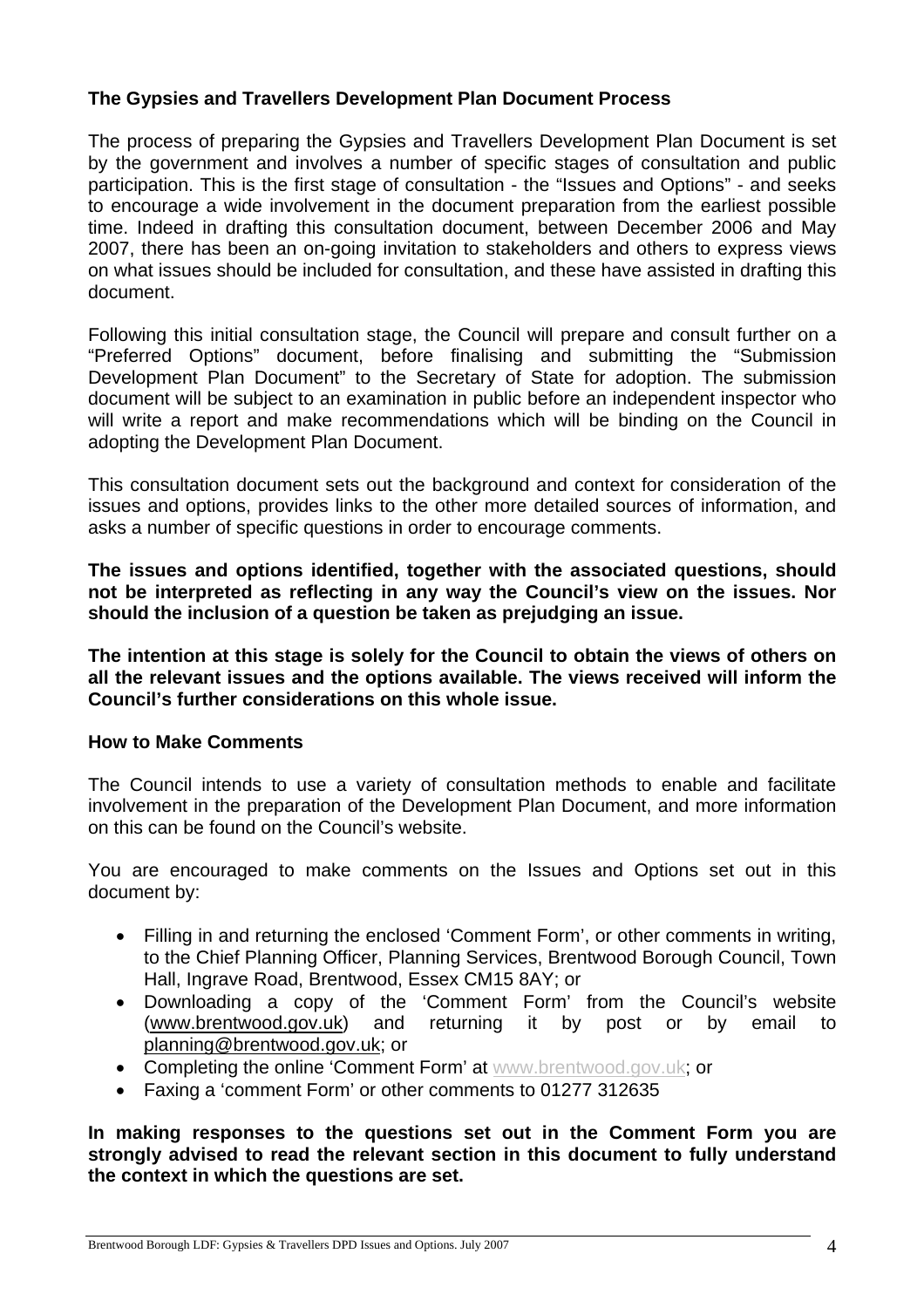Further guidance on making representations is set out in the guidance notes accompanying the 'Comment Form' and on the Council's website. If you have any queries regarding the consultation, please contact the Planning Policy Section on 01277 312609/312610.

**The period for comments will run for six weeks from Friday 27 July 2007. All comments, therefore, should be received by 5pm on Friday 7 September 2007, and cannot be treated as confidential.** 

**Any comments received which include specific sites put forward to the Council as possible Gypsy and Traveller Sites will also be advertised and made available for a further six week period for public comments.**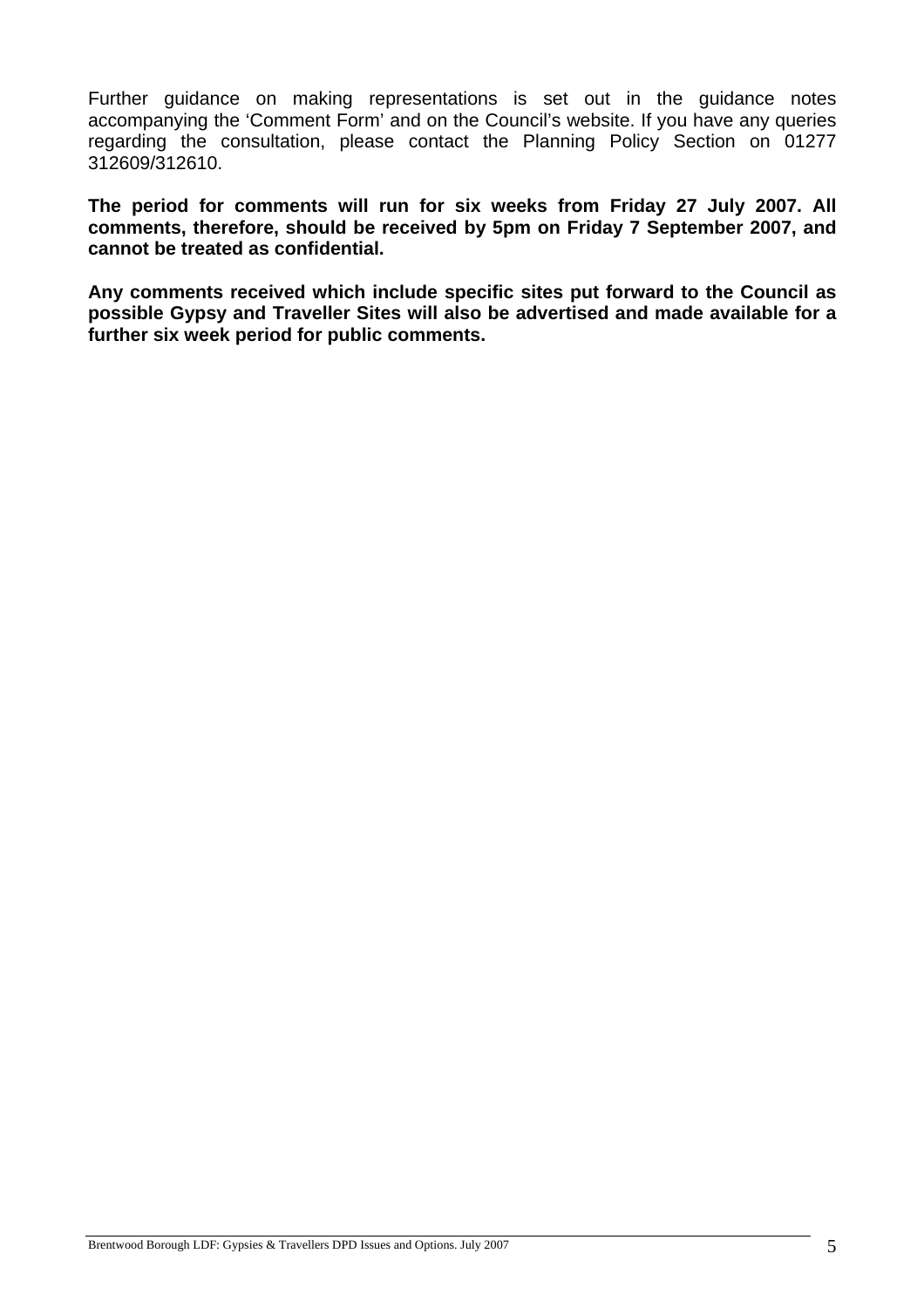#### **1. INTRODUCTION**

#### **The New Plan Making System**

- 1.1 The Planning and Compulsory Purchase Act 2004 (the Act) introduced a fundamental reform of the planning system. Local Plans are to be replaced with Local Development Frameworks (LDFs), essentially a folder of separate but related Local Development Documents (LDDs) setting out policies and proposals for spatial planning in the Borough. LDDs will consist of both Development Plan Documents (DPDs) setting out statutory policies and proposals and Supplementary Planning Documents (SPDs), comprising non-statutory guidance, which supplement in more detail the policies in DPDs.
- 1.2 The new plan-making system also replaces the County Structure Plans with a new regional plan, prepared by Regional Assemblies for approval by government and which, together with government Planning Policy Statements (PPS), sets out the national and regional policy context for LDFs. The East of England Plan, covering the period 2001 to 2021, has been prepared by the East of England Regional Assembly (EERA) and is currently awaiting final approval by the Secretary of State.

#### **The Brentwood Local Development Framework**

- 1.3 The first documents to be prepared by the Council for its LDF and their priority and programme over a three-year period was approved by the Secretary of State (SoS) in August 2006 as set out in detail in the First Brentwood Local Development Scheme (LDS). A subsequent revision of the First LDS has been discussed with the Government Office for the East of England (GO-East) and is awaiting formal approval. The approved LDS can be viewed on the planning pages of the Council's website (http://www.brentwood.gov.uk).
- 1.4 The Council is, therefore, proposing to prepare a number of LDDs as shown in Table 1, which will eventually replace the Brentwood Replacement Local Plan.
- 1.5 A key objective of the new development plan system is to strengthen community involvement in the document preparation process and ensure that involvement begins at an early stage in the process. The first document produced under this new regime, therefore was the Statement of Community Involvement (SCI), which sets out how and when community involvement will be sought and who the Council intends to engage with in the preparation and adoption of each LDD. The SCI was adopted by the Council in February 2007 and is available in both hard copy and to view on the planning pages of the Council's website (http://www.brentwood.gov.uk/pdf/pdf\_1201.pdf).
- 1.6 Priority has also been given to producing the Core Strategy DPD and a Gypsies and Travellers DPD. The process for producing LDDs, including the various stages for community engagement through public consultation and participation is set out in detail in the Town and Country Planning (Local Development) (England) Regulations 2004 (The Regulations).
- 1.7 The 'Issues and Options' consultation, is the first stage of consultation on the Gypsy and Traveller DPD, and is being undertaken pursuant to Regulation 25 of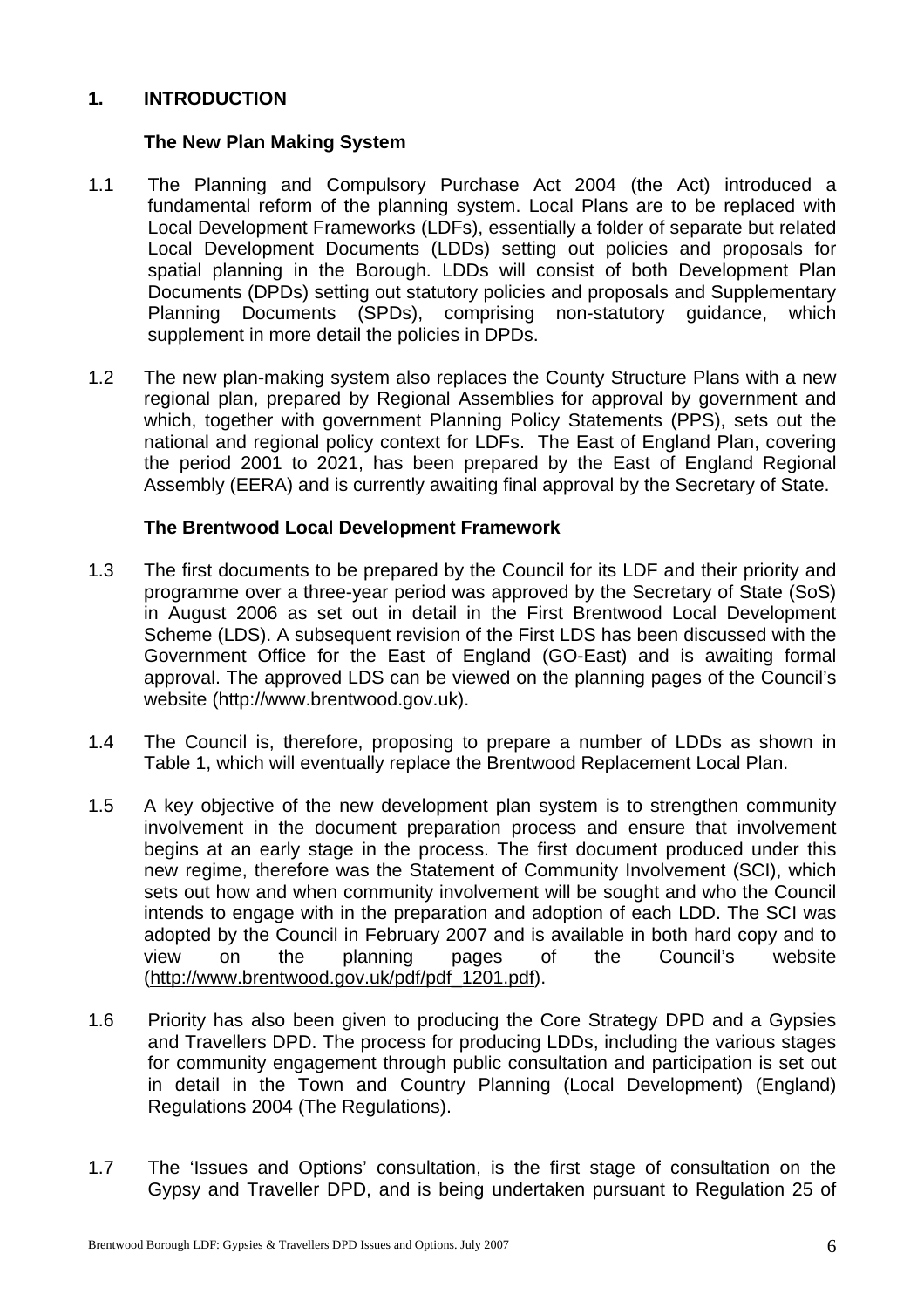the Regulations. The Core Strategy DPD is also proposed to be published for public consultation on the 'Issues and Options' stage in September 2007 (which is dovetailing with a review of the Brentwood Community Strategy through the Brentwood Local Strategic Partnership).

| Table 1: The Brentwood Borough Local Development Framework -<br><b>Document Priorities</b> |                                                                                                                                                                    |                 |                                                             |  |  |  |
|--------------------------------------------------------------------------------------------|--------------------------------------------------------------------------------------------------------------------------------------------------------------------|-----------------|-------------------------------------------------------------|--|--|--|
| <b>Document</b>                                                                            | <b>Description</b>                                                                                                                                                 | <b>Priority</b> | <b>Progress</b>                                             |  |  |  |
| Core Strategy &<br><b>Generic Development</b><br><b>Control Policies DPD</b>               | Sets out the spatial vision, objectives<br>for strategic policies for development of<br>the Borough to 2021, and generic<br>development control policies           | 1               | <b>Issues and Options</b><br>consultation<br>September 2007 |  |  |  |
| Gypsies and<br><b>Travellers DPD</b>                                                       | Assessment of the need for and<br>identification of a specific site(s) and<br>policies to provide for gypsy and<br>traveller accommodation needs in the<br>Borough | 1               | <b>Issues and Options</b><br>consultation July 2007         |  |  |  |
| Statement of<br>Community<br>Involvement                                                   | Sets out the standards and approach to<br>the involvement of stakeholders and<br>the wider community in the production<br>of the Local Development Documents       | $\mathbf{1}$    | <b>Adopted February</b><br>2007                             |  |  |  |
| <b>Urban Place</b><br>Supplement SPD                                                       | Supplementary guidance to the Essex<br>Design Guide for Residential and<br>Mixed Uses for high density<br>development.                                             | 1               | <b>Adoption September</b><br>2007                           |  |  |  |
| Site Specific<br><b>Allocations DPD</b>                                                    | Detailed site specific proposals/policies<br>and land allocations for specific uses<br>and designations.                                                           | $\overline{2}$  | <b>Commencement April</b><br>2008                           |  |  |  |
| <b>Planning Obligations</b><br>& Developer<br><b>Contributions SPD</b>                     | Guidance on developer contributions<br>for infrastructure and other community<br>benefits                                                                          | $\overline{2}$  | Commencement<br>December 2008                               |  |  |  |
| Advertisement &<br><b>Shopfront Guidance</b><br><b>SPD</b>                                 | Additional advice to applicants on<br>shopfront and advertisement design<br>and security measures                                                                  | $\overline{2}$  | <b>Commencement April</b><br>2009                           |  |  |  |
| Miscellaneous<br><b>Residential Design</b><br>Guidance SPD                                 | Council guidance on detailed design<br>issues in residential development                                                                                           | $\overline{2}$  | <b>Commencement April</b><br>2009                           |  |  |  |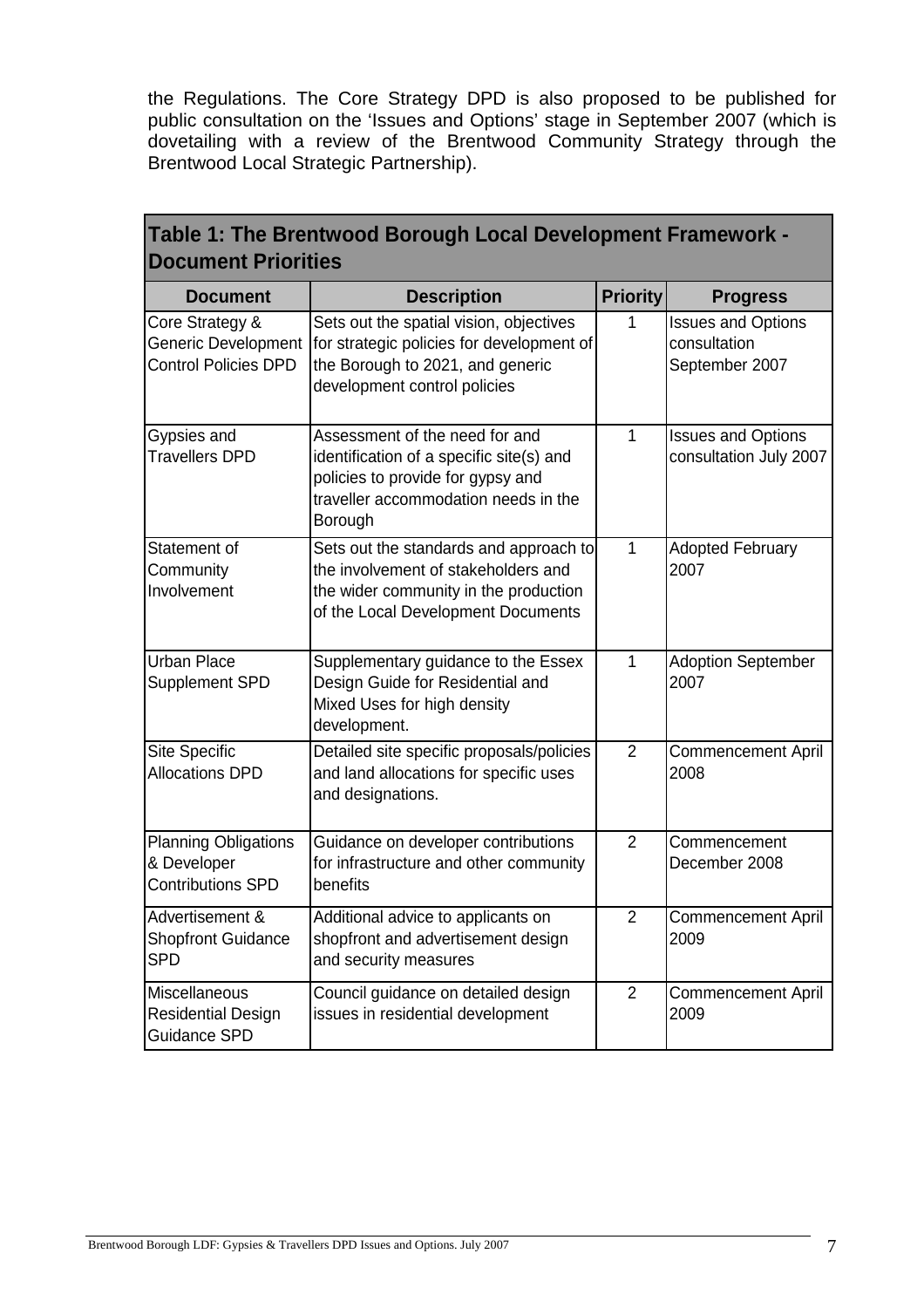#### **2. THE GYPSIES AND TRAVELLERS DEVELOPMENT PLAN DOCUMENT**

#### **The Preparation and Adoption Timetable**

2.1 The Brentwood LDS sets out the programme for the preparation of each of the first LDDs to be produced, including the timetable for the Gypsies and Travellers DPD. As previously stated the programme, as summarised in Table 2, is currently awaiting formal approval from the Secretary of State as part of the revision of the approved First LDS.

| Table 2: The Gypsies & Travellers DPD Programme to Adoption |                                                                                        |         |                                  |  |  |
|-------------------------------------------------------------|----------------------------------------------------------------------------------------|---------|----------------------------------|--|--|
| <b>Process</b>                                              | <b>Stage</b>                                                                           |         | <b>Date</b>                      |  |  |
| Pre-production                                              | <b>Evidence Gathering</b>                                                              |         | January to<br>November 2006      |  |  |
|                                                             | Informal Consultation on<br><b>Issues</b>                                              | Reg. 25 | December 2006 to<br>April 2007   |  |  |
|                                                             | Prepare and Consult on Issues<br>and Options                                           |         | May to August 2007               |  |  |
|                                                             | <b>Prepare Preferred Options</b>                                                       | Reg. 26 | September to<br>December 2007    |  |  |
| Production                                                  | <b>Consult on Preferred Options</b><br>& Sustainability Appraisal                      |         | January to February<br>2008      |  |  |
|                                                             | <b>Consider Representations and</b><br><b>Prepare Submission DPD</b>                   | Reg. 27 | March to June 2008               |  |  |
|                                                             | <b>Submit DPD and Sustainability</b><br>Appraisal to Secretary of State<br>and Consult | Reg. 28 | July to August 2008              |  |  |
|                                                             | <b>Consider Representations on</b><br><b>Submission DPD</b>                            | Reg. 29 | September to<br>October 2008     |  |  |
|                                                             | <b>Pre-Examination Meeting</b>                                                         |         | November 2008                    |  |  |
| Examination                                                 | Prepare for Examination                                                                |         | December 2008 to<br>January 2009 |  |  |
|                                                             | Independent Examination in<br>Public                                                   |         | February 2009                    |  |  |
|                                                             | Preparation of Examination<br><b>Inspector's Binding Report</b>                        |         | March 2009                       |  |  |
| Adoption                                                    | <b>Adoption of DPD</b>                                                                 |         | April 2009                       |  |  |
|                                                             | <b>Monitor and Review</b>                                                              |         | May 2009 onwards                 |  |  |

#### **The Issues and Options Consultation Stage**

2.2 The Gypsies and Travellers DPD will assess the need for further accommodation to be provided for Gypsies and Travellers within Brentwood in terms of sites and number of pitches. It will also set out how that accommodation requirement is to be provided, either by allocating specific sites or having policies for assessing sites that may come forward against specific criteria.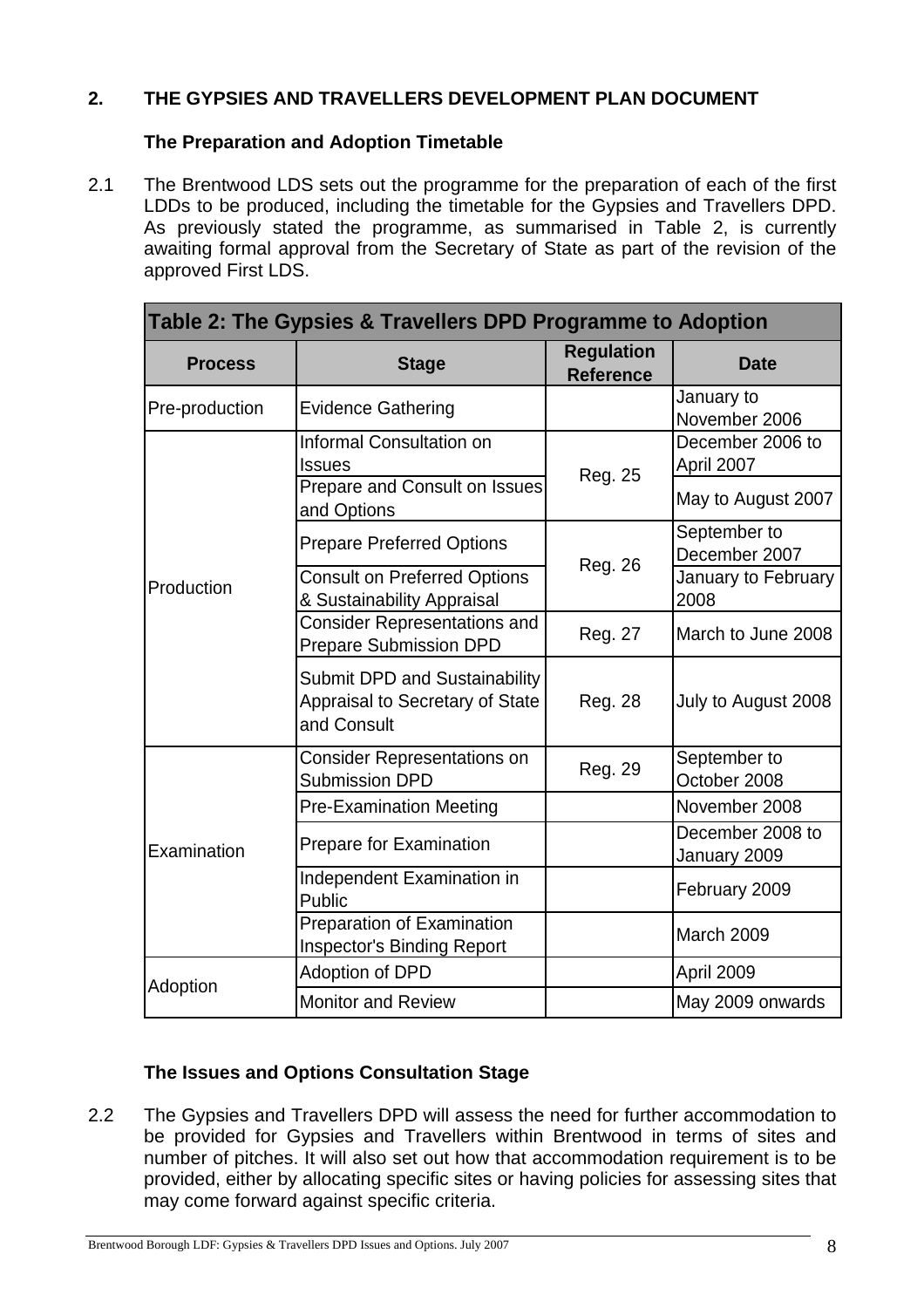- 2.3 At this first stage of public consultation, the Council is seeking input and views from the widest range of stakeholders, interest groups and residents on the issues that should be considered in assessing the level of need for sites and pitches and also the options for providing for that need. In order to facilitate responses, this document sets out the context for consideration of these issues and options, including national and regional policies and the available evidence base/ statistical background. Some of these contextual matters will constrain or direct the way in which the Council moves the document forward to the 'Preferred Options' and 'Submission' stages of the process, and this will be made clear so that those wishing to participate in the various stages of consultation are aware of the constraints that may be placed on the ability to influence certain aspects of the final document.
- 2.4 Set out in this document, and in the accompanying comments form, there are a number of specific questions which will help the Council in preparing the 'Preferred Options' and the eventual 'Submission Document', but this is not meant to deter other comments and views being expressed at this stage. All comments will be taken into account and considered by the Council.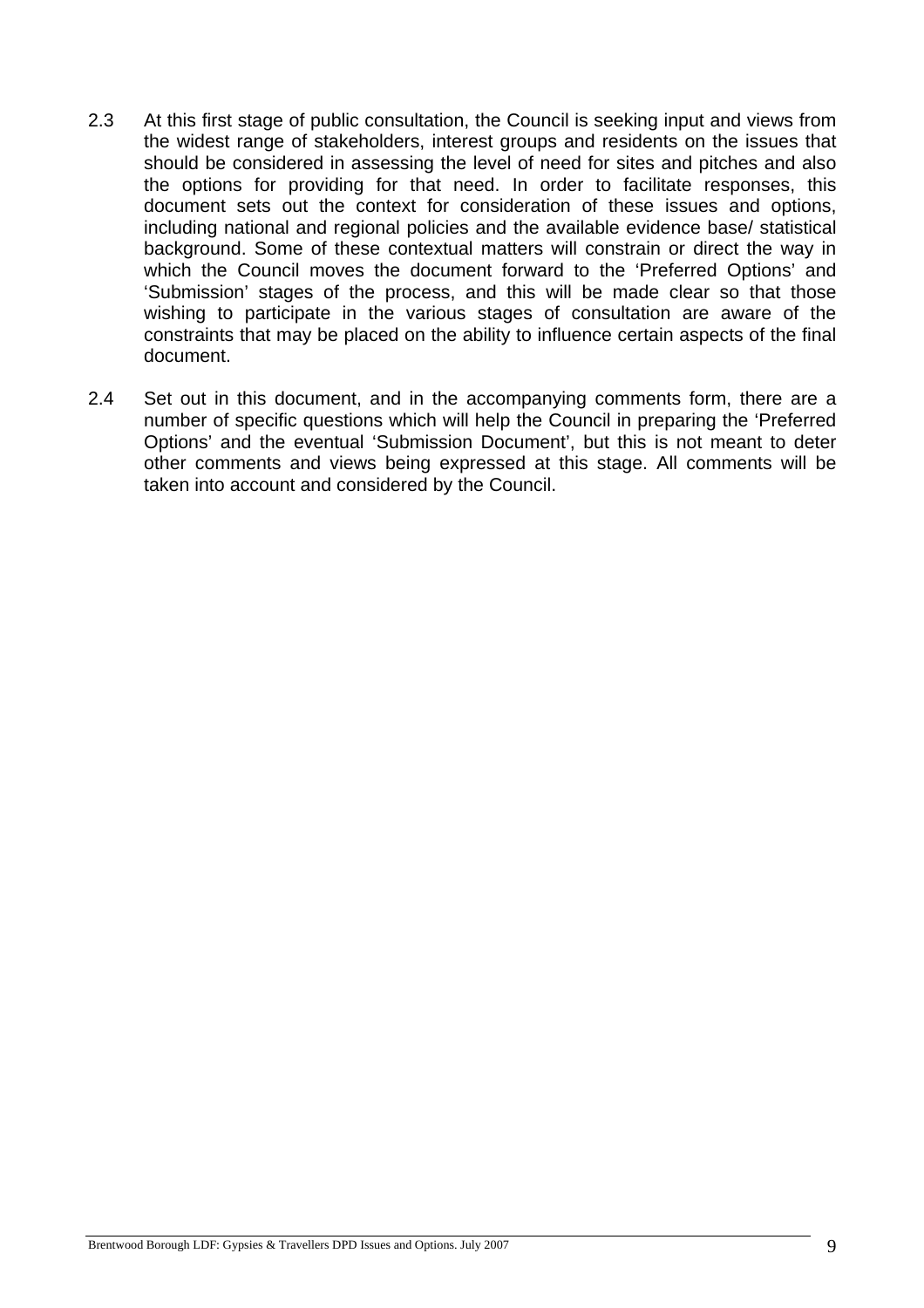#### **3. WHY IS THE COUNCIL HAVING TO PREPARE A GYPSIES AND TRAVELLERS DPD?**

#### **National Policy on Gypsy and Traveller Accommodation**

- 3.1 The 1968 Caravan Sites Act was introduced primarily to provide a solution for the large number of Gypsy families living in poor and unacceptable conditions, such as in lay-bys and car parks. Between 1970 and 1994 the 1968 Act placed a duty on county councils to provide adequate accommodation for Gypsies residing in their area. The Local Government Planning and Land Act 1980 made available an amount of government subsidy for site provision.
- 3.2 However, in 1994, the Criminal Justice and Public Order Act removed the obligation on local authorities to provide and maintain public caravan sites, and Gypsies and Travellers were encouraged to buy their own land to seek planning permission for their own accommodation, although the accompanying Circular 18/1994, stated that local authorities were expected to retain and maintain existing sites, and could still use previous legislation to provide new sites. In practice the removal of the duty to provide sites resulted in a halt to new site provision and Gypsies and Travellers, seeking a more settled life style, bought land where they could rather than where it was most appropriate or complied with planning policies. Over the ensuing decade the numbers of Gypsies and Travellers residing on unauthorised developments increased; heightening tensions between the settled community and Gypsies and Travellers.
- 3.3 During the late 1990s the government published further guidance on unauthorised encampments, stressing the need for a strategic approach and advice on 'toleration' of encampments. In further formalising the government's position on Gypsies and Travellers, the Housing Act 2004 was introduced, which amongst other matters, created a duty on local authorities to assess the accommodation needs of Gypsies and Travellers and develop strategies to meet these identified needs. The government has encouraged these strategies to be developed have been encouraged to be developed at a regional level and should feed into other functions such as planning, education, social care and housing/accommodation.
- 3.4 The planning regime for providing Gypsy and Traveller sites was also amended with the publication of ODPM Circular 1/2006 "Planning for Gypsy and Traveller Caravan Sites". The Circular emphasises the need to ensure that enough sites are provided, and sets out a planning process for achieving this. Councils now have a duty to allocate sufficient land for gypsy and traveller accommodation needs.

#### **ODPM Circular 1/2006 "Planning for Gypsy and Traveller Caravan Sites"**

- 3.5 The planning process set out in Circular 1/2006 begins with local authorities assessing Gypsy and Traveller accommodation needs as part of a Gypsy and Traveller accommodation assessment (GTAA) process.
- 3.6 The data collected through the GTAA will inform the preparation of local authority DPDs through a process which begins with an assessment of the overall level of need as part of the housing needs in the Regional Spatial Strategy (RSS). The RSS should identify the number of pitches required (but not their location) for each local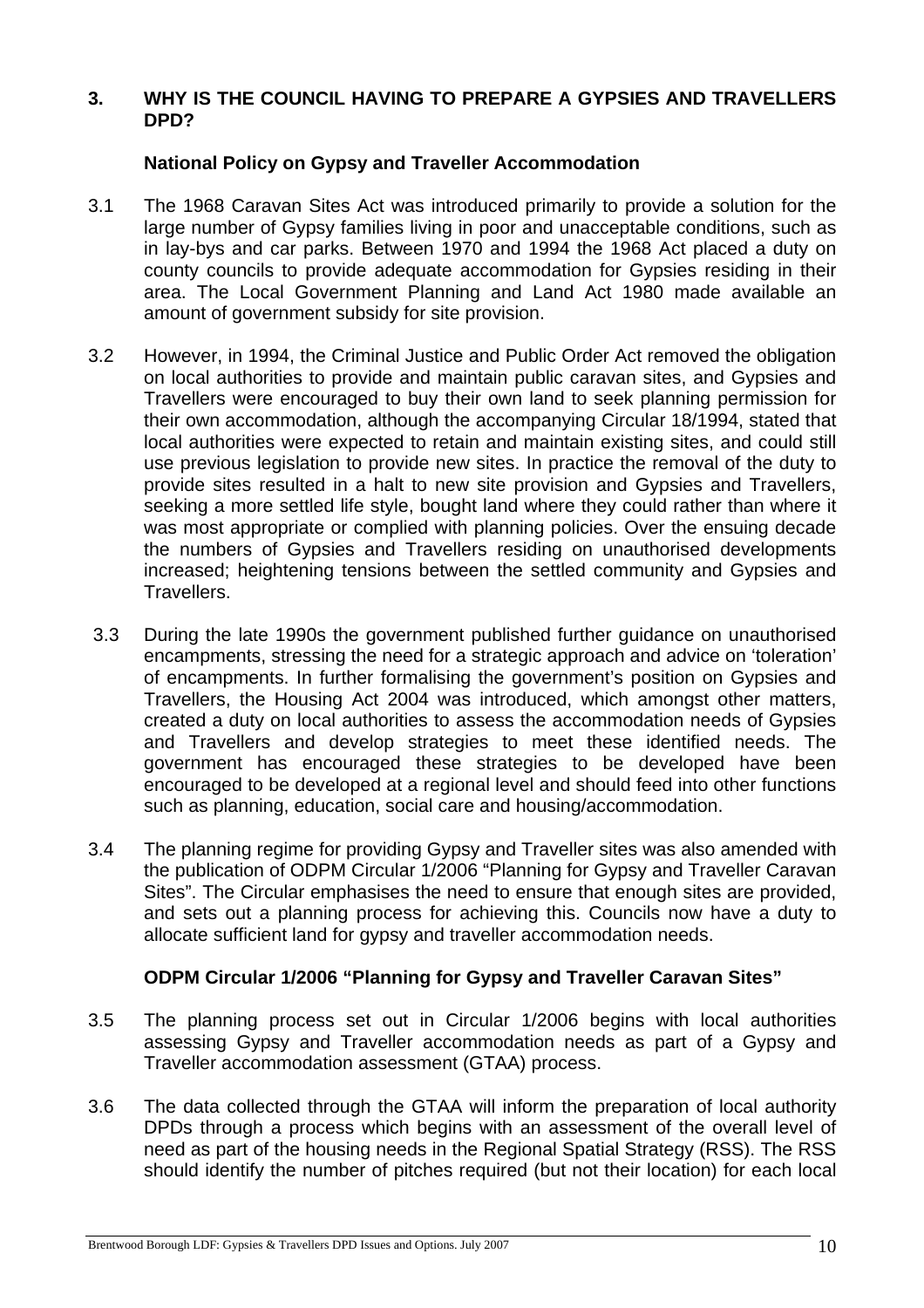planning authority in the light of the GTAAs and a strategic view of needs across the region.

3.7 The numbers of pitches set out in the RSS must then be translated into specific site allocations in one of the local planning authority's DPDs that form part of the LDF. The Circular advises that the Core Strategy should set out criteria for the location of gypsy and traveller sites which will be used to guide the allocation of sites in the relevant DPD. Local authorities must then allocate sufficient sites, in terms of the number of pitches required by the RSS, in site allocations DPDs. Whilst this is the model process set out in the Circular, it also states that "where there is clear and immediate need, for instance evidenced through the presence of significant numbers of unauthorised encampments and developments, local planning authorities should bring forward DPDs containing site allocations in advance of regional consideration of pitch numbers, and completion of GTAAs.

#### **Inclusion of a Gypsies and Travellers DPD in the Brentwood Local Development Scheme**

- 3.8 The Council submitted its Draft LDS in February 2005, in accordance with the requirement in the Regulations to submit it to the Secretary of State for approval within six months of enactment of the Planning and Compulsory Purchase Act 2004 (The Act), i.e. by 28 March 2005. In response, the government regional office (GO-East) wrote to advise the Council that the Secretary of State was minded to **formally direct** the Council to amend its Draft LDS under the provisions of section 15(4) of the Act, to require preparation of a Gypsy and Traveller Site DPD with, "due to the urgency to address the clear and immediate need for additional provision in the area", work commencing as soon as possible and adoption of the DPD specified for January 2007. The Secretary of State finally issued a Direction in July 2005, requiring that the LDS should be amended to specify that (a) it includes a Gypsy and Traveller Site DPD and (b) work will commence on the DPD as soon as possible with submission of the DPD to the Secretary of State by no later than 31 December 2006.
- 3.9 Subsequent discussions with GO-East resulted in an agreement with the Secretary of State for a programme providing for submission of the DPD by December 2007, and adoption by September 2008, and this was included in the First LDS, approved in August 2006. However, resource difficulties and other circumstances following approval, resulted in delay in progressing work on both the Core Strategy DPD and the Gypsies and Travellers DPD, such that consultation on the 'Issues and Options' has slipped by some 8 months and a revised programme as set out in Table 2 is awaiting final agreement with the Secretary of State and approval as the Second LDS.

#### **Definition of Gypsies and Travellers**

3.10 ODPM Circular 1/2006 defines "gypsies and travellers" as;

*"Persons of nomadic habit of life whatever their race or origin, including such persons who on grounds only of their own or their family's or dependents' educational or health needs or old age have ceased to travel temporarily or permanently, but excluding members of an organised group of travelling show people or circus people travelling together as such."*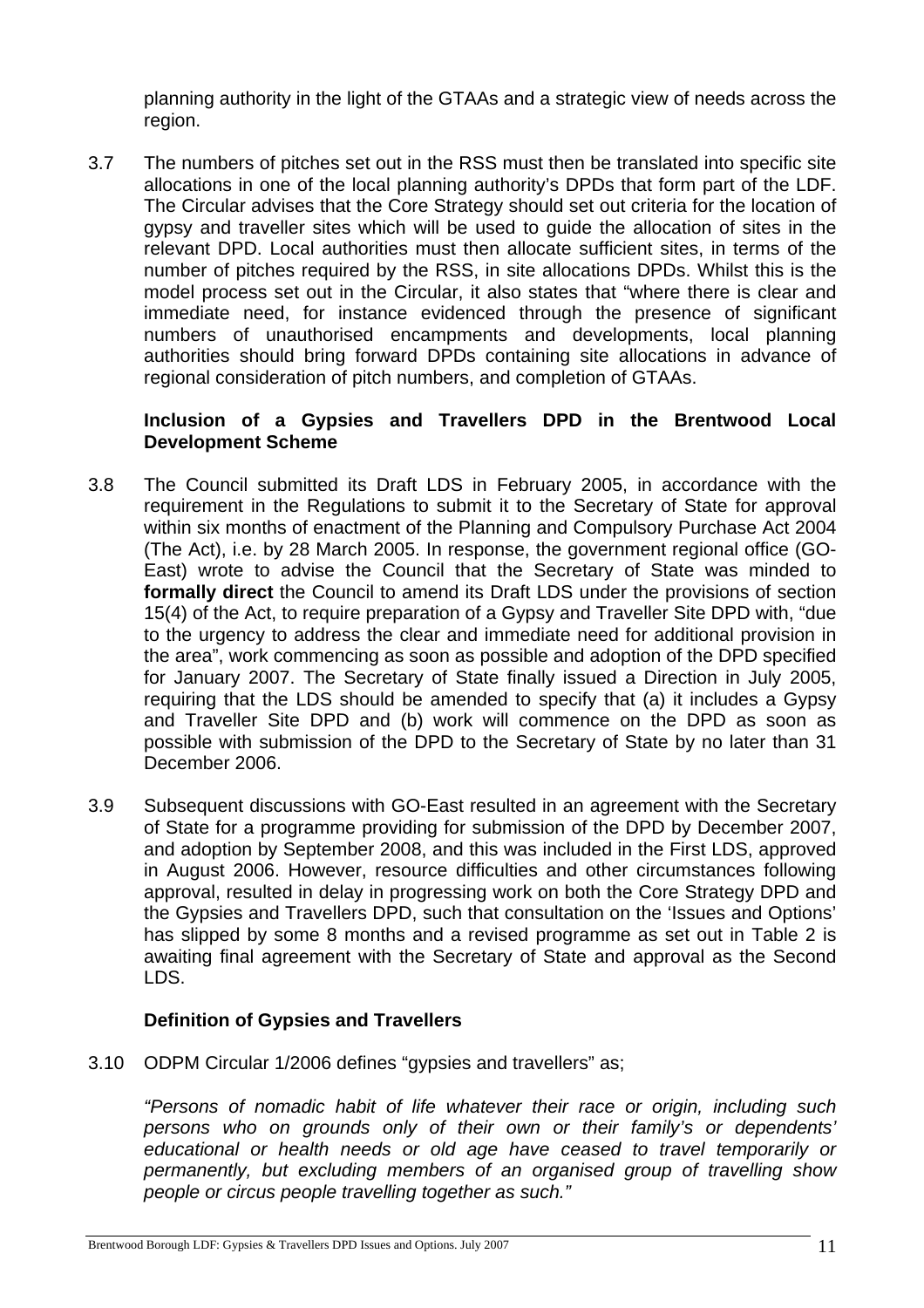- 3.11 This definition is not based on ethnicity. The term "Gypsies and Travellers" where used in this document should be taken to have the above meaning unless otherwise stated, and will be used to determine Gypsy and Traveller status for planning applications.
- 3.12 It should be noted that this definition is not the same as the proposed definition of "Gypsies and Travellers" for the purposes of sections 225 and 226 of the Housing Act 2005, which was consulted on by the ODPM in February 2006, and which read as:

*"Persons of nomadic habit of life whatever their race or origin, including such persons who on grounds only of their own or their family's or dependents' educational or health needs or old age have ceased to travel temporarily or permanently, and all other persons with a cultural tradition of nomadism and/or caravan dwelling."* 

#### **The Relationship between Caravans and Pitches**

- 3.13 A pitch is an area of land where a Gypsy/Traveller household can reside. Typically this may contain a building, parking space and one or more caravans.
- 3.14 The Essex GTAA undertaken in 2005/2006, and referred to later in this document took an average of 2 caravans per pitch in calculating the accommodation needs, based on both the local authority policies of caravan to pitch ratios and to the mean number of caravans found during the research.
- 3.15 The later work undertaken for the RSS review estimated the average number of caravans per pitch as 1.7.
- 3.16 For comparison purposes, a survey undertaken by Fordham Research on behalf of the Council in 2004 of all resident gypsy and traveller sites in the Borough found an average caravan to pitch ration of 1.4.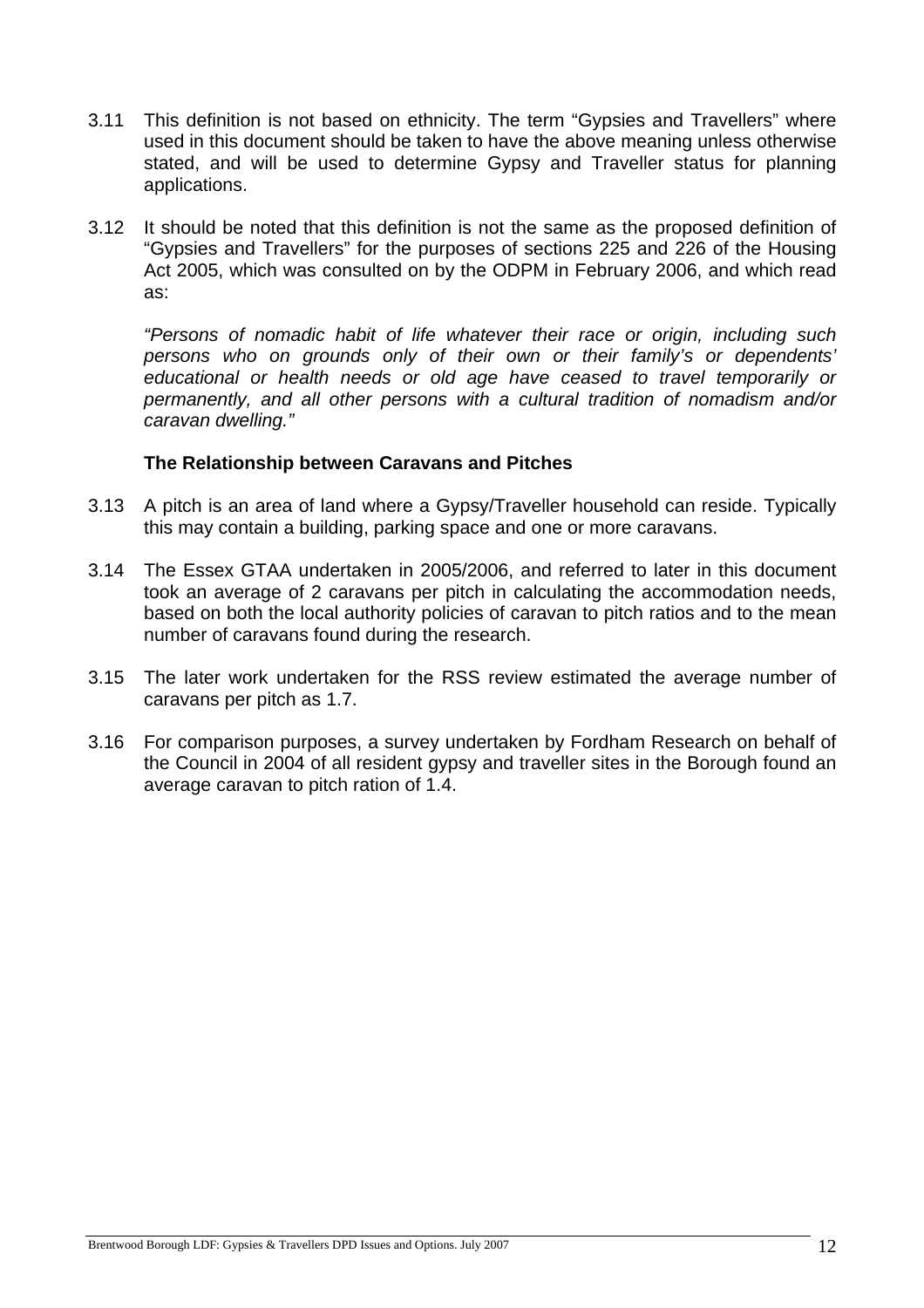#### **4. THE CONTEXT**

#### **Background**

- 4.1 Gypsies and Travellers are a long established ethnic group in Britain. Their histories and traditions stretch back many hundreds of years. Romany Gypsies have been in England for over 600 years and Irish Travellers also have a long history of nomadic life in this country. Romany Gypsies and Irish Travellers are recognised as ethnic groups and are therefore covered by the provisions in the Race Relations Act 1976. New Age Travellers also form part of the travelling community.
- 4.2 It is difficult to establish accurately the number of Gypsies and Travellers in Britain as they are not currently identifiable as a separate ethnic group in the Census. Estimates of the Gypsy and Traveller population in Britain vary widely - from 82,000 (Kenrick & Clark 1999) to 300,000 including those living in bricks and mortar housing (Liegeois 1987). No reliable figures exist for the number of Gypsies and Travellers who live in conventional housing. There are, therefore, no reliable figures currently available for the numbers of Gypsies and Travellers resident at a national level, across the region or at county and district levels. This may improve over time as local authorities undertake further work to deliver the requirements of the 2004 Housing Act and through the 2011 census, which is planned to address this issue. This information, though, will clearly not be available to inform this DPD, and use has therefore been made of whatever sources of information are currently available, recognising their shortcomings.
- 4.3 The majority of Gypsies and Travellers in England live in caravans on local authority managed or private sites. Unauthorised sites are split between unauthorised encampments (where Gypsies and Travellers do not own the land and planning consent has not been given for use as a Gypsy and Traveller site) or unauthorised developments (where Gypsies and Travellers own the land but do not have planning permission). Sites may also be "tolerated" in that enforcement action is not being pursued.
- 4.4 The government collates information from a twice-yearly Gypsy and Traveller Caravan Count which is carried out by Local Authorities. The July 2006 Count showed that there are over 16,600 Gypsy and Traveller caravans in England. Of these 78.7% (13,073) are on authorised sites with planning permission (6564 on local authority sites and 6509 on private sites). 13.6% (2,252) were on unauthorised developments and 7.7% (1,287) were on unauthorised encampments.
- 4.5 Table 3 shows the numbers of caravans counted at January 2007 for England, the East of England Region, Essex and Essex Districts. These figures show that the issues faced in the East of England are particularly acute, with 4,163 caravans or 25.1% of the total number of caravans across England (the highest number of caravans of any English region). The figures also show that the East of England has relatively fewer caravans on social rented sites and on unauthorised encampments than average, but above average proportions on private sites and especially on unauthorised developments.
- 4.6 Within the East of England Region, the highest proportion of total caravans is Cambridgeshire (1313 or 31.5%) with Essex the next highest (977 or 23.5%). These two county areas are significantly higher than the other counties and unitary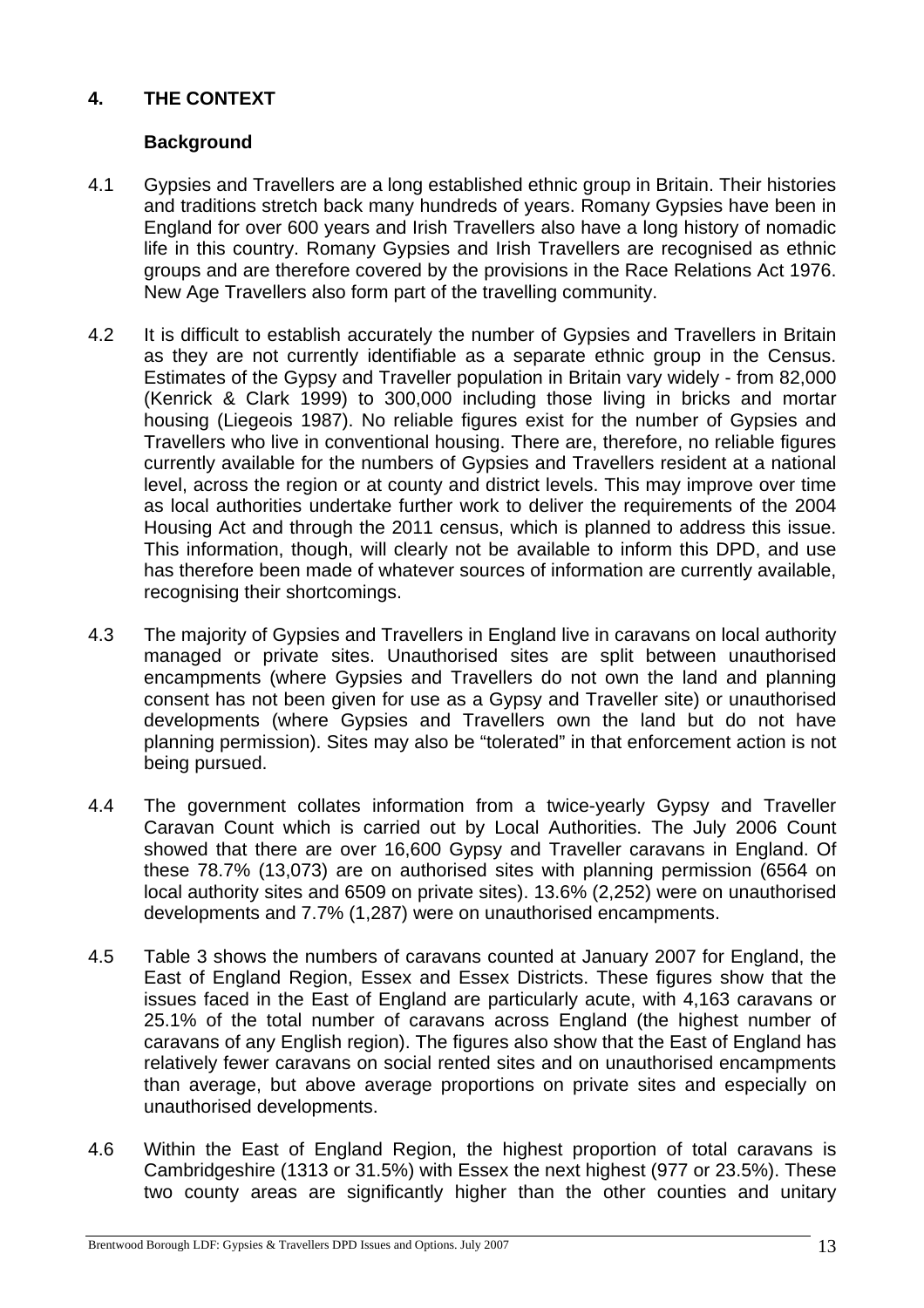authorities within the region. However, across England some 79% of caravans are on authorised sites, whereas for Cambridge the figure is 82% and for Essex 67%. Essex has a higher than average proportion of caravans on unauthorised developments (32% of Essex total).

4.7 Within Essex the highest numbers of caravans are within Basildon (40.6% of Essex total), Epping Forest (15.3%), and Chelmsford (14.5%). Brentwood has the eighth highest figure (3.5% of the Essex total). However, of the 34 caravans counted in Brentwood, 20 (59%) are on unauthorised sites, as opposed to the Essex average of 33.5%.

| Table 3: Count of Gypsy Caravans 18 January 2007       |                                                          |         |                                                            |                              |                |                                       |                              |
|--------------------------------------------------------|----------------------------------------------------------|---------|------------------------------------------------------------|------------------------------|----------------|---------------------------------------|------------------------------|
|                                                        | <b>Authorised Sites</b><br>(with planning<br>permission) |         | <b>Unauthorised Sites (without planning</b><br>permission) |                              |                |                                       |                              |
| <b>Area</b>                                            | Socially                                                 | Private |                                                            | Sites on Gypsy owned<br>land |                | Sites on Land not owned<br>by Gypsies | <b>Total All</b><br>Caravans |
|                                                        | Rented                                                   |         | "Tolerated"                                                | "Not<br>Tolerated"           | "Tolerated"    | "Not<br>Tolerated"                    |                              |
| England                                                | 6564                                                     | 6509    | 997                                                        | 1255                         | 491            | 795                                   | 16611                        |
| East of England                                        | 1419                                                     | 1750    | 228                                                        | 571                          | 62             | 133                                   | 4163                         |
| <b>Essex</b>                                           | 239                                                      | 411     | 43                                                         | 269                          | 2              | 13                                    | 977                          |
| <b>Basildon</b>                                        | 32                                                       | 171     | 18                                                         | 176                          | $\overline{0}$ | $\overline{0}$                        | 397                          |
| <b>Braintree</b>                                       | 29                                                       | 7       |                                                            | 5                            | $\mathbf 0$    |                                       | 43                           |
| <b>Brentwood</b>                                       | $\mathbf 0$                                              | 14      | $\bf{0}$                                                   | 17                           | $\bf{0}$       | 3                                     | 34                           |
| <b>Castle Point</b>                                    | 0                                                        | 0       | $\overline{0}$                                             | 3                            | $\mathbf 0$    | $\overline{0}$                        | 3                            |
| Chelmsford                                             | 54                                                       | 67      | 4                                                          | 14                           | 0              | 3                                     | 142                          |
| Colchester                                             | 0                                                        | 11      | 5                                                          | 7                            | $\overline{0}$ | $\overline{0}$                        | 23                           |
| <b>Epping Forest</b>                                   | 16                                                       | 92      | 15                                                         | 26                           | $\overline{0}$ | $\overline{0}$                        | 149                          |
| <b>Harlow</b>                                          | 51                                                       | 0       | 0                                                          | 0                            | $\overline{0}$ | $\mathbf 0$                           | 51                           |
| Maldon                                                 | 39                                                       | 13      | $\overline{0}$                                             | $\overline{2}$               | $\overline{0}$ | $\overline{0}$                        | 54                           |
| Rochford                                               | 0                                                        | 3       | $\overline{0}$                                             | 16                           | $\overline{0}$ | $6 \overline{6}$                      | 25                           |
| Tendring                                               | 0                                                        | 0       | 0                                                          | 3                            | $\overline{0}$ | 0                                     | 3                            |
| <b>Uttlesford</b>                                      | 18                                                       | 33      | $\overline{0}$                                             | 0                            | $\overline{2}$ | $\overline{0}$                        | 53                           |
| Southend UA                                            | 0                                                        | 0       | $\overline{0}$                                             | 0                            | 0              | $\mathbf 0$                           | 0                            |
| <b>Thurrock UA</b>                                     | 111                                                      | 9       | 52                                                         | 0                            | 0              | $\mathbf 0$                           | 172                          |
| Source: Department of Communities and Local Government |                                                          |         |                                                            |                              |                |                                       |                              |

4.8 In looking at the numbers of caravans in Brentwood, Table 4 sets out information from the 6-monthly counts over the last four years (2002 to 2007). This shows that in 2003 there was a significant increase in caravans on unauthorised sites, due in the main to two new encroachments, one in Roman Road, Mountnessing and one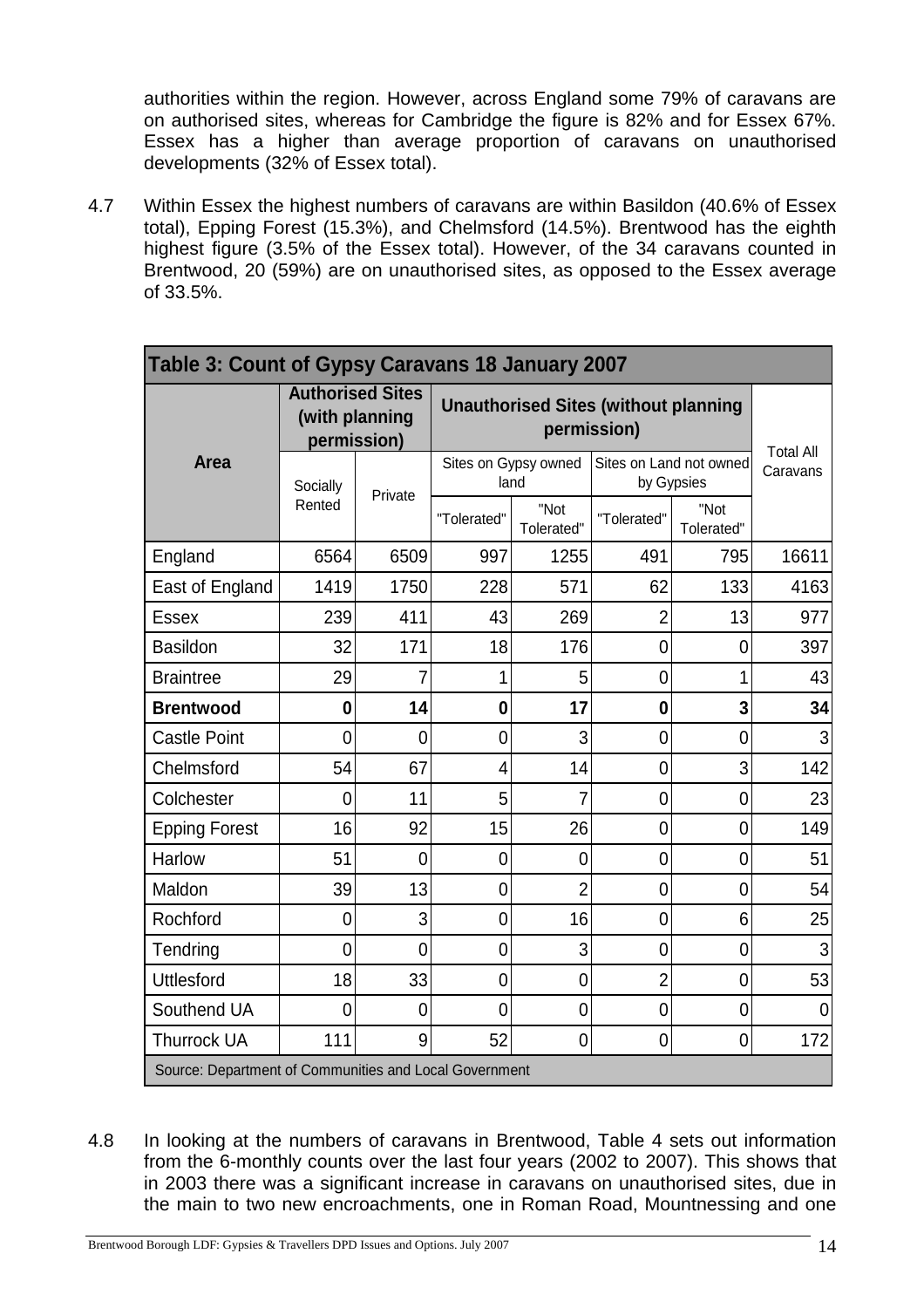in Stock Lane, Ingatestone. Prior to this date the figures for the number of unauthorised caravans had been fairly consistent over the preceding decade. The number of caravans on authorised sites can vary at the time of the count dependent on whether touring caravans have been included.

| Table 4: Count of Gypsy Caravans in Brentwood 2002-2007 |                |                                                          |                                                            |                              |                |                                       |    |  |
|---------------------------------------------------------|----------------|----------------------------------------------------------|------------------------------------------------------------|------------------------------|----------------|---------------------------------------|----|--|
|                                                         |                | <b>Authorised Sites</b><br>(with planning<br>permission) | <b>Unauthorised Sites (without planning</b><br>permission) |                              |                | <b>Total All</b>                      |    |  |
| <b>Date</b>                                             | Socially       |                                                          |                                                            | Sites on Gypsy owned<br>land |                | Sites on Land not owned<br>by Gypsies |    |  |
|                                                         | Rented         | Private                                                  | "Tolerated"                                                | "Not<br>Tolerated"           | "Tolerated"    | "Not<br>Tolerated"                    |    |  |
| $Jan-02$                                                | $\overline{0}$ | 10                                                       |                                                            | 4                            |                |                                       |    |  |
| <b>Jul-02</b>                                           | $\Omega$       | 10                                                       | 4                                                          |                              |                |                                       | 14 |  |
| Jan-03                                                  | $\mathbf 0$    | 10                                                       | 6                                                          |                              |                |                                       | 16 |  |
| $Jul-03$                                                | $\overline{0}$ | 12                                                       |                                                            | 18                           |                |                                       |    |  |
| $Jan-04$                                                | 0              | 13                                                       |                                                            |                              | 18             |                                       | 31 |  |
| <b>Jul-04</b>                                           | 0              | 13                                                       | $\mathbf 0$                                                | 18                           | $\overline{0}$ | $\mathbf{0}$                          | 31 |  |
| $Jan-05$                                                | 0              | 13                                                       | $\mathbf 0$                                                | 18                           | $\overline{0}$ | $\overline{0}$                        | 31 |  |
| $Jul-05$                                                | 0              | 18                                                       | $\mathbf 0$                                                | 21                           | 0              | 0                                     | 39 |  |
| $Jan-06$                                                | 0              | 18                                                       | $\mathbf 0$                                                | 19                           | $\overline{0}$ | 0                                     | 37 |  |
| Jul-06                                                  | 0              | 18                                                       | 0                                                          | 19                           | 0              | 3                                     | 40 |  |
| $Jan-07$                                                | 0              | 14                                                       | $\mathbf 0$                                                | 17                           | $\overline{0}$ | 3                                     | 34 |  |
| Source: Brentwood Borough Council                       |                |                                                          |                                                            |                              |                |                                       |    |  |

- 4.9 At the time of the January 2007 count, the location of Gypsy caravan sites within the Borough were as set out in Table 5. The sites are all rural and apart from the Roman Road, Mountnessing and Stock Lane, Ingatestone sites generally provide for the accommodation needs of one family.
- 4.10 As can be seen from Table 4, none of the existing authorised sites in the Borough are publicly owned or managed. Planning permissions for the authorised sites vary between full and temporary permissions, many of which are personal to the occupier of the site, and half of which were granted on appeal.

#### **Survey of Brentwood Resident Gypsies and Travellers 2004**

- 4.11 The Council engaged Fordham Research in 2004 to undertake a survey of all resident Gypsy and Traveller families in the Borough at that time, on both authorised and unauthorised sites. The survey sought both quantitative and qualitative data on Gypsy and Traveller accommodation needs and circumstances to inform both development plan work and provide information for the consideration of planning applications.
- 4.12 A summary analysis of the survey results is set out at Appendix 2.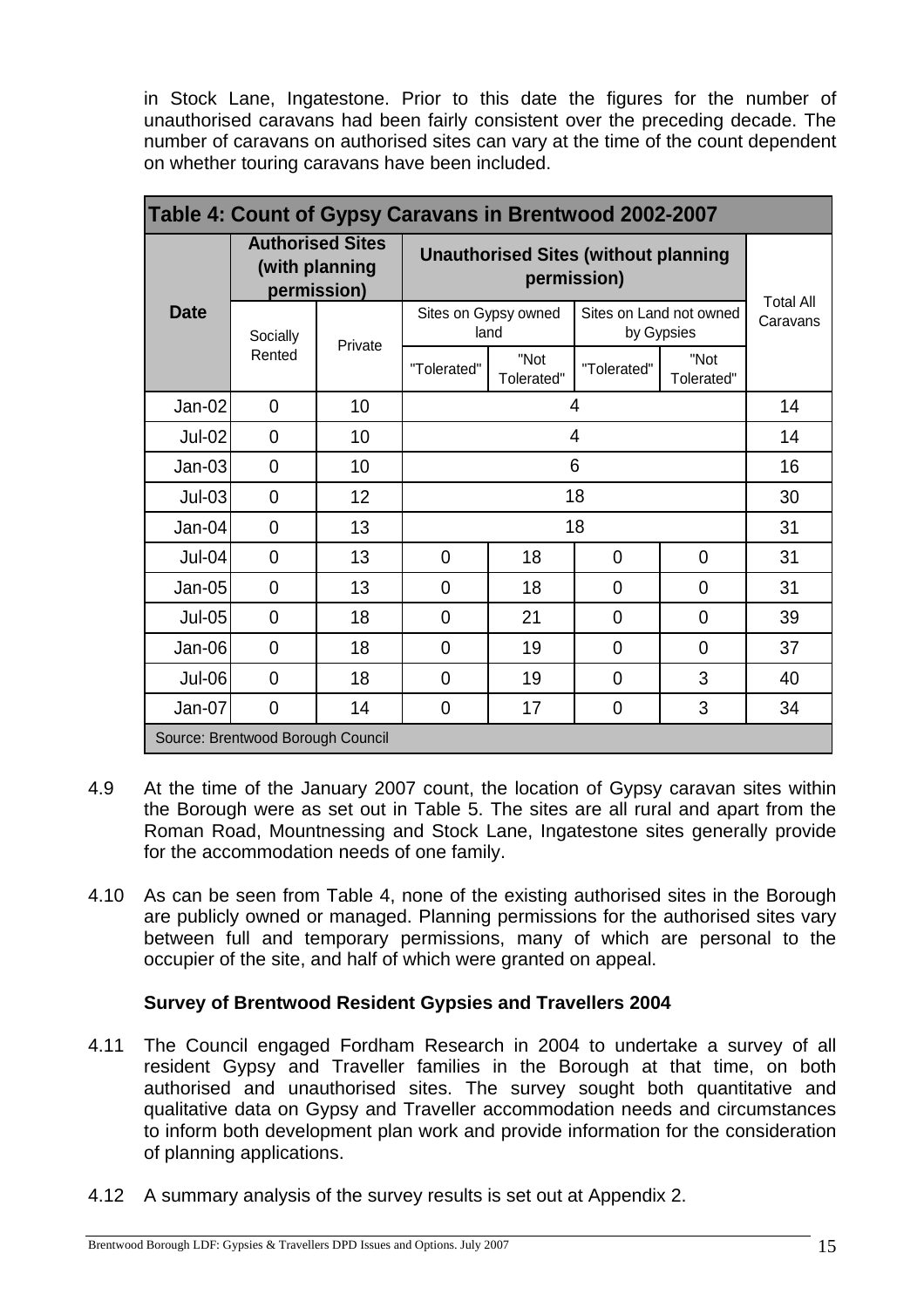| Table 5: Gypsy Caravan Sites in Brentwood at January 2007                         |                                         |  |  |  |  |  |
|-----------------------------------------------------------------------------------|-----------------------------------------|--|--|--|--|--|
| <b>Address</b><br><b>Number of Caravans</b>                                       |                                         |  |  |  |  |  |
| <b>Authorised Developments</b>                                                    |                                         |  |  |  |  |  |
| Mill Lane/Bounce Hill Junction                                                    | 3 Mobile Homes                          |  |  |  |  |  |
| Warren Lane, Doddinghurst                                                         | 1 Mobile Home                           |  |  |  |  |  |
| Ponderosa, Place Farm Lane, Kelvedon<br>Hatch                                     | 1 Mobile Home                           |  |  |  |  |  |
| The Willows, Place Farm, Kelvedon Hatch                                           | 1 Mobile Home                           |  |  |  |  |  |
| Lilliputs, Chelmsford Road, Blackmore                                             | 1 Mobile Home                           |  |  |  |  |  |
| Meadowview, Ingatestone Road, Blackmore 2 Mobile Homes                            |                                         |  |  |  |  |  |
| Poplars Farm, Ingatestone                                                         | 1 Mobile Home                           |  |  |  |  |  |
| Wenlock Meadow, Wenlock Lane,<br><b>Blackmore</b>                                 | 1 Mobile Home                           |  |  |  |  |  |
| Hope Farm, Horseman Side/Goatswood<br>Lane Corner, Navestock                      | 2 Mobile Homes (plus 1 touring caravan) |  |  |  |  |  |
| <b>Unauthorised Developments</b>                                                  |                                         |  |  |  |  |  |
| Field adj. Oaktree Farm, Chelmsford Road,<br><b>Blackmore (Greenacres/Plot 3)</b> | 1 Mobile Home                           |  |  |  |  |  |
| Roman Road, Mountnessing                                                          | 5 Mobile Homes                          |  |  |  |  |  |
| Stock Lane, Ingatestone                                                           | 5 Mobile Homes                          |  |  |  |  |  |
| Pondend, Clapgate Estate, Chivers Road,<br><b>Stondon Massey</b>                  | 1 Mobile Home                           |  |  |  |  |  |
| Treetops, Curtis Mill Lane, Navestock                                             | 3 Mobile Homes                          |  |  |  |  |  |
| Cottage Garden, Beads Hall Lane, Pilgrims<br>Hatch                                | 1 Mobile Home                           |  |  |  |  |  |
| Wealdview, Lincolns Lane, South Weald                                             | 1 Mobile Home                           |  |  |  |  |  |
| <b>Unauthorised Encampments</b>                                                   |                                         |  |  |  |  |  |
| <b>Little Warley Common</b>                                                       | 3 caravans                              |  |  |  |  |  |

#### **Existing Development Plan Policies**

#### **(i) Brentwood Replacement Local Plan**

4.13 The existing local development plan for the Borough is the Brentwood Replacement Local Plan, which was adopted in August 2005, and covers the period 1996 to 2011. The plan does not identify any appropriate locations for permanent resident Gypsy and Traveller sites due the inappropriateness of sites within the Green Belt and the severe limitations on land within the urban areas. The adopted plan, therefore, includes a criteria based policy against which further private site proposals within the urban area are considered and states that any application for a site within the Green Belt would need to be able to show the exceptional circumstances necessary to allow inappropriate development. Policy H13 "Permanent Sites for Gypsy Travellers" states: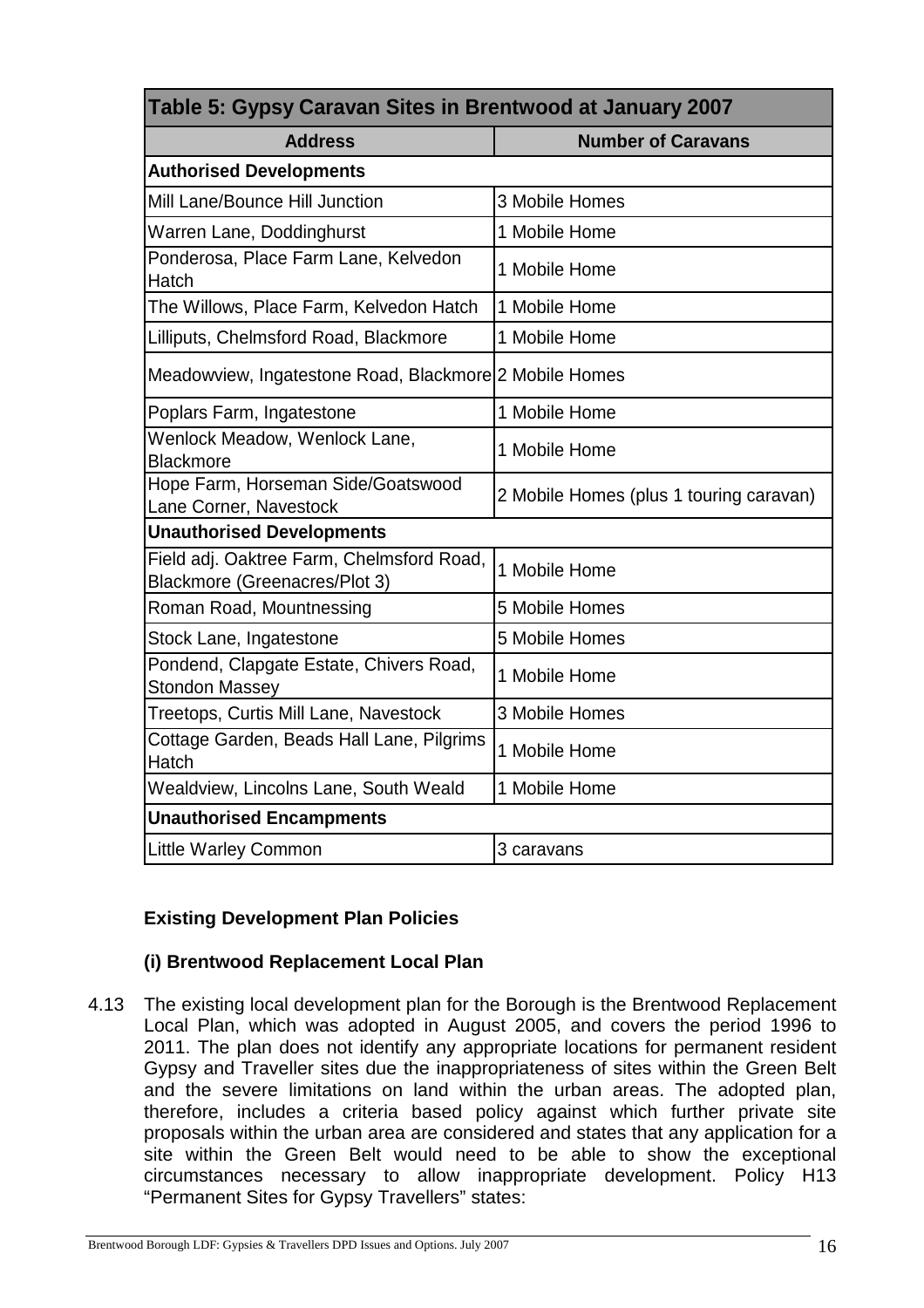"The Council may allow the provision of small Gypsy Travellers sites in appropriate locations within areas excluded from the Green Belt, where the following criteria are met:

- (i) The site is well screened
- (ii) Such accommodation is restricted to Gypsies who reside in or regularly resort to the Borough.

As a matter of clarification "regularly resort" refers to those Gypsies who regularly resort to the Borough for a minimum of 3 months in any one year."

4.14 It should be noted that other materials considerations such as amenity and highway access are considered in other policies in the adopted plan.

#### **(ii) Regional Spatial Strategy**

4.15 The Regional Spatial Strategy as set out in the emerging East of England Plan provides the broad development strategy for the region up to 2021. The Plan is currently awaiting final approval by the Secretary of State, and is due to be published in autumn 2007. Policy H4 and its supporting text address the issue of provision for Gypsies and Travellers, and states:

 "Local Authorities should make provision for sites/pitches to meet the identified needs of Gypsies and Travellers living within or resorting to their area. EERA will work with local authorities and other stakeholders to bring forward an early review to this RSS setting out the strategic framework for such provision, and identifying the requirement in terms of pitch numbers at a district level. Until that review is in place provision in LDDs and the decisions on planning applications should be based on the latest available information on need within the region and local area in the context of the urgent need for improved provision across the region."

- 4.16 Further to the policy in the emerging East of England Plan and reflecting the guidance in Circular 1/2006, EERA has responded by undertaking a single issue review of the RSS on provision for Gypsies and Travellers. An Issues and Options consultation document was published on 8 May 2007, with a 12 week public consultation ending on 31 July 2007. The consultation document and Sustainability Appraisal report is available for inspection at the Brentwood Town Hall, Planning Reception and can be viewed on the EERA website at www.eera.gov.uk.
- 4.17 This document and its associated technical work are referred to further later in this consultation document.

#### **Informal Issues Consultation**

4.18 As part of the preparatory work to producing this Issues and Options consultation document on both this DPD and the Core Strategy DPD, in December 2006 the Council invited views on the issues that should be incorporated in to the respective consultation documents for discussion. The Council wrote to all of its consultees set out in Appendix 3 of the Statement of Community Involvement considered to be appropriate and notified in writing those on the Local Development Framework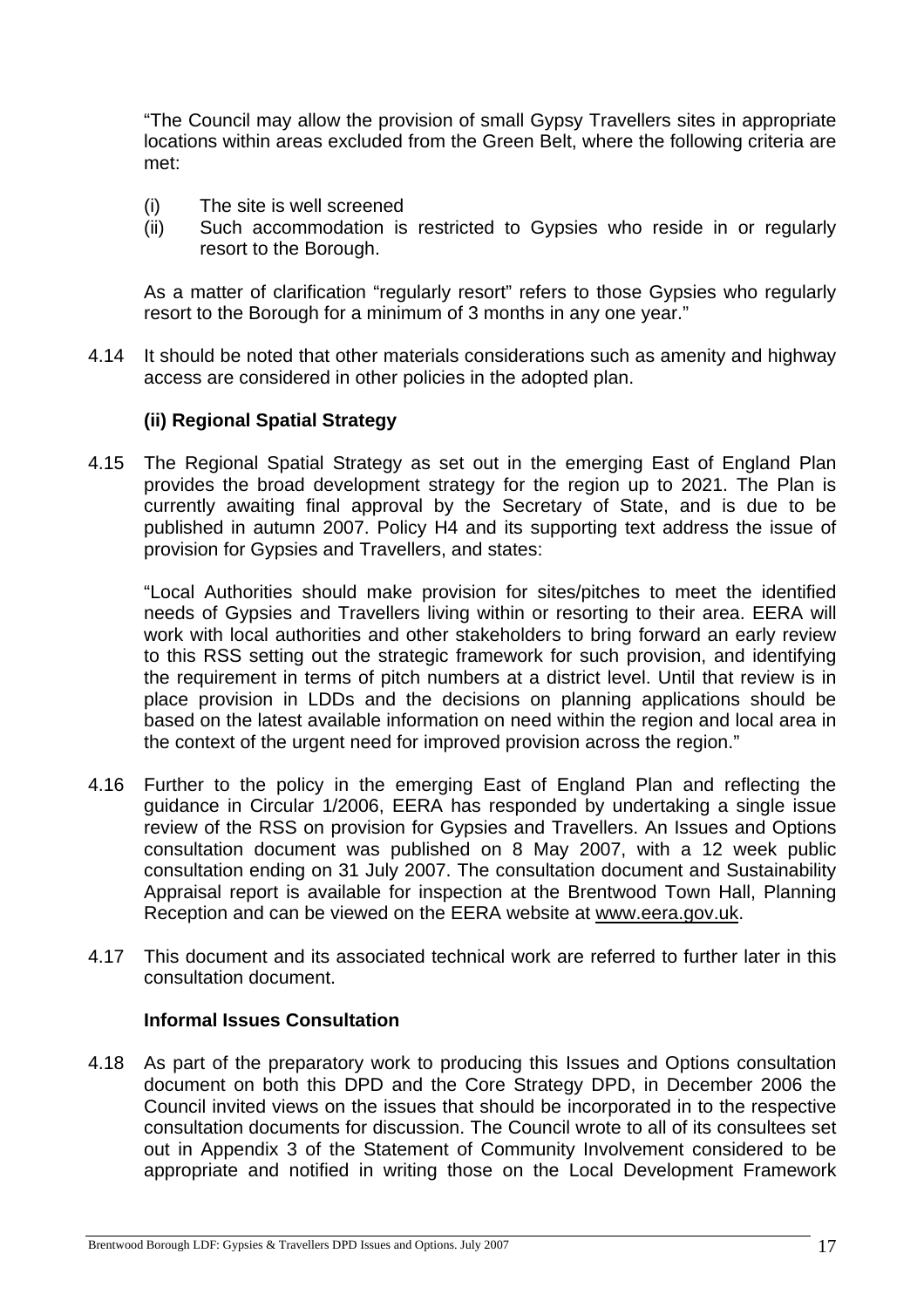mailing list. The SCI can be viewed on the Council website at http://www.brentwood.gov.uk/pdf/pdf.1201.pdf.

- 4.19 In addition the opportunity to be involved at that early stage of document preparation was advertised on the Council website and in the Council's quarterly 'Vision' magazine, delivered to all households in the Borough.
- 4.20 The period during which comments could be made was extended to 1 May 2007, and those comments received have been taken into account in drafting this consultation document.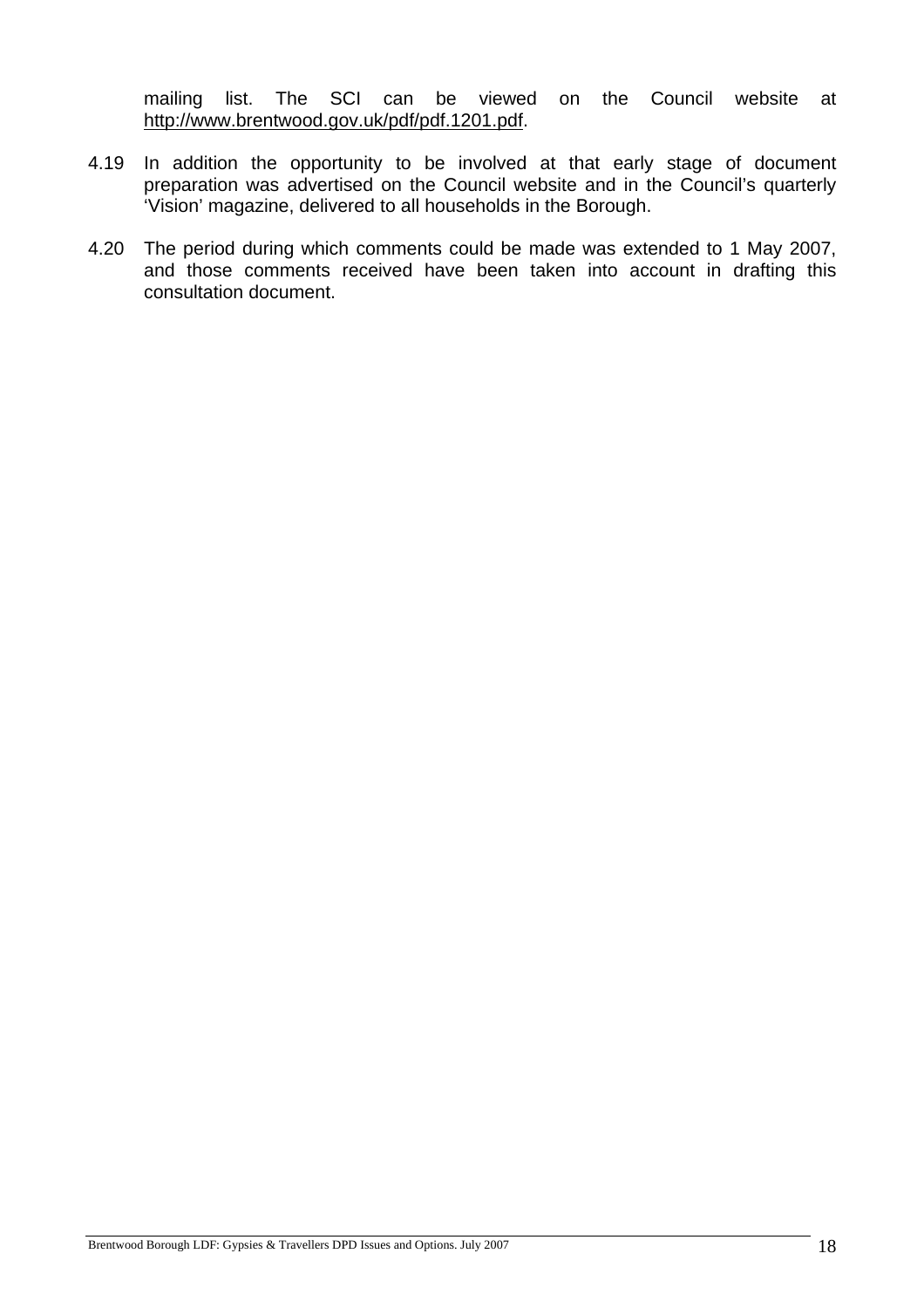#### **5. THE ISSUES AND OPTIONS FOR CONSIDERATION**

#### **Assessing the Appropriate Level of Residential Pitch Provision for the Borough**

- 5.1 Assessing the appropriate level of pitch provision that Brentwood should identify sites for is not without its difficulties and there will undoubtedly be contrary opinions as to how the assessment should be made and what factors should be taken into account in reaching a figure for the appropriate scale of provision. As already referred to there are no reliable figures for the numbers of resident Gypsies and Travellers at a national, regional, county or indeed district level. Whilst this information may improve over time, this consultation document can only refer to data currently available.
- 5.2 As referred to in Section 3, the current RSS review on the issue of Gypsy and Traveller accommodation in the East of England will eventually provide a district level pitch requirement. However, the programme for completion of the RSS review is such that the final plan will not be approved until after the proposed date for adoption of this DPD. The Council will, therefore, need to take account of the progress of the RSS review and best information available in informing the figure that is submitted in this DPD to the Secretary of State for adoption.
- 5.3 The Circular advises that in the absence of a regional consideration of pitch numbers, local authorities should take account of other sources of information, including the twice-yearly caravan counts, the incidents of unauthorised encampments, the status of authorised sites and their level of occupancy, plot turnover etc.
- 5.4 In January 2007, the latest available published count, there were 8 unauthorised Gypsy and Traveller sites in the Borough, with 17 mobile homes and 3 caravans. In addition 2 of the 9 authorised sites only had the benefit of temporary planning permission. Views on whether existing unauthorised and temporary authorised sites should be considered as identifying a level of need that should be accommodate within the Borough would be welcomed. In assessing the appropriate level of need the twice-yearly count does not include those resident gypsies and travellers living in "bricks and mortar", within existing urban areas as part of the settled community. Information on numbers of families and their future needs/aspirations is not currently available.
- 5.5 These figures also do not take into account newly arising need from the existing resident Gypsy and Traveller population as their family circumstances and, for instance, their children require separate accommodation as they get older and form their own families. The Fordham survey undertaken in 2004 interviewed all of the 36 families then resident in the Borough on both authorised and unauthorised sites. Of these, 12 families (33.3%) said that there would be a need for a family member to move to their own accommodation within 5 years.
- 5.6 Clearly the reliability and comprehensiveness of this available information can and has been questioned, but it provides some basis for assessing the extent of the issue in Brentwood.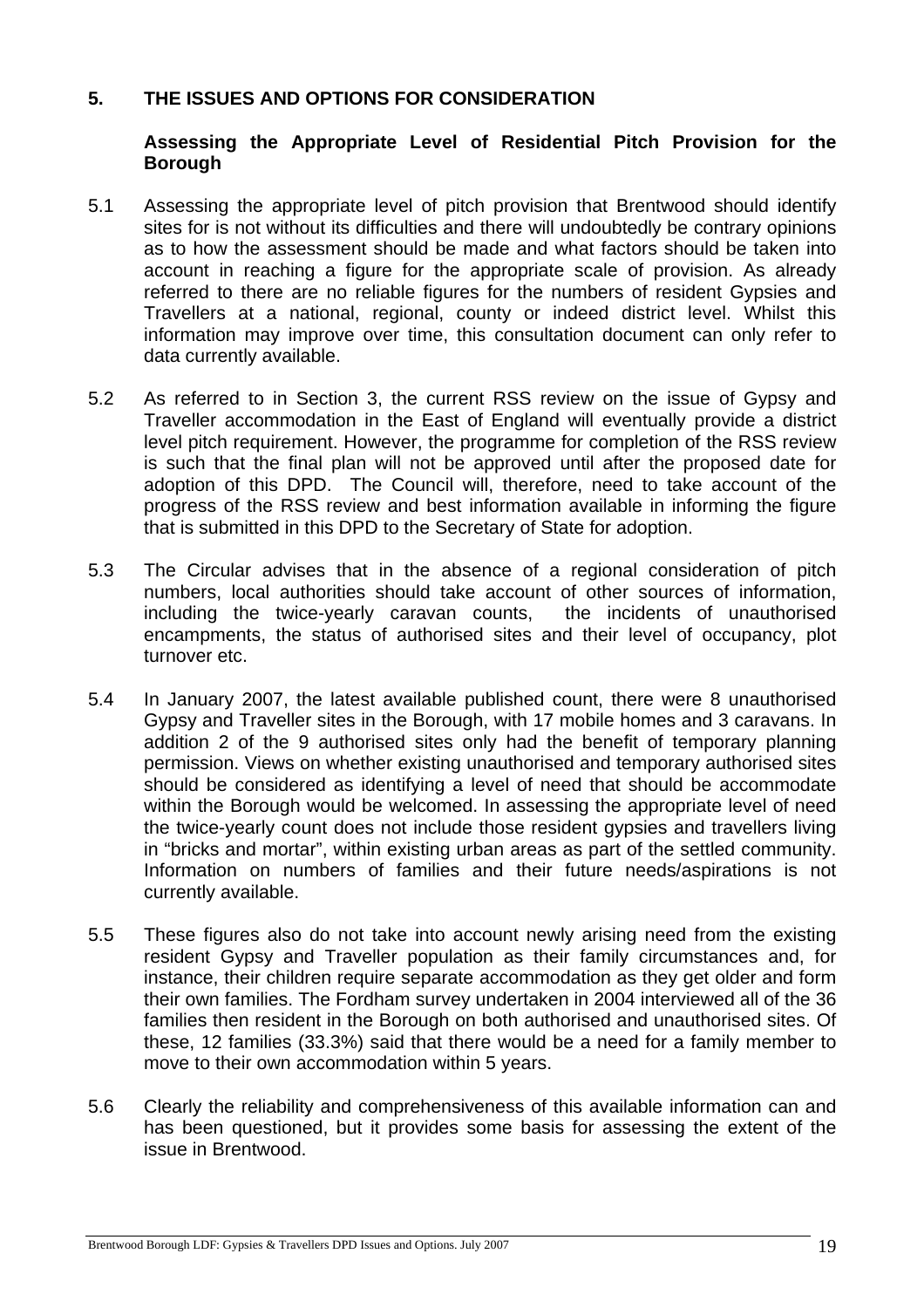5.7 The planning process for identifying district level pitch numbers in Circular 1/2006, as set out in Figure 1 below, begins with an assessment of need and pitch numbers through GTAAs.

#### **FIGURE 1: PLANNING PROCESS SET OUT IN CIRCULAR 1/2006**

#### **Overview**

| 1. GTAA<br>Assess need, identifies pitch requirements for each local authority area.                                                                |                      |  |  |
|-----------------------------------------------------------------------------------------------------------------------------------------------------|----------------------|--|--|
|                                                                                                                                                     | <b>Pitch Numbers</b> |  |  |
| 2. RPB/RSS<br>Checks/modifies pitch numbers provided by GTAAs from a regional perspective.<br>RSS specifies pitch numbers for each local authority. |                      |  |  |
|                                                                                                                                                     | <b>Pitch Numbers</b> |  |  |
| 3. DPD<br>Identifies specific sites to match pitch numbers from the RSS                                                                             |                      |  |  |

- 5.8 In 2005, the Essex Planning Officers Association (EPOA) commissioned the Salford Housing & Urban Studies Unit and the University of Salford to undertake a GTAA for Essex, in order to provide both quantitative and qualitative information and analysis that would inform the planning process in regard to the need to allocate sites for Gypsies and Travellers in forthcoming DPDs across the county. The final report "Looking Back, Moving Forward" was published in February 2006
- 5.9 The study reported that there were at that time 442 gypsy and traveller caravans on unauthorised sites across Essex and that provision for this group needed to be addressed immediately (calculated as the mean of the 5 bi-annual counts July 2003 to July 2005). In addition the study calculated the projected need arising over the period 2006 to 2016. This projection was based on the bi-annual Gypsy Caravan Count and assumed:
	- (i) an average caravan occupancy level of 2 persons
	- (ii) an average household size of 4 persons
	- (iii) an estimated annual household growth rate as applied to the settled community by the ODPM (2004) Interim 2002-based Projection of Households in England i.e. 4.95% 2006-2011 and 5.16% 20011-2016
	- (iv) an average of 2 caravans per pitch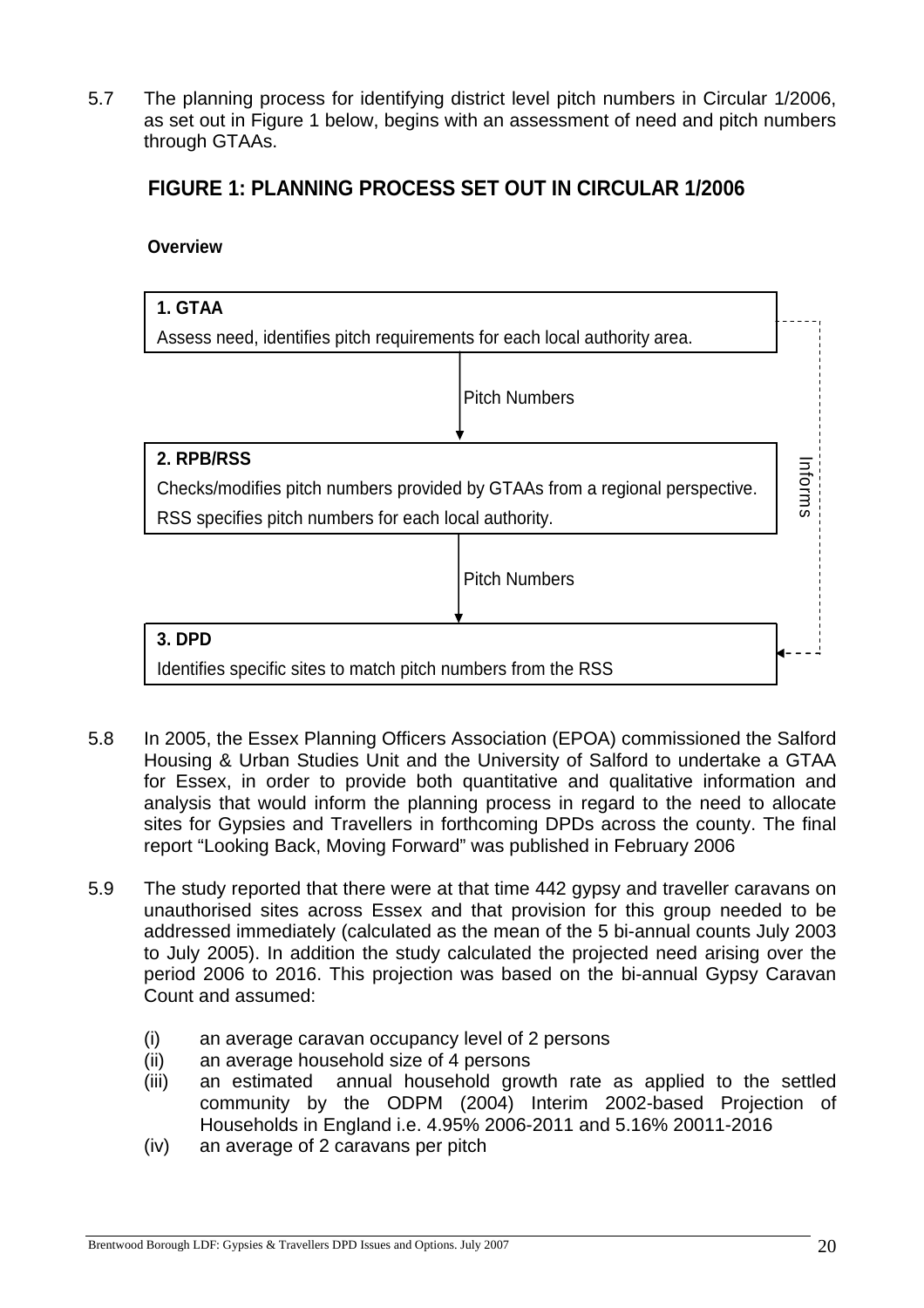- 5.10 As a result the study concluded that there was a minimum total projected increase of 59 Gypsy and Traveller pitches over the period 2006 to 2016, giving a total need (including the existing level of unauthorised caravans) for some 280 pitches across the county, as set out in Table 6. The study emphasised that the figure was likely to be an under-estimate due to the use of the bi-annual count data and the likely higher household growth rates for Gypsies and Travellers than the settled community.
- 5.11 The study's terms of reference did not include recommendations as to a district level provision.

| Table 6: Pitch Provision Needs In Essex 2006-2016 |     |     |  |  |  |  |
|---------------------------------------------------|-----|-----|--|--|--|--|
| <b>Caravans</b><br><b>Pitches</b> *               |     |     |  |  |  |  |
| Unauthorised Sites at 2006                        | 442 | 221 |  |  |  |  |
| Projected Increase 2006-2011                      | 56  | 28  |  |  |  |  |
| Projected Increase 2011-2016                      | 62  | 31  |  |  |  |  |
| Total<br>560<br>280                               |     |     |  |  |  |  |
| * Estimated average of 2 caravans per pitch       |     |     |  |  |  |  |

- 5.12 As part of the technical work for the RSS single issue review, EERA, working closely with the Department of Communities and Local Government (DCLG), commissioned an academic research report entitled "Preparing Regional Spatial Strategy Reviews on Gypsies and Travellers by Regional Planning Bodies", which was published in March 2007. This report can be viewed and downloaded from the DCLG web site: http://www.communities.gov.uk/index.asp?id=1508208.
- 5.13 This report was completed in two stages. Stage 1 sought to produce a methodology to benchmark the robustness and consistency of GTAAs; develop a transparent and reliable method for translating GTAA results into regional pitch requirements and support the RSS allocation of pitch requirements between local planning authorities. The second stage sought to apply the methodology to the East of England RSS review, and drew upon the completed GTAAs (including the Essex GTAA) across the region.
- 5.14 The research report concluded that there is a requirement for 1,220 net additional pitches across the region over the five years from 2006 to 2011. This requirement has been translated into two options to inform debate, illustrating how the 1,220 additional pitches could be distributed between local planning authorities. The Issues and Options consultation document for the RSS review makes clear that that the options should not be seen as establishing limits within which the eventual chosen level will fall within. Option 1 is a distribution based solely on the consultant's advice about where need arises. Option 2 amends the distribution to increase the minimum level of pitch provision within each local planning authority to 15 pitches (base on best practice advice on size of sites).
- 5.15 Under both options, Brentwood would be required to provide for a net addition of 15 pitches.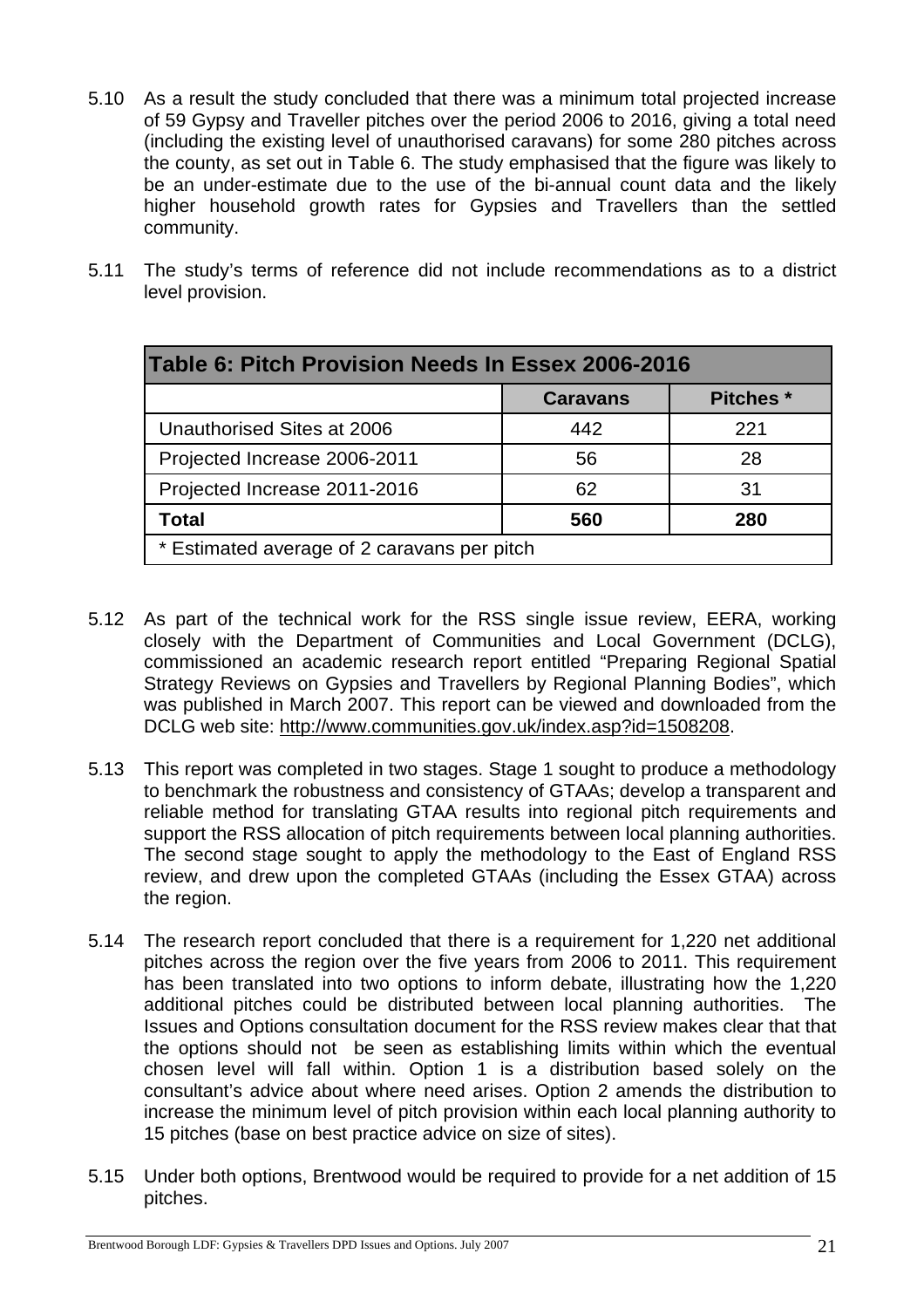### **Table 7: Regional Spatial Strategy - Illustrative Options for Distribution of Net Additional Residential Pitches**

| <b>Council Area</b>        | <b>Option 1</b> | <b>Option 2</b> |
|----------------------------|-----------------|-----------------|
| Bedford                    | 12              | 15              |
| Mid Bedfordshire           | $\overline{22}$ | 22              |
| South Bedfordshire         | 39              | 39              |
| Luton                      | $\overline{13}$ | 15              |
| Cambridge                  | $\overline{15}$ | 15              |
| East Cambridgeshire        | $\overline{35}$ | $\overline{35}$ |
| Fenland                    | 180             | 108             |
| Huntingdonshire            | $\overline{20}$ | $\overline{20}$ |
| South Cambridgeshire       | 120             | $\overline{72}$ |
| Peterborough               | $\overline{13}$ | $\overline{15}$ |
| Broxbourne                 | 13              | 15              |
| Dacorum                    | 13              | 15              |
| East Hertfordshire         | $\overline{5}$  | $\overline{15}$ |
| Hertsmere                  | 17              | $\overline{17}$ |
| North Hertfordshire        | $\overline{3}$  | 15              |
| St Albans                  | $\overline{34}$ | $\overline{34}$ |
| Stevenage                  | 7               | 15              |
| <b>Three Rivers</b>        | $\overline{2}$  | $\overline{15}$ |
| Watford                    | $\overline{4}$  | $\overline{15}$ |
| Welwyn Hatfield            | $\overline{17}$ | $\overline{17}$ |
| Basildon                   | 157             | 95              |
| <b>Braintree</b>           | $\overline{15}$ | $\overline{15}$ |
| <b>Brentwood</b>           | $\overline{15}$ | 15              |
| <b>Castle Point</b>        | $\overline{2}$  | 15              |
| Chelmsford                 | $\overline{87}$ | 52              |
| Colchester                 | 6               | 15              |
| <b>Epping Forest</b>       | 52              | 52              |
| Harlow                     | $\overline{12}$ | 15              |
| Maldon                     | $\overline{13}$ | $\overline{15}$ |
| Rochford                   | $\overline{9}$  | 15              |
| Tendring                   | $\overline{2}$  | $\overline{15}$ |
| Uttlesford                 | $\overline{12}$ | 15              |
| Southend                   | $\overline{0}$  | 15              |
| Thurrock                   | 56              | 56              |
| <b>Essex</b>               | 438             | 405             |
| <b>Breckland</b>           | 13              | 15              |
| <b>Broadland</b>           | 1               | 15              |
| <b>Great Yarmouth</b>      | 1               | $\overline{15}$ |
| King's Lynn & West Norfolk | 53              | 53              |
| North Norfolk              | $\mathbf 0$     | $\overline{15}$ |
| Norwich                    | $\overline{5}$  | 15              |
| South Norfolk              | $\overline{21}$ | $\overline{21}$ |
| Babergh                    | $\overline{0}$  | $\overline{15}$ |
| Forest Heath               | $\overline{18}$ | $\overline{18}$ |
| Ipswich                    | $\overline{20}$ | $\overline{20}$ |
| <b>Mid Suffolk</b>         | 39              | 39              |
| St Edmundsbury             | $\overline{15}$ | $\overline{15}$ |
| <b>Suffolk Coastal</b>     | $\mathbf 0$     | 15              |
| Waveney                    | $\overline{8}$  | 15              |
| East of England            | 1216            | 1220            |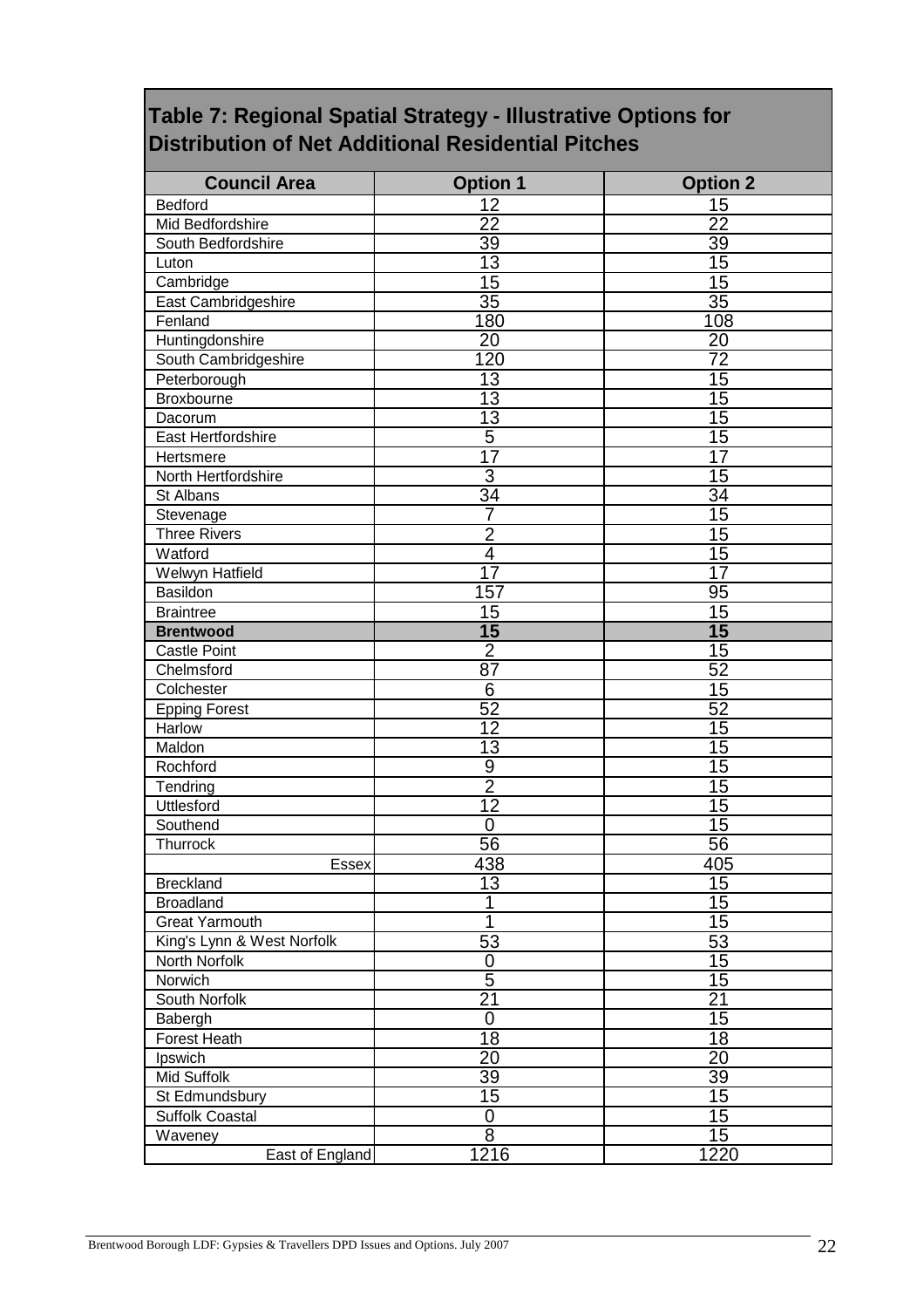- 5.16 There are clear differences between the level of pitch provision in the RSS review options and the level in the Essex GTAA (405/438 pitches in the RSS for the period 2006-2011 and 280 pitches in the Essex GTAA for 2006-2016). This in part derives from the differences in the methodology for calculating the level of newly arising need from the existing resident Gypsy and Traveller populations and the underlying assumptions (see Appendix 3 for the respective methodologies and calculations). The EPOA has commissioned further work to assess the robustness of the two methodologies and this is a matter that will need to be debated and determined on through the RSS review examination. Neither of the alternative estimates of pitch requirements cover the full current East of England Plan period up to 2021.
- 5.17 In the light of the above, the Council invites views upon the appropriate level of pitch provision for Brentwood, and specifically on the following questions:

#### **Question 1**

Should the Development Plan Document seek to provide for additional residential pitches for the period up to 2011, 2016 or 2021?

#### **Question 2**

What do you think is an appropriate and reasonable estimate of the level of need for additional residential pitch provision in the Borough? Please explain as fully and as clearly as possible how that level is derived.

#### **Transit Pitch Provision**

- 5.18 The Essex GTAA did not make any assessment of the need for transit accommodation needs i.e. the need for sites to provide temporary stopping places for Gypsies and Travellers passing through the Borough as they travel for work or pleasure. The RSS review does consider this issue and the consultant's report suggests that there might be a need for about 300 additional pitches in the region to fully accommodate transit needs, and that this provision would be in addition to the residential pitch provision.
- 5.19 However, the RSS review consultation does not include any suggested distribution of transit pitches for individual local planning authorities. One of the consultation questions in the RSS review Issues and Options document is whether it is helpful if the Regional Spatial Strategy revision seeks to establish policy on the level of need for transit pitches and, if so, would it be more helpful to distinguish this provision from the need for residential pitch provision in policy.
- 5.20 At this time the Council believes that it should be for the RSS to determine how and at what level individual local planning authorities make provision for transit site pitches, and therefore at this time it is not the intention to include transit site provision in this DPD unless the RSS review provides further guidance. However, in order to facilitate debate, the Council's own information on unauthorised transitory encampments in the Borough over the period 1999-2006 is set out in Table 8.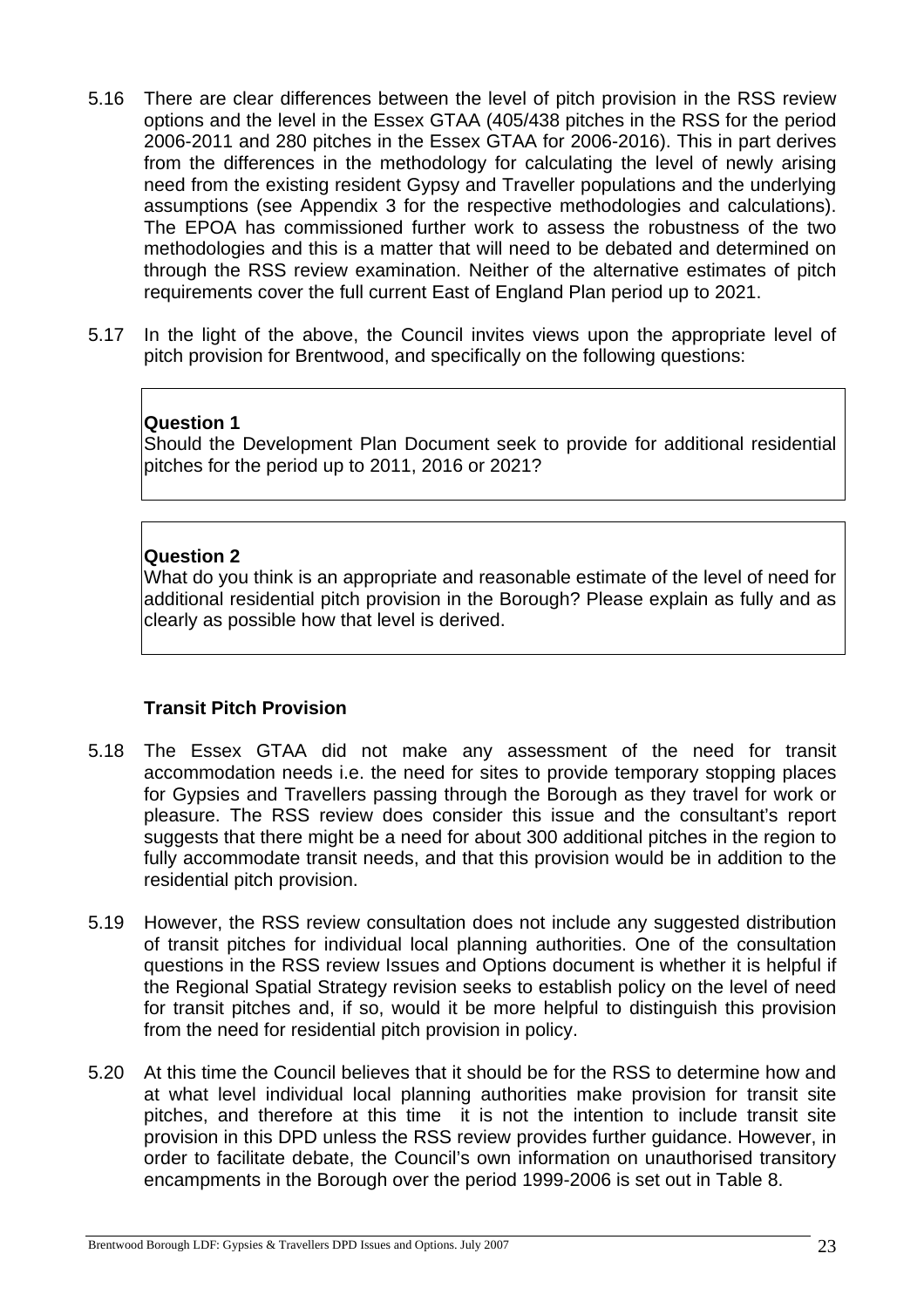| <b>Since 1999</b> |                                      | Number of   Duration of |      |                 | Number of   Duration of |
|-------------------|--------------------------------------|-------------------------|------|-----------------|-------------------------|
| Year              |                                      |                         | Year |                 |                         |
|                   | <b>Caravans</b>                      | <b>Stay (days)</b>      |      | <b>Caravans</b> | Stay (days)             |
|                   | 4                                    | $\frac{30}{2}$          |      |                 | 3                       |
|                   |                                      |                         |      |                 | 18                      |
|                   |                                      | ე                       |      |                 |                         |
|                   | 80                                   |                         | 2003 | 15              |                         |
|                   |                                      |                         |      |                 |                         |
|                   |                                      |                         |      |                 |                         |
| 1999              | 13                                   |                         |      |                 |                         |
|                   | 30                                   |                         |      |                 | 16                      |
|                   | 26                                   |                         |      |                 |                         |
|                   | 12                                   |                         |      |                 |                         |
|                   | 20                                   |                         |      |                 |                         |
|                   |                                      |                         |      |                 |                         |
|                   |                                      |                         |      | 8               |                         |
|                   |                                      | 99                      | 2004 | 6               |                         |
|                   |                                      |                         | 2005 | 6               | 13                      |
|                   | 6                                    |                         |      |                 |                         |
|                   | 40                                   |                         |      |                 |                         |
|                   | 30                                   | 3                       |      |                 | 3                       |
|                   | 50                                   | З                       |      | 4               | 0                       |
| 2000              | 5                                    |                         |      | 30              | 18                      |
|                   | 5                                    |                         |      | 14              | 19                      |
|                   |                                      | 10                      |      | 6               | 6                       |
|                   | 6                                    |                         |      | 6               |                         |
|                   | 5                                    | 8                       |      | $\overline{2}$  | 3                       |
|                   | $\overline{2}$                       | $\overline{c}$          |      | 2               | O                       |
|                   | 2                                    | 5                       |      | 2               |                         |
|                   | 2                                    | 19                      |      |                 |                         |
| 2001              | 10                                   | 14                      | 2006 | 10              |                         |
|                   |                                      | 7                       |      | 5               |                         |
|                   | 6                                    | 6                       |      | 4               | 4                       |
|                   |                                      | 12                      |      | 5               | З                       |
|                   |                                      | 5                       |      |                 |                         |
|                   | 3<br>,,,,,,,,,,,,,,,                 | N/K                     |      |                 |                         |
|                   | 2<br>                                |                         |      |                 |                         |
|                   | 2<br>                                | 9<br>անա                |      |                 |                         |
| 2002              | 10                                   | 6                       |      |                 |                         |
|                   | 6                                    | 1 O<br>                 |      |                 |                         |
|                   | 8<br>,,,,,,,,,,,,,,,,,,,,,,,,,,,,,,, | 9<br>                   |      |                 |                         |
|                   | 2<br>,,,,,,,,,,,,,,,,,,,,,,,,,,,,,   | 11                      |      |                 |                         |
|                   | 2                                    |                         |      |                 |                         |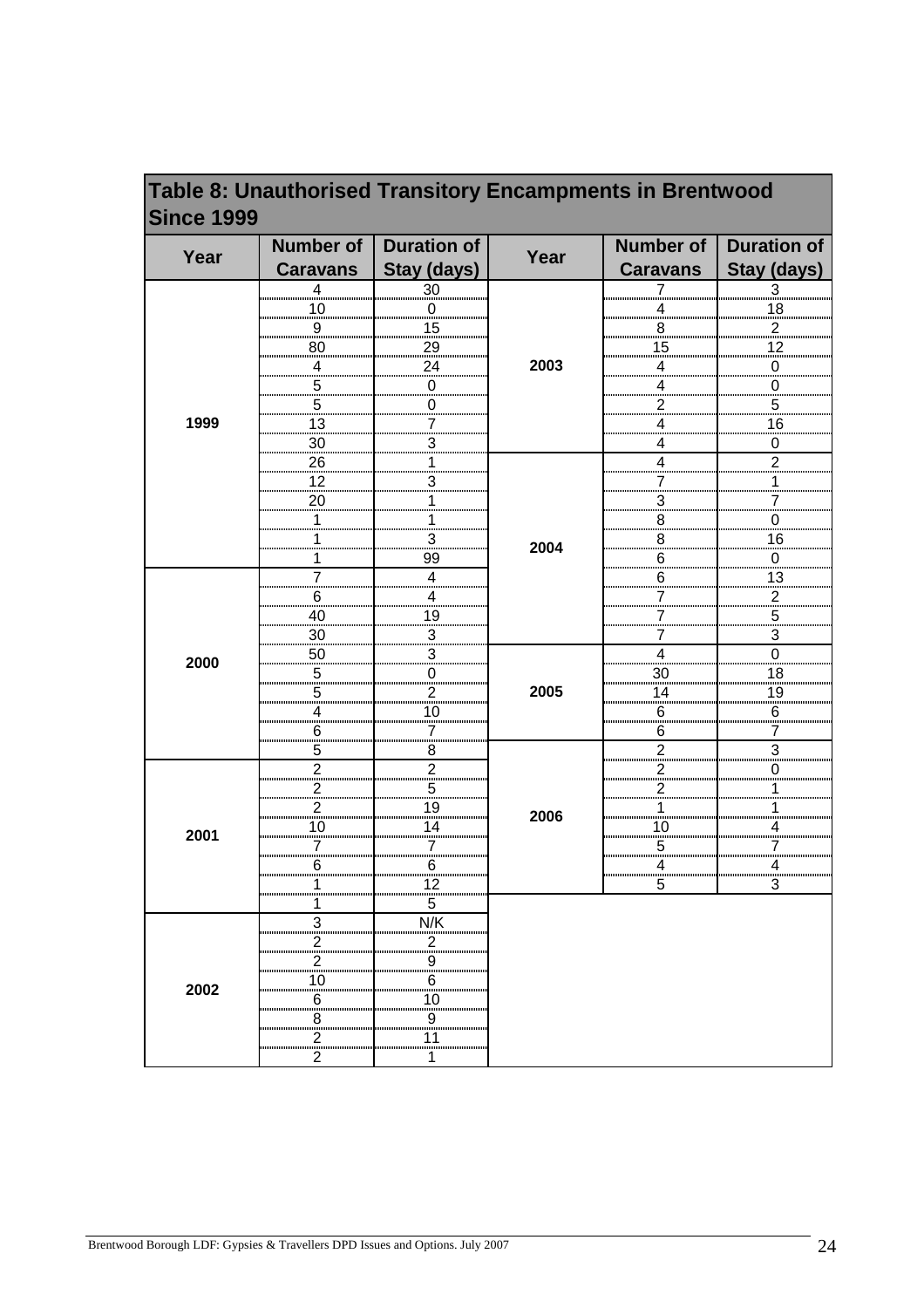5.21 Notwithstanding the Council's current position in terms of transit pitch provision, your views are welcome on how this issue should be dealt with.

#### **Question 3**

Do you agree that consideration of transit pitch provision should await further guidance from the Regional Spatial Strategy review? If not, on what basis should an appropriate level of provision within the Borough be assessed?

#### **Travelling Showpeople**

- 5.22 Travelling Showpeople are not included in the official definition of Gypsies and Travellers. Whilst there are similar issues, there are also distinct differences in the lifestyle and experience of showpeople compared to Gypsies and Travellers. Traditionally the sites for showpeople are accommodated on what are known as 'winter quarters' as the traditional nature of their employment (fairs, circuses) often require long periods of travelling. However, due to changing employment circumstances, there are, as for Gypsies and Travellers, needs for permanent accommodation for some family members for security, social, health, economic and educational reasons.
- 5.23 Pitches for Showpeople are generally substantially larger than for Gypsies and Travellers, due to the need to also accommodate large machinery and transportation for their employment as well as their accommodation units.
- 5.24 The DCLG has recently published a draft Circular on revised planning guidance in relation to travelling Showpeople. This provides a definition of Travelling Showpeople and states that "the RSS revision should identify the number of pitches required (but not their location) for each planning authority in the light of GTAAs and a strategic view of needs across the region". The RSS review Issues and Options consultation document did not provide any such figures for discussion, but asked the question as to whether it was appropriate for the review to seek to identify pitch numbers separate from the numbers to provide for Gypsies and Travellers, and if so, what evidence is available to inform this and what issues should be taken into consideration.
- 5.25 In the light of this and the current lack of sites in the Borough, it is not intended to make provision for Travelling Showpeople in this DPD unless and until the RSS review determines otherwise.

#### **Question 4**

Should provision be made for Travelling Showpeople in advance of the consideration of this issue through the Regional Spatial Strategy review, and if so, on what basis?

#### **Green Belt and Other Considerations**

5.26 Circular 1/2006 restates the general presumption against inappropriate development within Green Belts and that Gypsy and Traveller sites in the Green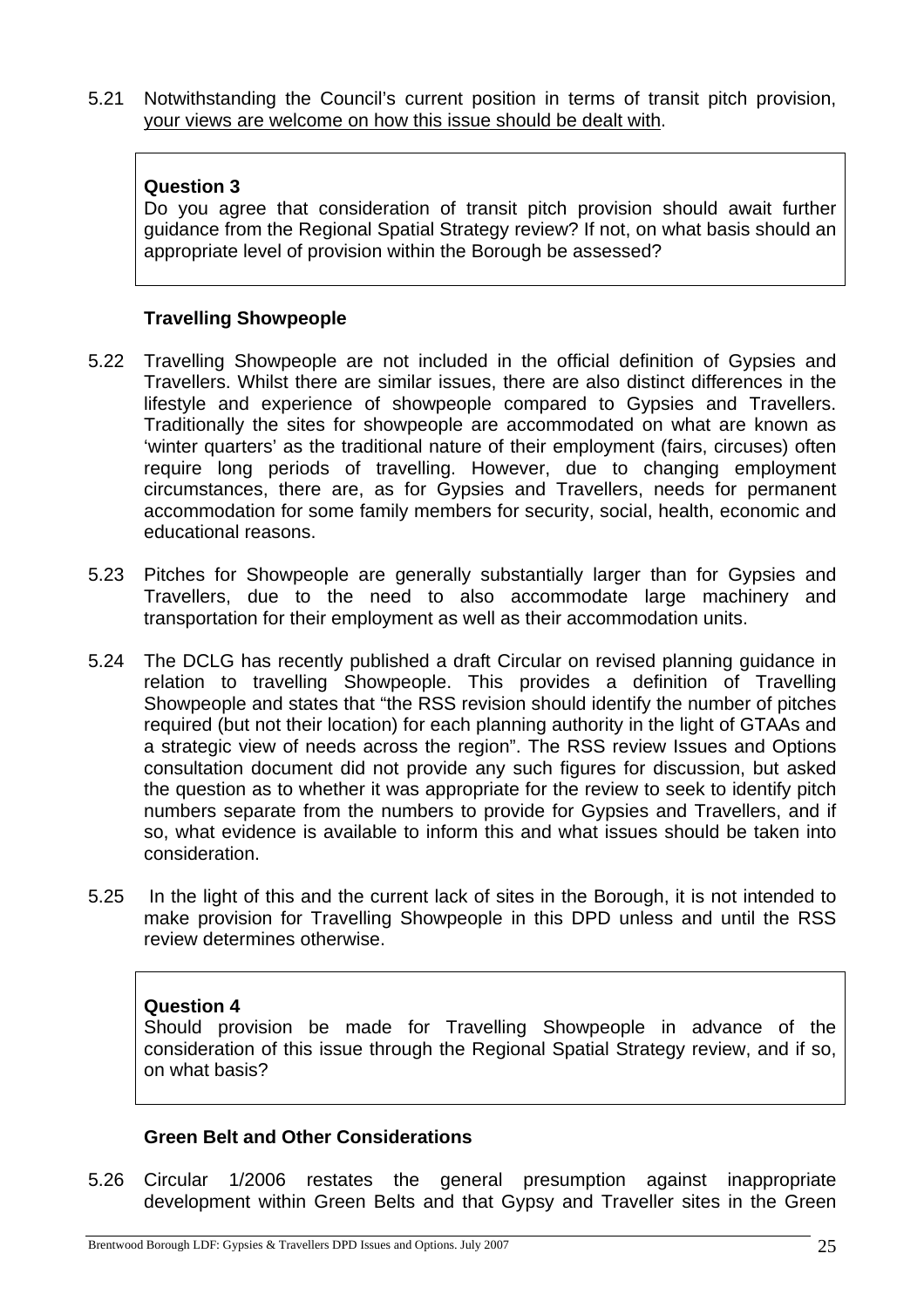Belt are normally inappropriate development, as defined in Planning Policy Guidance (PPG) 2:'Green Belts'. National planning policy on Green Belts applies equally to applications for planning permission from gypsies and travellers as to the settled population. The Circular goes on to advise that alternatives should be explored before Green Belt locations are considered.

- 5.27 PPG2 makes clear that once the general extent of Green Belt has been approved, and once detailed Green Belt boundaries have been established in adopted development plans (such as the Brentwood Local Plan), they should only be altered exceptionally. However, alterations to the Green Belt boundary can be used in exceptional circumstances where a local authority's area contains a high proportion of Green Belt land and no other suitable sites outside the Green Belt exist. The whole of Brentwood's rural area is within the Green Belt, and therefore such an exceptional limited alteration to the Green Belt boundary could be considered to meet the identified need for a Gypsy and Traveller site or sites.
- 5.28 Should, however, Brentwood's Green Belt location be a factor in limiting the level of provision in the Borough? Are there are other issues that should also be taken into account in determining the level of pitch provision for Brentwood? Whilst these are factors that need to be considered through the RSS review process, and therefore views at this time should have been directed to EERA by 31 July 2007 in response to the RSS 'Issues and Options' consultation (on-line at www.eera.gov.uk or email to planning@eera.gov.uk or by post to Planning and Housing, East of England Regional Assembly, Flempton House, Bury St.Edmunds, Suffolk IP28 6EG), the Council would be interested in views in order to inform its own involvement in the RSS review process.

#### **Question 5**

Should Brentwood's Green Belt location be a factor in limiting the level of Gypsy and Traveller pitch provision? Are there other factors that should be taken into account in assessing the appropriate level of provision and, if so, what are they?

#### **Where to Provide for the Level of Residential Pitch Provision**

- 5.29 Whatever the eventual level of pitch provision determined through the RSS review process, there are a number of options for the way in which provision could be made. Dependent on the level of requirement it may be necessary to consider providing pitches through a mix of the following options.
- 5.30 In deciding where to provide for Gypsy and Traveller sites, the Circular advises that local planning authorities should first consider locations in or near to existing settlements with access to local services, e.g. shops, doctors and schools. All sites considered as options for a Site Allocations DPD must have their social, environmental and economic impacts assessed. This will be done as part of the Sustainability Appraisal process undertaken in parallel with the production of the DPD throughout the programme to adoption, both in regard to the suitability of sites for residential use and the impacts of their use on the surrounding area.
- 5.31 To date the Council has not been able to identify any suitable sites for Gypsy and Traveller accommodation within existing urban areas. In addition to the lack of sites,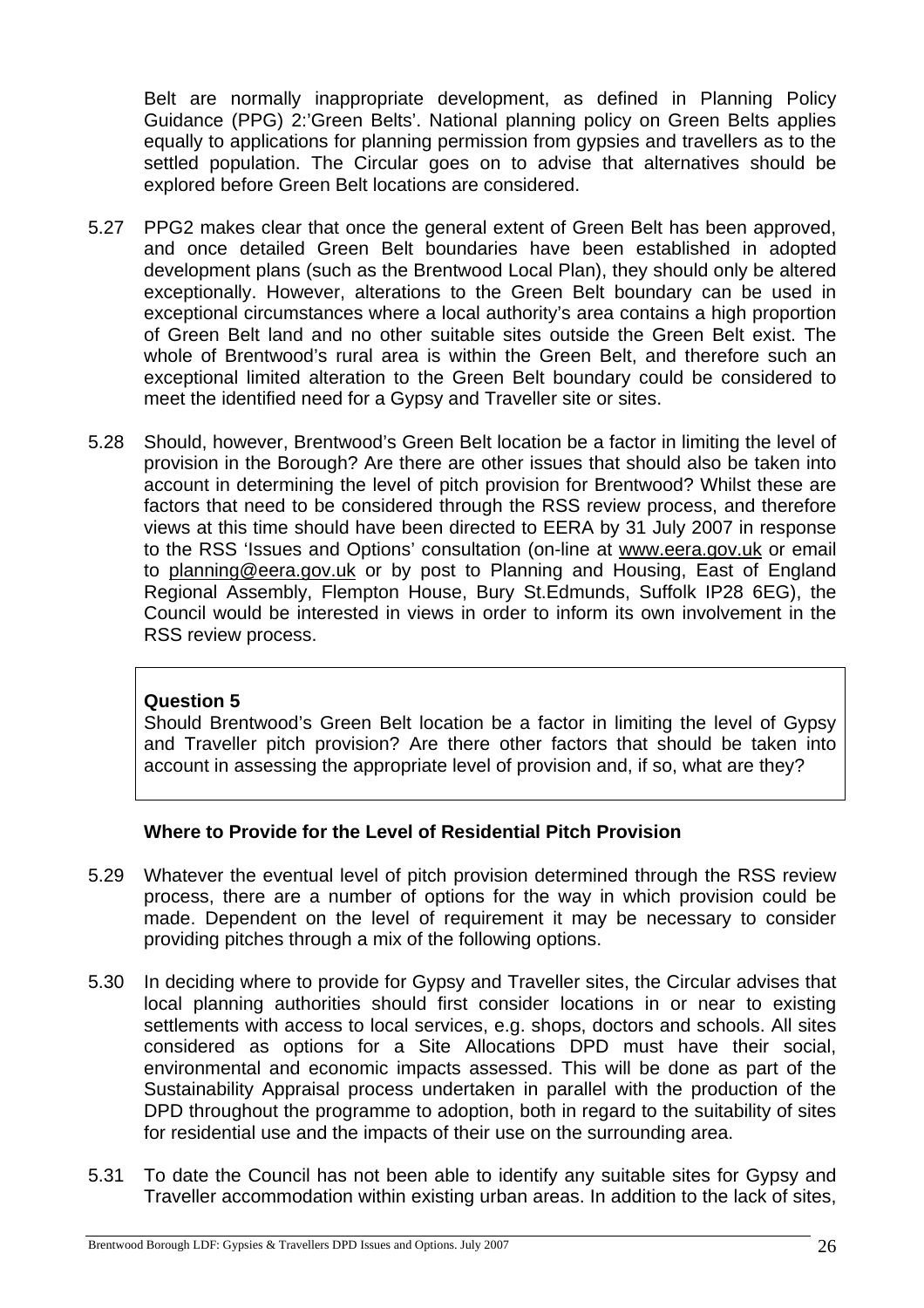urban locations are also more likely to give rise to 'affordability' issues for private Gypsy and Traveller sites. However, are there potential sites that can be identified for further consideration which the Council has overlooked? Are there opportunities for existing vacant, untidy or derelict urban sites being positively enhanced through the establishment of a well-planned, landscaped Gypsy and Traveller site, and which would reduce pressure for the need to release Green Belt land?

#### **Question 6**

Should possibilities for Gypsy and Traveller sites being located within urban areas be considered before any rural sites? Are you able to identify sites within any of the Borough's existing settlements for further consideration?

- 5.32 If sites can not be identified within existing urban areas, there are a number of alternative ways that provision could be made in rural areas.
- 5.33 At present all the existing authorised and unauthorised Gypsy and Traveller sites in the Borough are within the Green Belt (as set out in Table 5). In the 2004 Fordham Research survey of resident gypsies within the Borough, when asked where they would like to live, all responded that they wished to live on their current site. However, in considering whether the existing unauthorised sites should be considered as permanent Gypsy and Traveller sites the Council will need to take into account their impact on the openness and purposes of the Green Belt and their suitability in terms of the environmental and sustainability issues. This assessment may conclude that all or any of them should not be considered as permanent residential sites.
- 5.34 New sites could be identified by removing land from the Green Belt and allocating it as a Gypsy and Traveller site only. Views are sought as to where any such sites should be located. Sites on the outskirts of existing settlements or in rural settings should be suitable in sustainability terms (see criteria referred to in paragraph 5.27 and should not be located within nationally recognised designations, such as Sites of Special Scientific Interest (SSSI), Registered Parks and Gardens, Ancient Monuments or Conservation Areas.
- 5.35 The DPD could also include a 'rural exceptions' site policy, in the same way as for other forms of affordable housing. Any such site would continue to be located within the Green Belt but would be identified as acceptable for use as a Gypsy and Traveller site, but not for any other residential use. Circular advice states that rural exception sites should not allow for mixed use Gypsy and Traveller sites i.e. mixed residential and business uses (to allow for the Gypsies and Travellers to run their businesses from the site on which their caravans are stationed).

#### **Question 7**

If the level of pitch provision requires sites outside existing settlement boundaries, how and where should these be located? Should they be based on the existing unauthorised sites or should they be new sites, either removed from the Green Belt or identified as 'exception sites' within the Green Belt?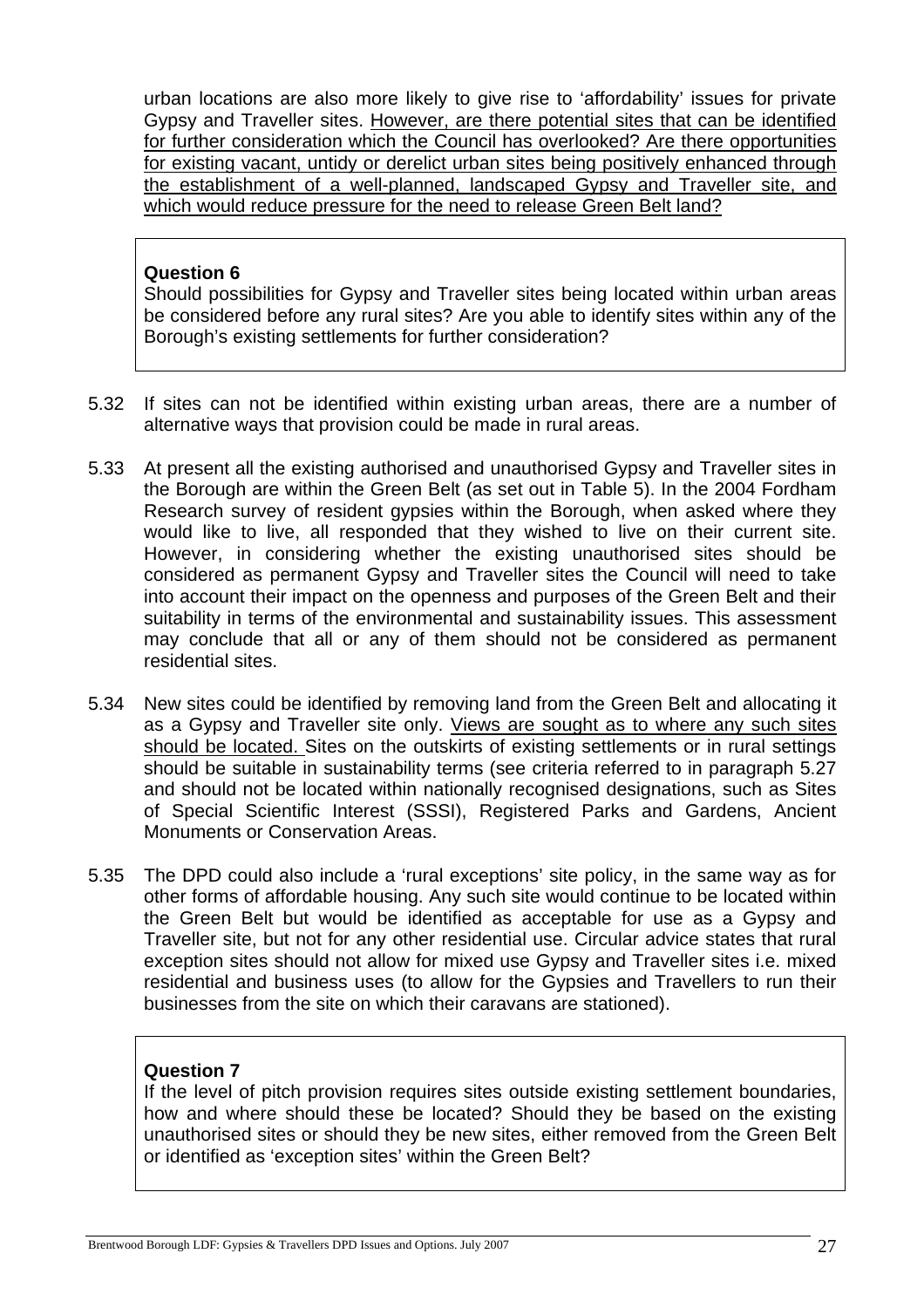5.36 Whilst it is the government's intention that site specific DPDs provide sufficient identified sites to accommodate the level of pitches identified through the RSS review, there may be a shortfall due to the difficulties of site identification and/or delivery and implementation. Indeed as the programme for preparation of this DPD is advancing to adoption before finalisation of the RSS review, there is also a potential for an initial shortfall in provision. The site allocations or 'exceptions site' policy could, therefore, be accompanied by an additional criteria based policy to meet this shortfall/transitional period and possibly unexpected need and future projected growth due to changing household circumstances. Alternatively should the provision of suitable and deliverable sites to meet the RSS review pitch requirements be the limit for provision within a Green Belt authority such as Brentwood?

#### **Question 8**

Should the Council adopt a criteria–based policy (in addition to the allocation of specific sites), either to meet any current shortfall in identifying sufficient suitable sites or as a basis for assessing unexpected need and/or future projected growth in Gypsy and Traveller households?

5.37 Finally, it has been suggested that it may be possible to negotiate the inclusion of some element of the overall housing provision on larger residential developments to be in the form of Gypsy and Traveller pitches. This would enable Gypsy and Traveller site provision to be better integrated with the adjacent settled community rather than possibly imposing sites on an existing area. However, such proposals may give rise to resistance from developers and affect the ability to secure other forms of affordable housing and or other community benefits. There may also be limited opportunities within Brentwood due to the lack of sites of a size to make this feasible.

#### **Question 9**

Should the Council seek to provide Gypsy and Traveller sites as part of proposed larger residential developments? If so, how should this be achieved and is there a site threshold that should be adopted?

#### **Delivery and Implementation**

- 5.38 Whilst the DPD will seek to identify and allocate specific sites for Gypsy and Travellers, the issue of permanent residential accommodation for them will only be resolved if the sites are attractive to Gypsies and Travellers themselves and that there are appropriate measures to deliver and fund the implementation of the sites.
- 5.39 As set out in the RSS review consultation, there would appear to be three possible means of site provision:
	- (i) Managed sites by local councils or Registered Local Landlords (either for rent/lease or sale of pitches)
	- (ii) Private sites owned by Gypsies and Travellers themselves of by private landlords (for rent)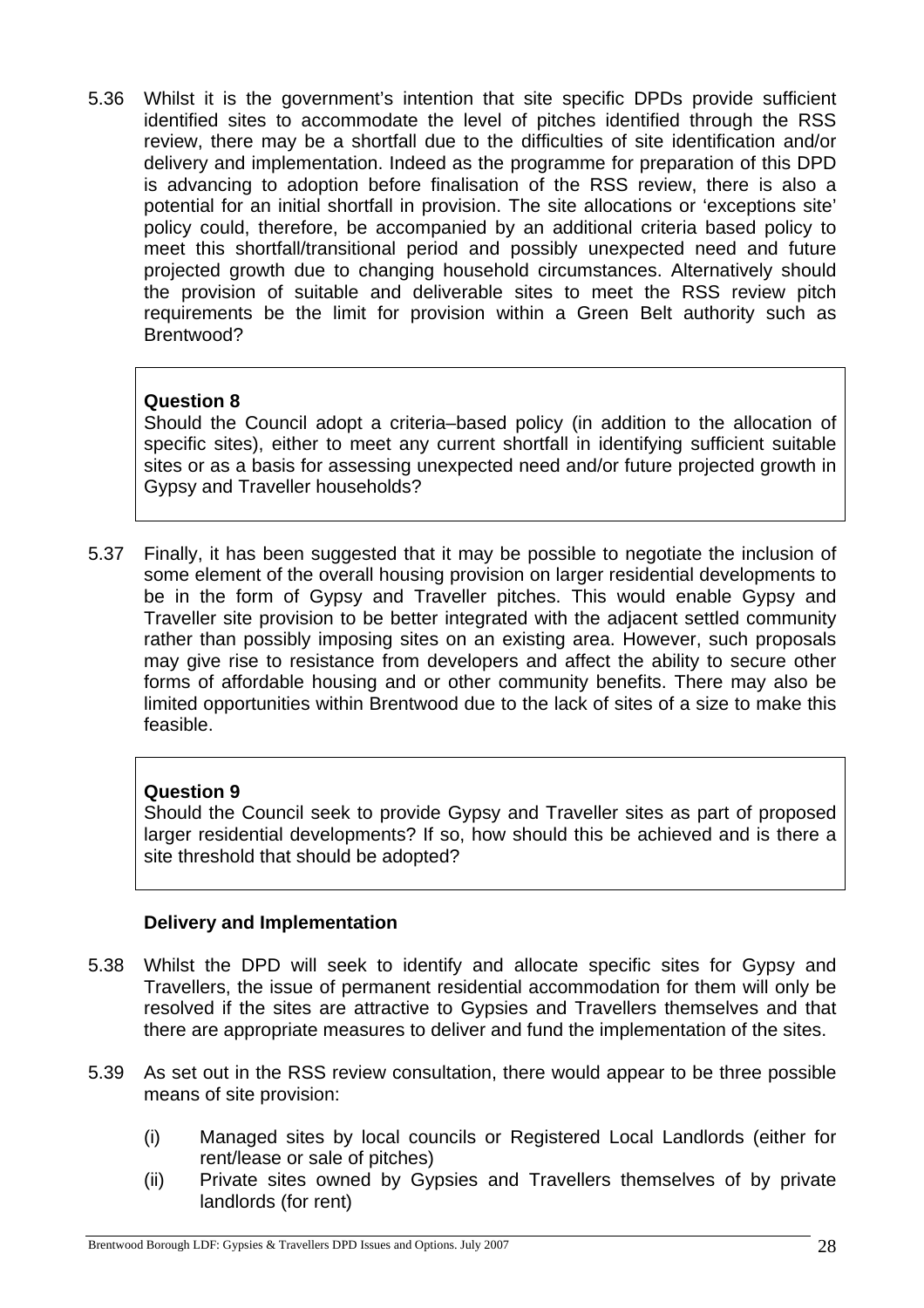- (iii) Part of larger residential developments (secured through legal agreements with the developer attached to planning permission)
- 5.40 Provision of sites by local councils has been a common means of provision in the East of England, with 34% of Gypsy and Traveller Caravans in the region on social rented sites. The figure in Essex is slightly lower at 30%. In Brentwood there are no existing council owned sites and in the Fordham Research survey, all of the resident Gypsies and Travellers would prefer to live on their own private site.
- 5.41 The Essex GTAA noted that among those Gypsies and Travellers staying on unauthorised sites there was a general dislike for local authority sites due to the inability to influence the type of residents (living with family or 'known' people was important); concerns about poor site location; the potential for eviction; and a desire to live within their own particular ethnic group.
- 5.42 Although reliable cost data is limited, the RSS review consultation document suggests that the cost of extending an existing site by an additional pitch is about £40,000. As there are no existing sites in Brentwood, the provision of a local authority site would be significantly greater due to the cost of providing the necessary services. In 2006-2008, the government made available £18 million from regional housing funds for new site provision and refurbishment of existing sites. Whilst EERA understands that this arrangement is likely to continue at least to 2011, in the longer term the government intends to stop this distinct funding stream.
- 5.43 Whilst Gypsies and Travellers' preference is for their own private sites, there is again a lack of information as to what proportion of households can afford to meet their needs on the open market. Assessments suggest that Gypsy and Traveller households are as likely, if not more so, as the settled community to require housing involving an element of public subsidy to make them affordable and/or the provision of exception sites (where the value of the land would reflect the presumption against permission being granted for market housing).
- 5.44 Lastly, and as referred to in paragraph 5.37, it may be possible for the development industry to provide sites as part of larger residential developments, but again issues of affordability could be a factor.
- 5.45 There is also a determination of the appropriate site size (and therefore the number of sites). Evidence from the various research studies shows a preference by Gypsies and Travellers for relatively small sites (up to 15 pitches). This has clearly been influential in the way that the RSS review options set out in Table 7 have proposed local authority pitch requirements. Small sites are also more likely to be assimilated into a local community and reduce the potential tensions between Gypsies and Travellers and the settled community. Sites should, as advised in Circular 1/2006, respect the scale of, and not dominate, the nearest settled community and should avoid placing undue pressure on the local infrastructure.

#### **Question 10**

To what extent is it reasonable and appropriate to rely on Gypsies and Travellers delivering the required level of pitch provision through acquiring their own private sites?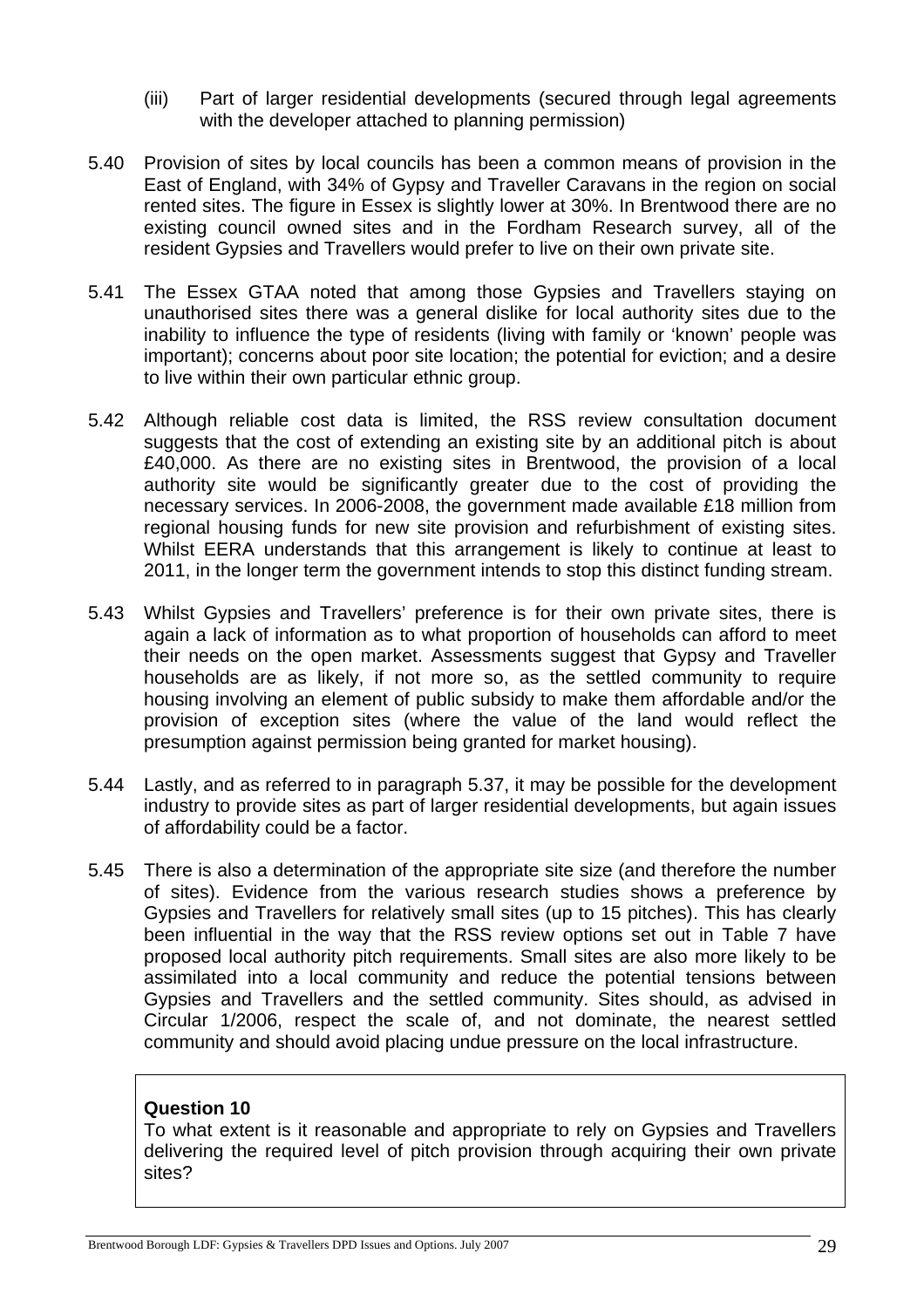#### **Question 11**

Should the Council be responsible for acquiring and managing the required level of pitch provision through a Registered Social Landlord, and how should this be funded?

#### **Question 12**

How realistic is it to expect the development industry to provide sites as part of larger residential developments and how should such sites be funded?

#### **Question 13**

Is there an optimum site size in terms of number of pitches (or range of pitch numbers) and if so what is this?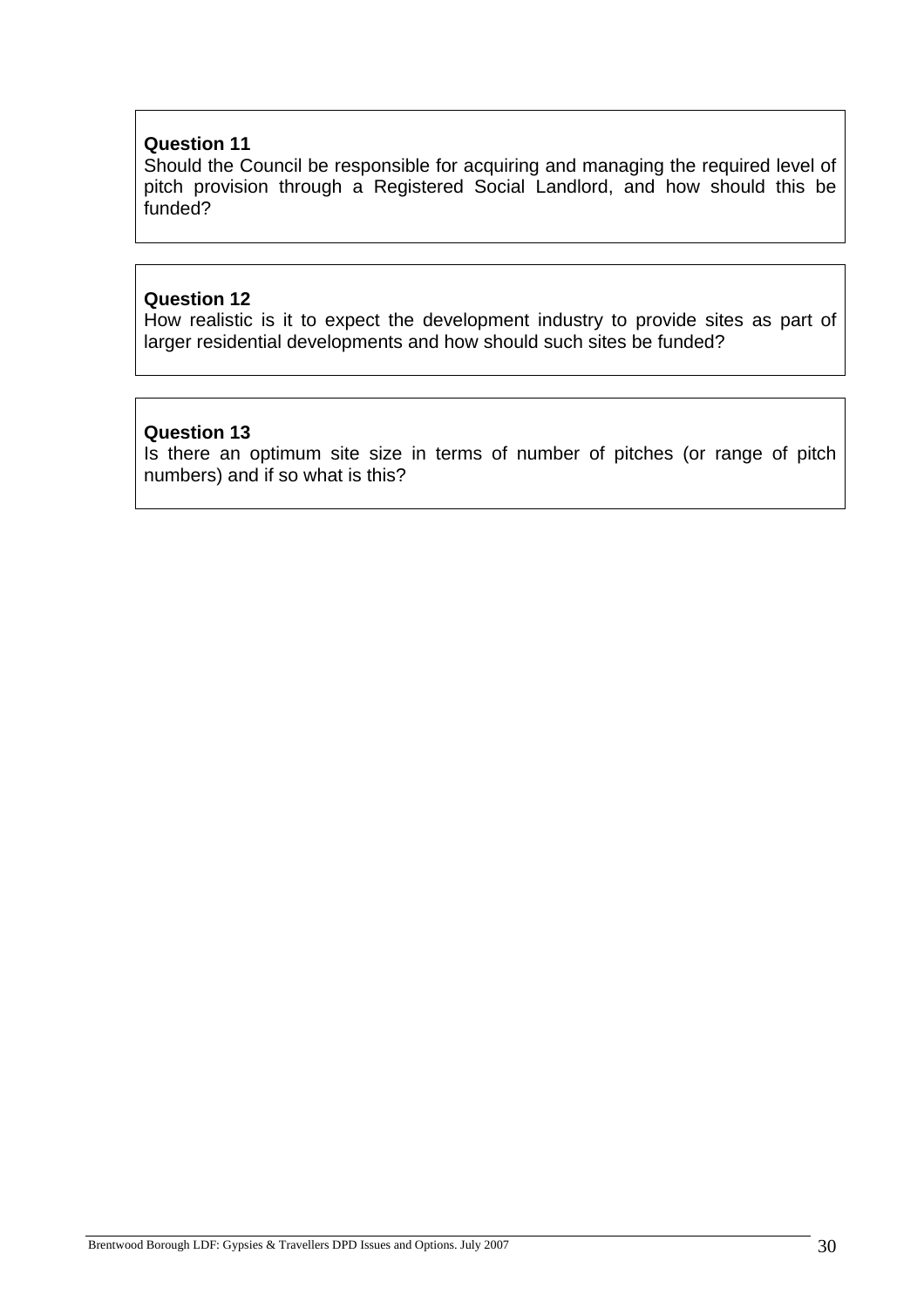#### **6. SUSTAINABILITY APPRAISAL**

#### **Background**

- 6.1 As part of the process of producing DPDs, the Act requires a Sustainability Appraisal (SA) to be undertaken in parallel with preparation of the DPD. The SA process also incorporates the requirements for an environmental assessment of plans and programmes under Article 13.3 of the Strategic Environmental Assessment Directive (Regulation 6.2).
- 6.2 The SA is an iterative process that seeks to identify and report on the likely significant effects of the plan policies and proposals, and identify the extent to which it will deliver sustainable development objectives.

#### **The Sustainability Appraisal of the Gypsies and Travellers DPD**

- 6.3 The SA of this Gypsy and Traveller DPD is being undertaken by Scott Wilson on behalf of the Council.
- 6.4 The first stage in producing the SA is to establish the baseline information. A baseline evidence report has been prepared by Essex County Council, and can be viewed on the Council website at http://www.brentwood.gov.uk/pdf/pdf\_1270.pdf. This has been provided to Scott Wilson.
- 6.5 As part of the first stage of the SA, a scoping report has been prepared and was published in draft for consultation in June 2007. This document sets out the appraisal objectives, reviews relevant plans and programmes, and refers to the baseline information.
- 6.6 The consultation responses have been taken into account in developing the final version of the scoping report and in the preparation of a draft Sustainability Appraisal report, which is also published for comments with the Issues and Options consultation document and available to view on the Council's website.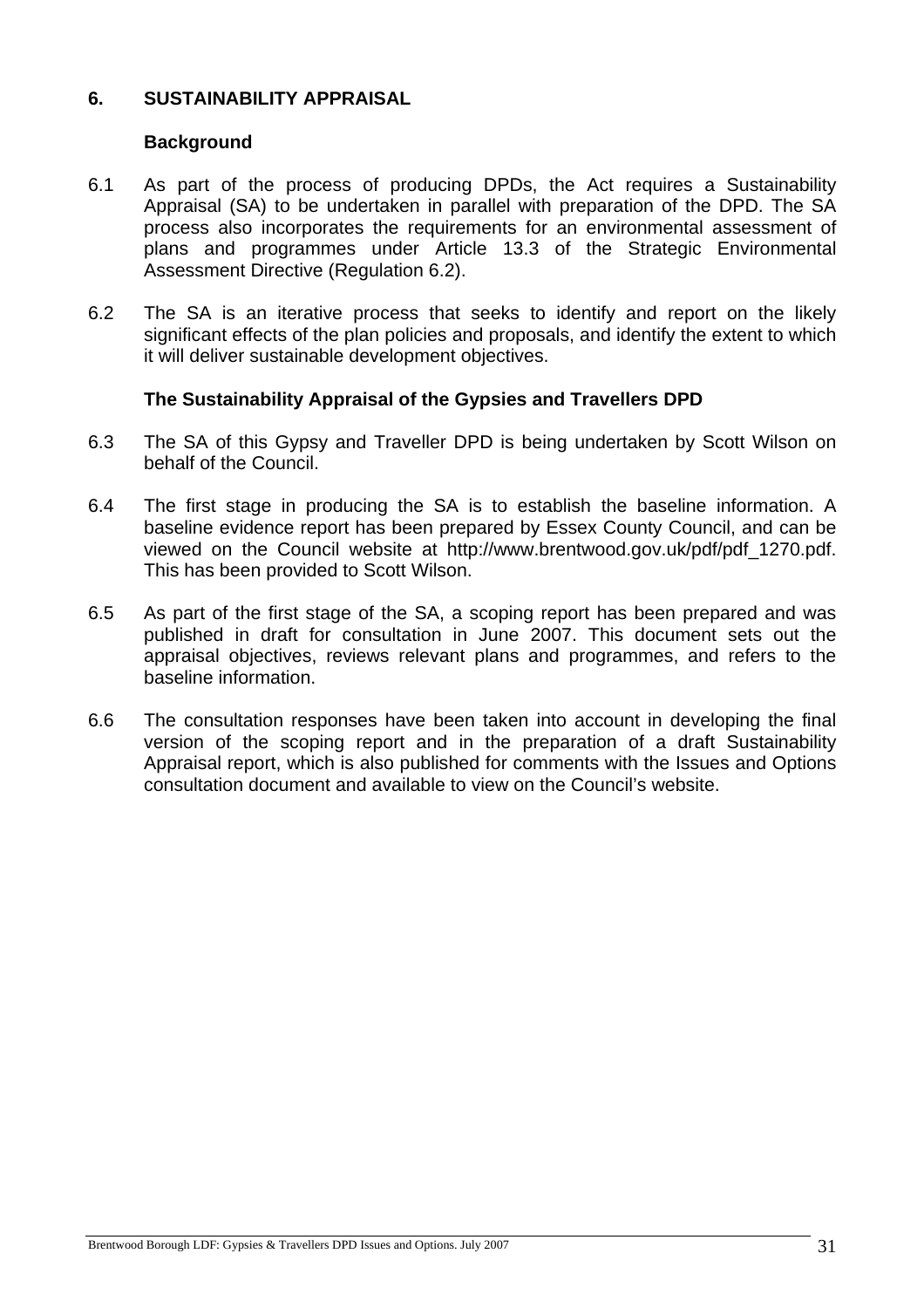#### **APPENDIX 1: LIST OF ABBREVIATIONS AND GLOSSARY OF KEY TERMS (Note terms in** *italics* **are explained elsewhere in the glossary)**

- **DCLG Department of Communities and Local Government**: new Department created on 5 May 2006, replacing the *Office of the Deputy Prime Minister*, with increased responsibilities for local government, social exclusion, neighbourhood renewal, communities, race, faith, and equalities
- **DPD Development Plan Document**: those documents that, together with the *Regional Spatial Strategy*, form the *Development Plan* for the area, and are subject to independent examination (including a Core Strategy, Site Specific Allocations, Action Area Plans, and Generic Development Control Policies). The programme for preparing *Development Plan Documents* is set out in an authority's *Local Development Scheme* and can be reviewed in whole or part independently from one another.
- **EERA East of England Regional Assembly**: exists to promote the economic, social and environmental well-being of the region. It consists of a partnership of elected representatives from the 54 local authorities in the East of England and appointed representatives from social, economic and environmental interests (Community Stakeholders). Forms the regional planning body responsible for preparing the *Regional Spatial Strategy*.
- **EPOA Essex Planning Officers' Association**: county-wide forum consisting of representatives of Chief Planning Officers from each Essex local authority
- **GO-East Government Office for the East of England**: join up the work of eleven Central Government Departments across the East of England, and feed back the region's views and needs to Whitehall.
- **GTAA Gypsy and Traveller Accommodation Assessment:** produced by local authorities to assess the accommodation needs of Gypsies and Travellers within their areas.
- **LDD Local Development Document**: the collective term for *Development Plan Documents*, *Supplementary Planning Documents* and the *Statement of Community Involvement.*
- **LDF Local Development Framework**: the name for the portfolio of *Local Development Documents*, consisting of *Development Plan Documents*, *Supplementary Planning Documents*, a *Statement of Community Involvement*, the *Local Development Scheme* and Annual Monitoring Reports, which together will provide the framework for delivering the spatial strategy for the Borough.
- **LDS Local Development Scheme**: the programme for preparing *Local Development Documents*. All authorities must submit a Scheme to the Secretary of State for approval within six months of commencement of *the Act*.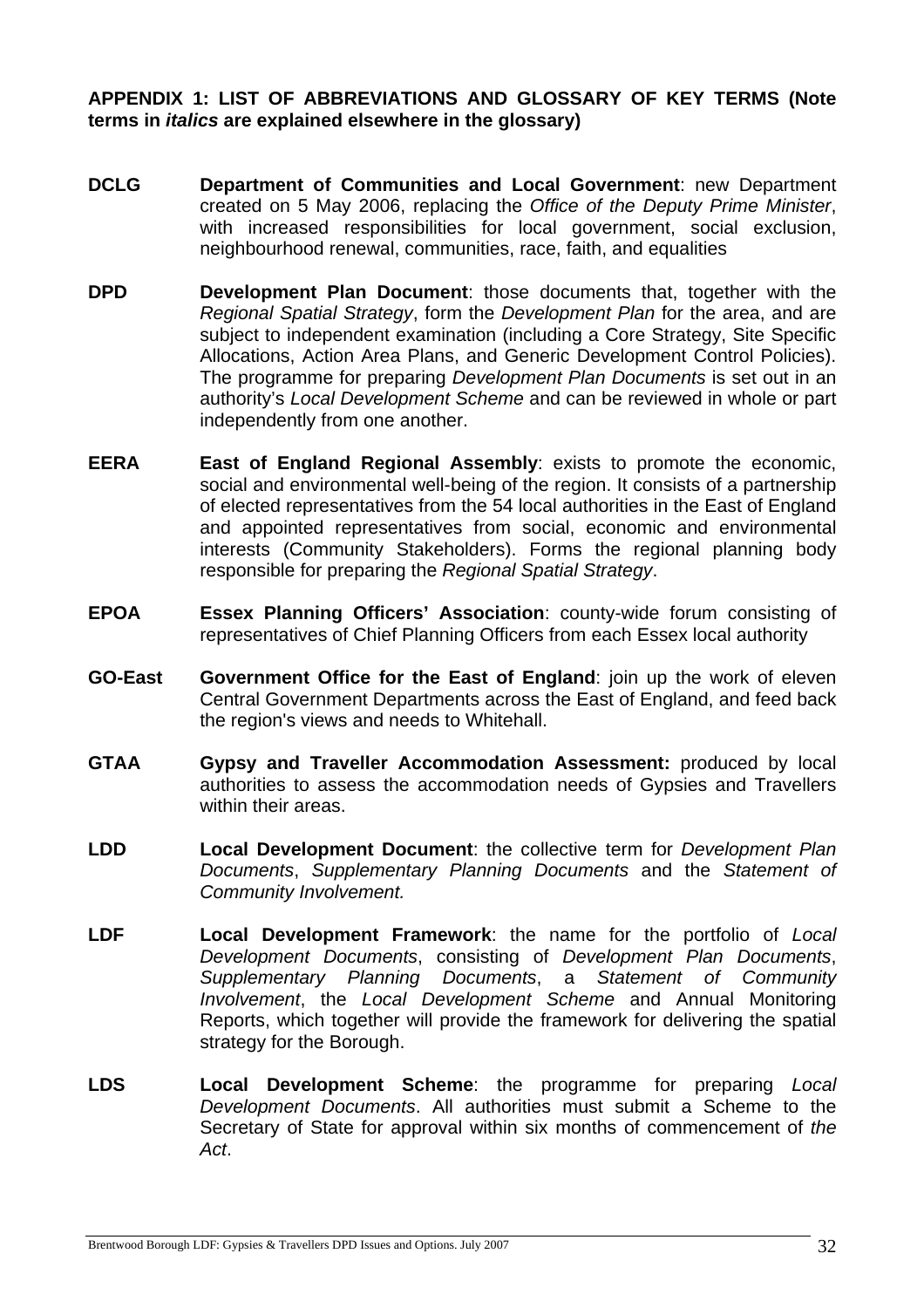- **ODPM Office of the Deputy Prime Minister**: former Department, now *Communities and Local Government.*
- **PPS** Planning Policy Statement: set out the Government's national policies on different aspects of planning. Replace Planning Policy Guidance Notes.
- **RSS Regional Spatial Strategy**: part of the Development Plan setting out the region's policies in relation to development and use of land.
- **SA Sustainability Appraisal**: a tool for appraising policies to ensure that they reflect sustainable development objectives (i.e. social, environmental and economic factors) and required to be undertaken for all *Local Development Documents* and *the Statement of Community Involvemen*t.
- **SCI Statement of Community Involvement**: Whilst not a *Development Plan Document* the statement of community involvement is subject to independent examination and sets out the standards that authorities will achieve in regard to involving local communities in the preparation of *Local Development Documents* and development control decisions.
- **SoS Secretary of State:** for *Communities and Local Government*
- **SPD Supplementary Planning Document**: these documents do not form part of the Development Plan and are not subject to independent examination, but provide supplementary information in respect of the polices in *Development Plan Documents*.
- **SSSI** Site of Special Scientific Interest: are the country's very best wildlife and geological sites. The Countryside and Rights of Way Act 2000 gives Natural England powers to ensure better protection and management of SSSIs and safeguard their existence into the future.
- **The Act The Planning and Compulsory Purchase Act 2004** is the primary legislation for the new development plan process.
- **The Regulations The Town and Country Planning (Local Development) (England) Regulations 2004**: sets out the detailed statutory requirements of the new development plan process as enacted in Part II of *The Act*.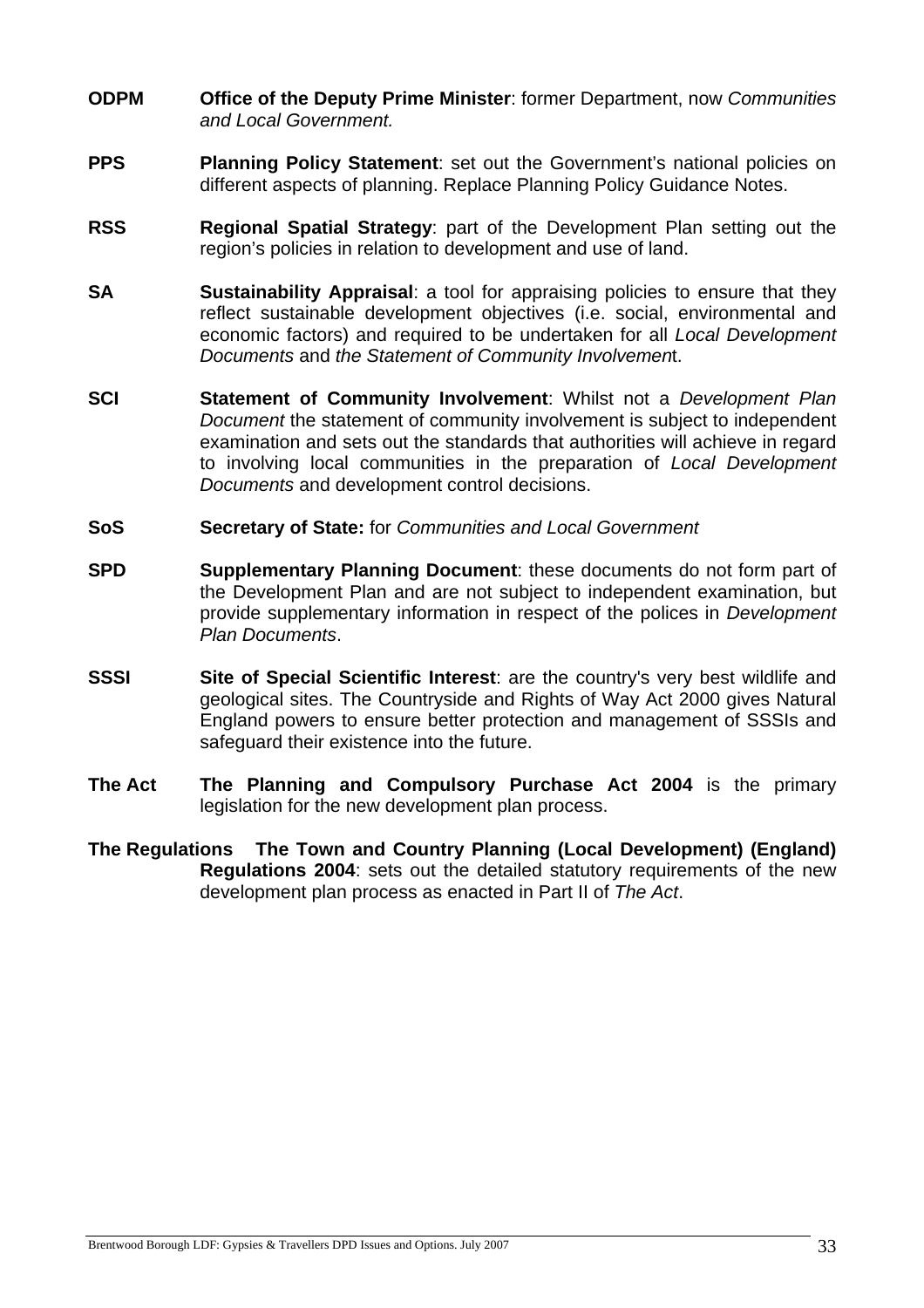#### **APPENDIX 2: ANALYSIS OF THE FORDHAM RESEARCH SURVEY 2004**

Fordham Research undertook a survey of all the Gypsy and Traveller families resident on both authorised and unauthorised sites within the Borough during March and April 2004. The results of the survey which achieved a 100% face to face interviews with the heads of household of all 36 families living within the Borough provides both quantitative and qualitative data at that point in time.

A summary of some of that information is set out below:

#### **Household Size**

The largest proportion of households were 5-person, being 10 of the 36 households interviewed (27.8%). The next highest proportion was 2-person households (25%). The average household size of resident Gypsies and Travellers was 3.25 persons, which is slightly lower than the average of 4 persons taken in the Essex GTAA study and compares with 2.4 persons for the settled Borough population in the 2001 Census.

13.9% of households were one person (comparable to the 14% in the Essex GTAA) and compared to 28.4% of the settled community (2001 Census).

| <b>Table 9: Household Size</b> |                                       |                                    |  |
|--------------------------------|---------------------------------------|------------------------------------|--|
| <b>Number of Personsl</b>      | <b>Number of</b><br><b>Households</b> | %age of Total<br><b>Households</b> |  |
| One                            | 5                                     | 13.9                               |  |
| Two                            | 9                                     | 25.0                               |  |
| <b>Three</b>                   | 7                                     | 19.4                               |  |
| Four                           | 4                                     | 11.1                               |  |
| Five                           | 10                                    | 27.8                               |  |
| <b>Six</b>                     | ∩                                     | 0.0                                |  |
| Seven                          |                                       | 2.8                                |  |
| Total                          | 36                                    | 100.0                              |  |
| <b>Average Household size</b>  |                                       | 3.25                               |  |

#### **Number of Caravans per Household**

The majority of Gypsy and Traveller households lived in one caravan (72.2%), and only 2 of the 36 households lived in more than 2 caravans (one household in 3 caravans and one household in 5 caravans.

The average number of caravans per household was 1.4 caravans, which lower than the average 2 caravans per household in the Essex GTAA and slightly lower than the average of 1.7 caravans to pitch ratio found in the RSS research of GTAAs across the region.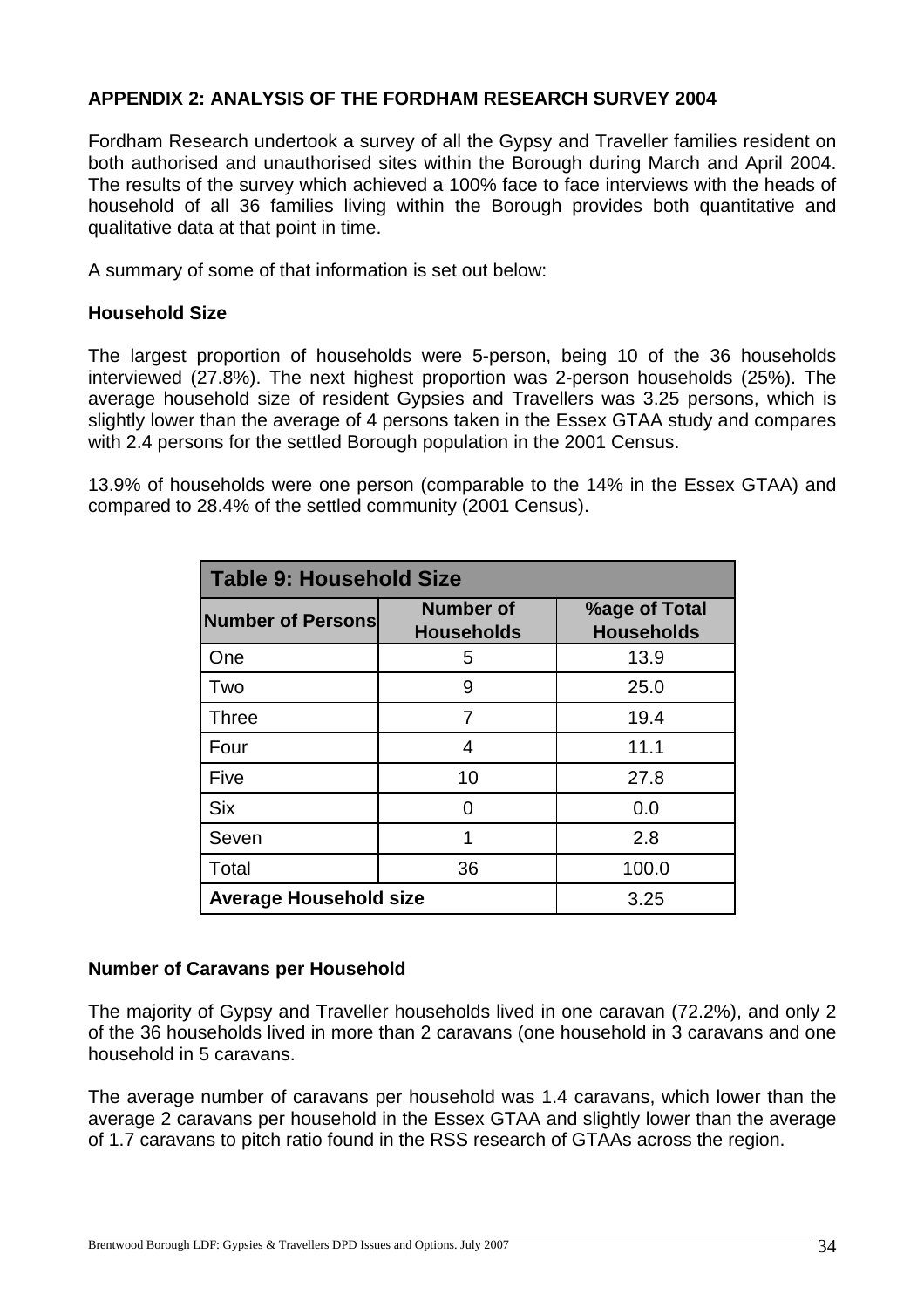In terms of both household size and caravans per household, therefore, the existing resident Gypsy and Traveller population in the Borough displays slightly lower figures that the average across the county.

| <b>Table 10: Number of Caravans per Household</b> |                                       |                                    |  |
|---------------------------------------------------|---------------------------------------|------------------------------------|--|
| <b>Caravans</b>                                   | <b>Number of</b><br><b>Households</b> | %age of Total<br><b>Households</b> |  |
| One                                               | 26                                    | 72.2                               |  |
| Two                                               | 8                                     | 22.2                               |  |
| <b>Three</b>                                      |                                       | 2.8                                |  |
| Four                                              |                                       | 0.0                                |  |
| Five                                              |                                       | 2.8                                |  |
| Total                                             | 36                                    | 100.0                              |  |
| <b>Average Number of Caravans</b>                 |                                       | 1.4                                |  |

#### **Age and Gender**

Of the 118 Gypsy and Traveller family members resident in the Borough at the time of the Fordham survey, 65 were female (55.1%) and 53 were male (44.9%), compared to 51% female and 49% male in the settled community.

A significant number of resident Gypsies and Travellers were under 16 years of age, 52 of the 118 persons (44%), compared to only 23.4% of the settled community, whereas only 8.5% were over 60 years, compared to 23.9% of the settled community. This would reflect the generality of Gypsy and Traveller families marrying and having children younger and often larger families. It would also tend to indicate the shorter life expectancy of Gypsies and Travellers.

| Table 11: Age & Gender of Resident Gypsies and<br><b>Travellers</b> |                          |                                 |  |  |
|---------------------------------------------------------------------|--------------------------|---------------------------------|--|--|
| <b>Age Group</b>                                                    | <b>Number of Persons</b> | %age of Total<br><b>Persons</b> |  |  |
| 1 to 10                                                             | 30                       | 25.4                            |  |  |
| 11 to 16                                                            | 22                       | 18.6                            |  |  |
| 17 to 30                                                            | 16                       | 13.6                            |  |  |
| 31 to 60                                                            | 40                       | 33.9                            |  |  |
| $61+$                                                               | 10                       | 8.5                             |  |  |
| <b>Total</b>                                                        | 118                      | 100.0                           |  |  |
| <b>Gender</b>                                                       | <b>Number of Persons</b> | %age of Total<br><b>Persons</b> |  |  |
| Male                                                                | 53                       | 44.9                            |  |  |
| Female                                                              | 65                       | 55.1                            |  |  |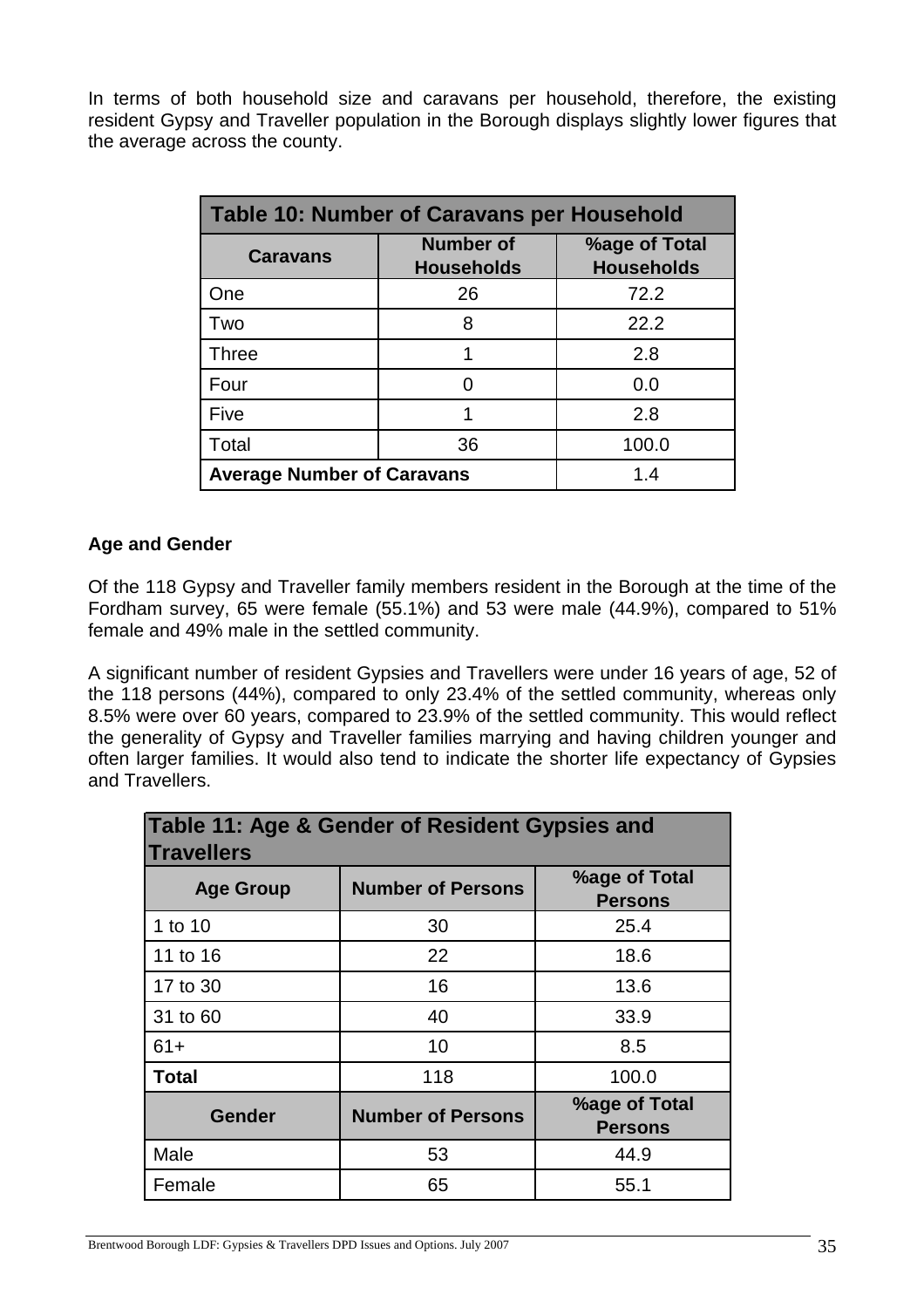#### **Working Status**

The Survey indicated that only 29.2% of the resident Gypsy and Traveller population were in employment (19.5% in full time employment). Of the remaining 70% who were not in employment over half (41%) were under schooling age, at school or under 16.

Discounting those under 16 years, therefore, would still only give 47.1% of the economically active in employment, compared to 64.4% in the settled population. Of those who were in employment, 45% were classed as in the 'construction' business, 3% were classed as in the 'entertainment' business while the remainder were considered 'other'.

| <b>Table 12: Working Status</b> |                          |                                        |  |  |
|---------------------------------|--------------------------|----------------------------------------|--|--|
| <b>Status</b>                   | <b>Number of Persons</b> | <b>%age of Total</b><br><b>Persons</b> |  |  |
| <b>Full Time Employment</b>     | 23                       | 19.5                                   |  |  |
| <b>Part Time Employment</b>     | 12                       | 10.2                                   |  |  |
| <b>Retired</b>                  | 6                        | 5.1                                    |  |  |
| Unemployed                      | 1                        | 0.8                                    |  |  |
| Long-term Sick or Disabled      | 3                        | 2.5                                    |  |  |
| Pre-school or in Education      | 48                       | 40.7                                   |  |  |
| Other not Working               | 24                       | 20.3                                   |  |  |
| No Response                     | 1                        | 0.8                                    |  |  |
| Total                           | 118                      | 100.0                                  |  |  |

#### **Travelling and Site History**

20 of the households had been living a fairly settled existence over the last 5 years, having lived on fewer than 5 sites, with 12 households having been resident on their existing site for that period and in deed longer.

However, the other 16 households had lived on more than 10 sites over the previous 5 years and in the case of two households, more than 50 sites. The most recent site histories show a preponderance of travelling with Essex and the London Area, but as sites go further back, the area of travel increases to include locations as wide as Norwich, Northampton, Bristol, Nottingham and Devon.

The most frequent reason given by far for moving between sites was that the police had moved the family on (for the last five sites this ranged from between 56.5% to 72.2% of responses). However, intimidation was also a given as a significant factor and the next most frequent reason (between 13.0% and 22.2%). Moving due to work or to be near family was a relatively infrequent reason for moving (4.2% to 13.0% and 4.3% respectively).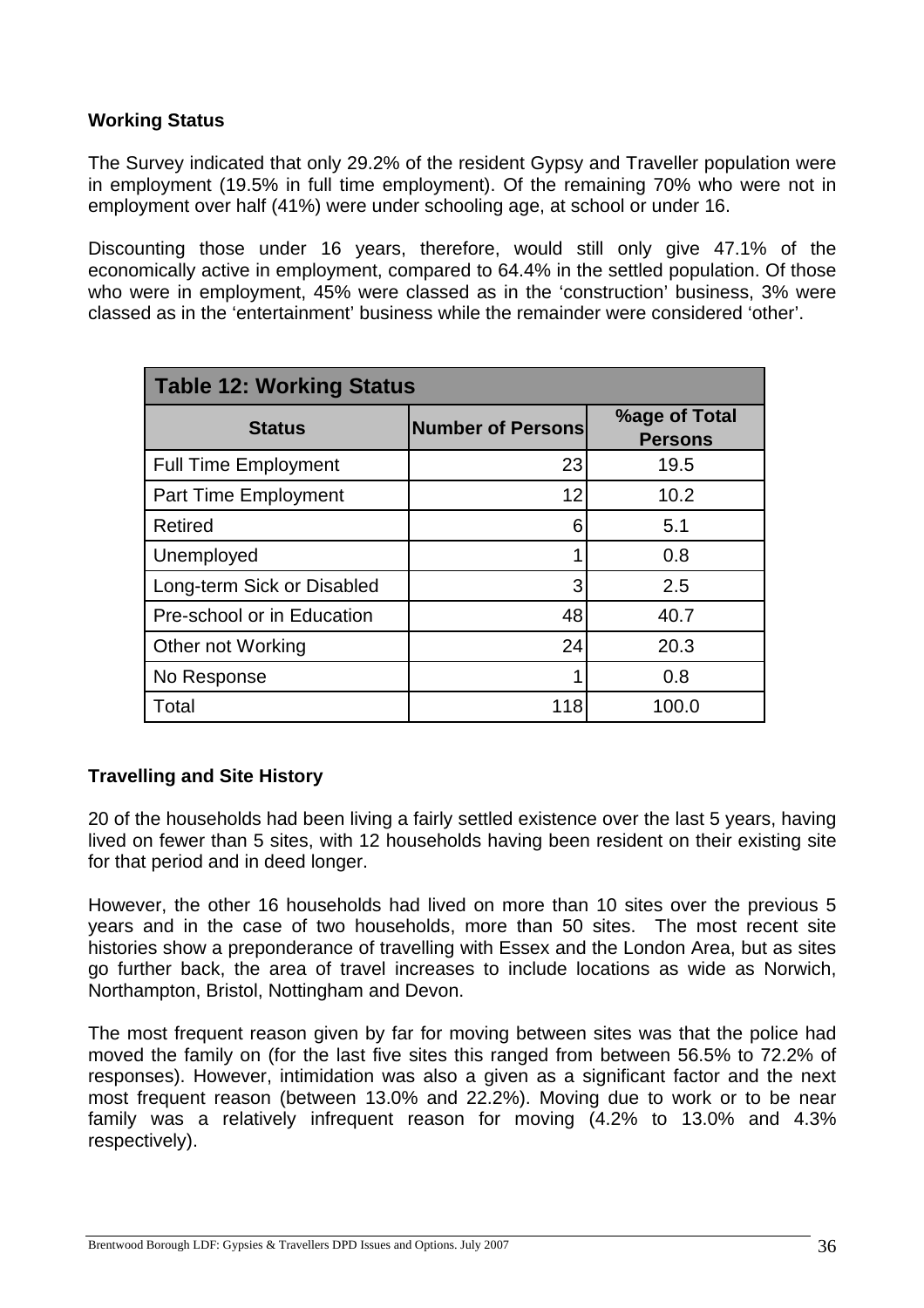| Table 13: Number of Sites Lived on During Last 5 Years |                             |                          |  |
|--------------------------------------------------------|-----------------------------|--------------------------|--|
| <b>Number of Sites</b>                                 | <b>Number of Households</b> | %age ot Total Households |  |
| <b>No Other Sites</b>                                  | 12                          | 33.3                     |  |
|                                                        |                             | 2.8                      |  |
| 4                                                      | 5                           | 13.9                     |  |
| 5                                                      | $\overline{2}$              | 5.6                      |  |
| 11 to 15                                               | $\overline{2}$              | 5.6                      |  |
| 16 to 20                                               | 8                           | 22.2                     |  |
| 21 to 50                                               | $\overline{4}$              | 11.1                     |  |
| 51 to 100                                              |                             | 2.8                      |  |
| 2001 to 300                                            |                             | 2.8                      |  |
| Total                                                  | 36                          | 100.0                    |  |

| <b>Table 14: Reason for Leaving Last 5 Sites</b> |                        |                                      |  |
|--------------------------------------------------|------------------------|--------------------------------------|--|
| <b>Reason</b>                                    | <b>Number of Moves</b> | <b>%age of Total</b><br><b>Moves</b> |  |
| Moved due to work                                | 9                      | 7.2                                  |  |
| Moved to be nearer family                        | 2                      | 1.6                                  |  |
| Intimidation                                     | 20                     | 16.0                                 |  |
| Moved on by Police                               | 68                     | 54.4                                 |  |
| Section 61                                       | 5                      | 4.0                                  |  |
| Chose to move                                    | $\overline{4}$         | 3.2                                  |  |
| Unable to find anywhere to settle permanently    | 9                      | 7.2                                  |  |
| To keep families together and be secure          | 4                      | 3.2                                  |  |
| Site overcrowded                                 | 1                      | 0.8                                  |  |
| <b>Site Demolished</b>                           | 1                      | 0.8                                  |  |
| Relationship breakdown                           | 1                      | 0.8                                  |  |
| Built a MCD there                                | 1                      | 0.8                                  |  |
| Total                                            | 125                    | 100.0                                |  |

Of the 36 households interviewed, 20 stated that they do still travel (55.6%) and 16 stated that they did not (44.4%). Of those households that do travel, 8 spend less than 6 weeks a year away from their residential site travelling (40.0%) and 10 spend less than 16 weeks travelling (50.0%). Travelling was predominantly undertaken during summer (90.0%) and spring (70.0%) with no travelling during the winter.

The main reason for travelling was given as "traditional" reasons (95.0%), with "family" (60.0%) and "economic" (45.0%).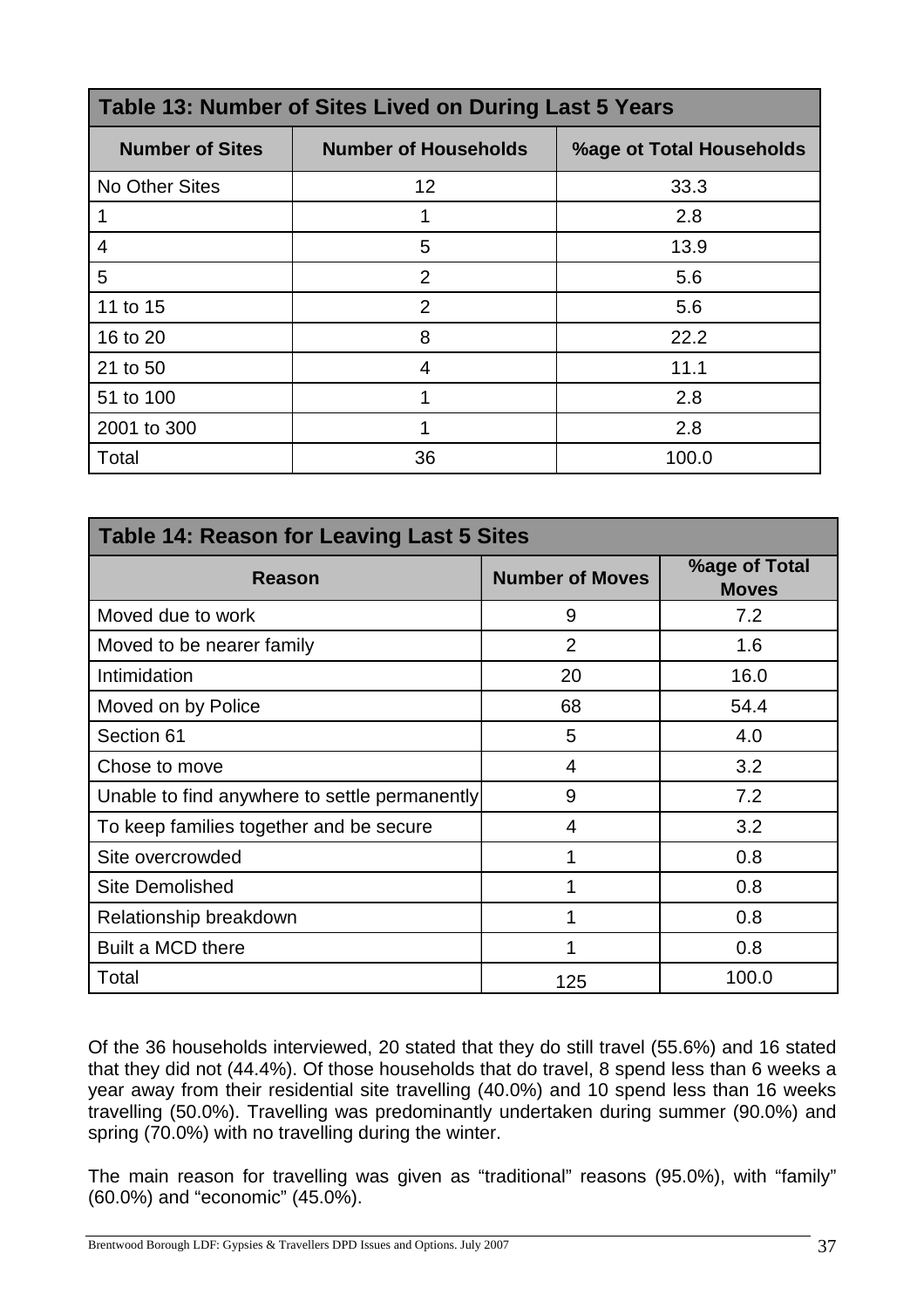Of the 20 households who responded that they do travel, 18 confirmed that they intended to travel in the future, one that they would not and one that they did not know.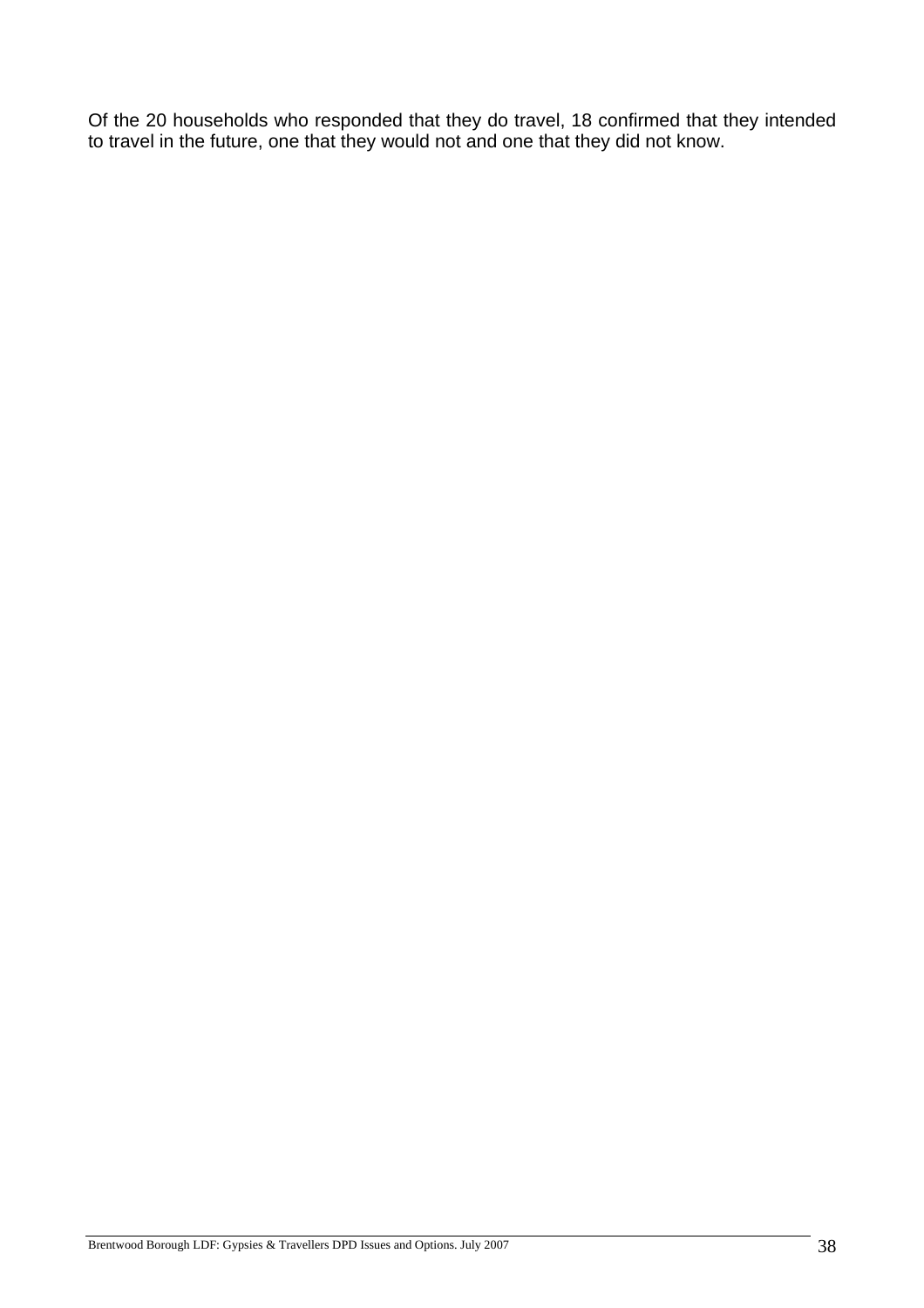#### **APPENDIX 3: COMPARISON OF THE METHODOLOGIES FOR CALCULATING PITCH REQUIREMENTS IN THE RSS REVIEW AND THE ESSEX GTAA**

#### **1. The Regional Spatial Strategy Review**

The RSS review pitch requirement options are based on "Preparing Regional Spatial Strategy Reviews on Gypsies and Travellers by Regional Planning Bodies", a research report prepared by the University of Birmingham, the University of Salford and the Sheffield Hallam University, published by the Department of Communities and Local Government (March 2007):

The number of pitches is calculated from the following formula:

#### **R = UDP + 0.4AP**

Where:

 $R =$  the pitch requirement

**UDP** = the number of pitches in unauthorised development calculated by Count caravans on unauthorised sites on Gypsy-owned land divided by 1.7

**AP** = the number of authorised pitches calculated by Count caravans on authorised social rented and private sites divide by 1.7

(1.7 is the average caravans to pitch ratio in the GTAAs assessed in the research report)

The report acknowledges that the formula can, of course, be criticised. It is essentially pragmatic and devised for its simplicity rather than sophistication. However, the report states that it should provide a reasonable estimate of pitch requirements, based on current good practice.

By expressing requirements from all factors other than unauthorised development as a percentage of current authorised pitches, the formula essentially conflates the different elements in need and supply into a single composite figure. It thus represents current shortage and concealed households, future household growth, net movement between sites and houses, net movement into and out of the study area, an allowance for need from unauthorised encampments and supply factors. It follows that it would be unwise to apply the formula in areas with very unusual characteristics, for example:

- In some highly urban areas where most Gypsies and Travellers live in housing but may still need site accommodation.
- In areas where unauthorised encampment is predominantly an indication of need for permanent rather than temporary accommodation.
- Where there are unusually high proportions of New Travellers who generally have smaller families and lower household formation rates.

#### **2. The Essex Gypsy and Traveller Accommodation Assessment**

Methodology for projected increase in pitches, contained in "Looking Back, Moving Forward: Assessing the Housing Needs of Gypsies and Travellers in Essex, prepared by the University of Salford on behalf of the Essex Planning Officers Association (February 2006):